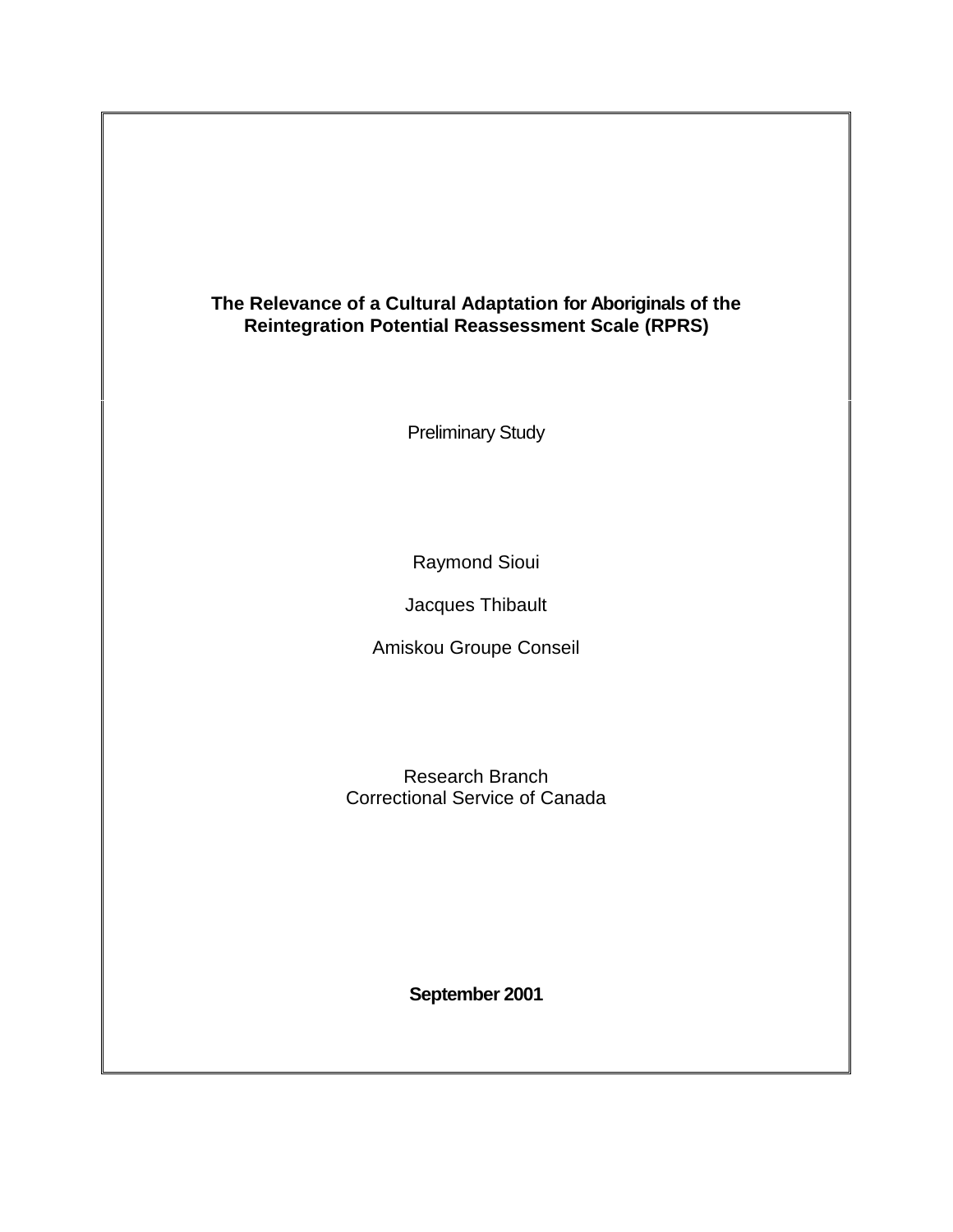### **SUMMARY**

<span id="page-1-0"></span>Various studies conducted by the Correctional Service of Canada (CSC) have produced the *Reintegration Potential Reassessment Scale* (RPRS) that has proven to be an effective predictor of recidivism. As its name suggests, this scale should mainly be used to facilitate the offenders' reintegration and guide intervention accordingly.

However the RPRS has not undergone any validation in the Aboriginal environment and some workers question its suitability to this cultural context. As well, some studies (see Chapter 1: Literature Review – Summary of Earlier Approaches) have underscored the existence of appreciable differences between the profiles of Aboriginal and non-Aboriginal offenders, thus supporting the hypothesis of cultural bias. The main objective of this study is to go more deeply into this question of the cultural adaptation of the RPRS and the appropriateness of undertaking a validation for this purpose.

### **Offender profiles**

Analyses have confirmed the existence of statistically significant differences between the profiles of federally sentenced Aboriginal and non-Aboriginal offenders. These differences suggests that Aboriginals, compared to non-Aboriginals:

- are younger, with an average age of 35.1 compared to 38.1;
- receive a lower percentage of day paroles at 58.6% compared to 66.4% and a higher percentage of statutory releases at 34.3% compared to 26.0%;
- are less frequently scored as low-risk on the RPRS at 13.2% compared to 33.2% and more often scored as high-risk at 41.6% compared to 22.6%
- are less frequently scored as low-need on the RPRS at 14.1% compared to 30.8% and more often scored as high-need at 41.1% compared to 26.0%;
- are less frequently scored as low-risk/low-need in terms of the interaction between the risk factor and level of need at 8.5% compared to 24% and more often as highrisk/high-need at 39.4% compared to 14.9%;
- are scored higher for each of the seven needs in the RPRS;
- reveal a higher number of high needs at an average of 4.0 compared to 3.3.

### **Relationships between certain variables and recidivism**

This study also looked at the relationships between certain variables and the rate of recidivism among Aboriginals and non-Aboriginals. The results reveal numerous statistically significant differences between the two groups and all of these variables taken together seem to show a better relationship with recidivism among non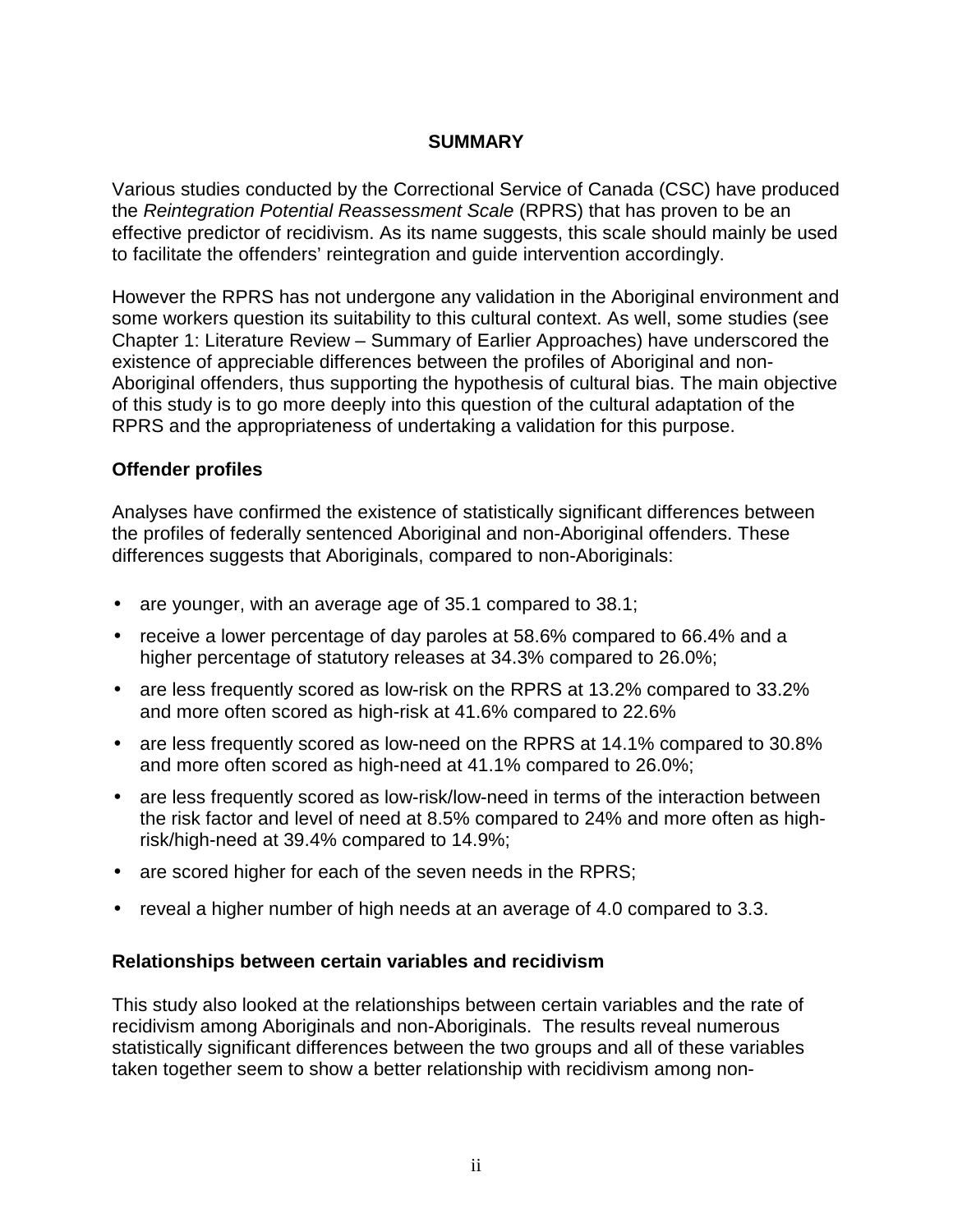Aboriginals. More specifically, these results indicate that the Aboriginals compared to non-Aboriginals:

- have a much higher recidivism rate at 18% compared to 11%;
- have a rate of recidivism with a more pronounced discrepancy for the younger offenders (who are the worst repeaters in both groups). This gap increases from 11.2% to make 31.6% compared to 20.4% for the 18 to 25 year olds and 10.3% to 25.5% compared to 15.2% for the 26 to 30 year olds;
- show a higher correlation between the age variable and recidivism;
- reoffend more on day parole (gap of 6.4%), full parole (gap of 12.2%) and statutory release (gap of 3.8%), though with a much more pronounced difference in the case of full parole with a recidivism rate of 21.1% or more than double the rate for non-Aboriginals at 8.9%;
- are more frequently the subjects of warrants of committal for criminal recidivism at 85% of cases compared to 80%;
- show a lower correlation between the risk factor variable and recidivism;
- show a lower correlation between the level of need variable and recidivism;
- show a major difference in the recidivism rate in the case of interaction between a low risk factor and a high level of need (gap of 25.1%) and between a high risk factor and a low level of need (gap of 28.6%), with a higher recidivism rate in both cases;
- show a lower correlation between the risk and need factors interaction variable and recidivism;
- show a lower correlation between all needs and recidivism except for the need for associations and social interaction, where this correlation is significantly higher, and the need regarding attitude, where it is comparable;
- have an especially low contingency coefficient for the personal and emotional life need;
- show a lower correlation between the high number of needs variable and recidivism.

# Validity and relevance of a cultural adaptation of the RPRS<sup>1</sup>

Analyses more directly tied to actual use of the RPRS, i.e. analyses of discriminatory and predictive validity, have also revealed the presence of statistically significant differences between the two groups being studied. These differences confirm more strongly than any others the relevance of looking at a cultural adaptation and provide

 $\overline{\phantom{a}}$ Such a cultural adaptation, however, remains partial and ought to be completed by another form of adaptation more keyed to a painstaking scrutiny of the formulation of all scoring criteria to ensure that they point to appropriate cultural referents. The use of Aboriginals to do the scoring might also be a major factor to consider in view of improving the Scale's discriminatory capacity.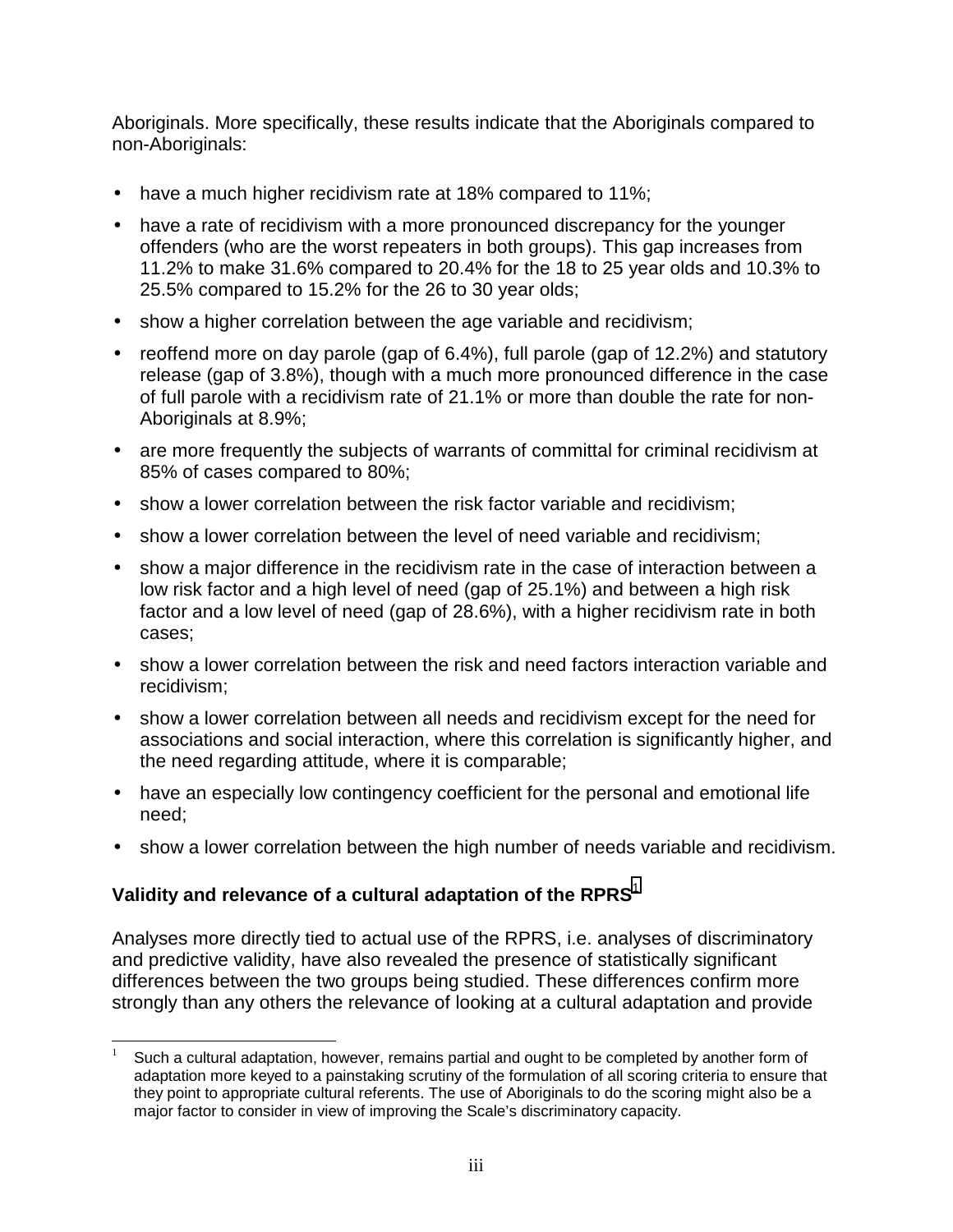specific indications for this purpose. The main observations emerging from these analyses are the following:

- except for needs concerning associations, social interaction and attitude, which have the same discriminatory value in statistical terms, all other variables currently considered by the RPRS offer a better discriminatory capacity in non-Aboriginals;
- on the whole, the RPRS now offers a much better predictive capacity for non-Aboriginals;
- the two groups overlap to some extent but also reveal appreciable differences in the order of importance and number of best predictors;
- the addition of age to the other variables in the RPRS has the effect of increasing its predictive value in the two groups but much more markedly for the Aboriginal group;
- the Métis sub-group and the sub-group of Aboriginals minus the Métis and Inuit also reveal significant differences.

These analyses fully support the hypothesis that a weighting based on the standardized regression coefficients and taking into account the best predictors identified for Aboriginals could be very promising in terms of significantly improving the Scale's predictive capacity and adapting it to that population. Moreover it is highly desirable that any attempt in this direction not produce a tool causing extra work and increased difficulty for those using it (see Motiuk & Porporino, 1989b, pp. 5-6). This necessarily leads to the conclusion that we need a software program that can produce this weighting based on raw scores (see Motiuk & Brown, 1993, p. 6).

Special attention should be paid to the relevance of adding the age variable to enhance the predictive value of the RPRS for Aboriginals. At all events this addition must not have the secondary effect of lessening the importance attached to determining needs with this scale, but return this dimension to its primary objective which is to promote reintegration.

Finally, these analyses would have to take into account the feasibility and usefulness of producing a weighting and developing a software application that include the Aboriginal sub-groups. In some cases we would need more specific data on Aboriginal offenders' status, home communities and current places of residence if we want to look at all of these possibilities.

### **Analyses of variables specific to the Aboriginal environment**

The data from Johnston's study (1997) have accommodated analyses of some variables that are more specific to the Aboriginal environment in view of exploring the possibility that they may have good potential for predicting and/or influencing the recidivism rate. These variables include attendance at boarding school, participation in cultural or spiritual activities, the use of services reserved for Aboriginals such as the Elders, the Aboriginal Liaison Officer and pairing, as well as participation in programs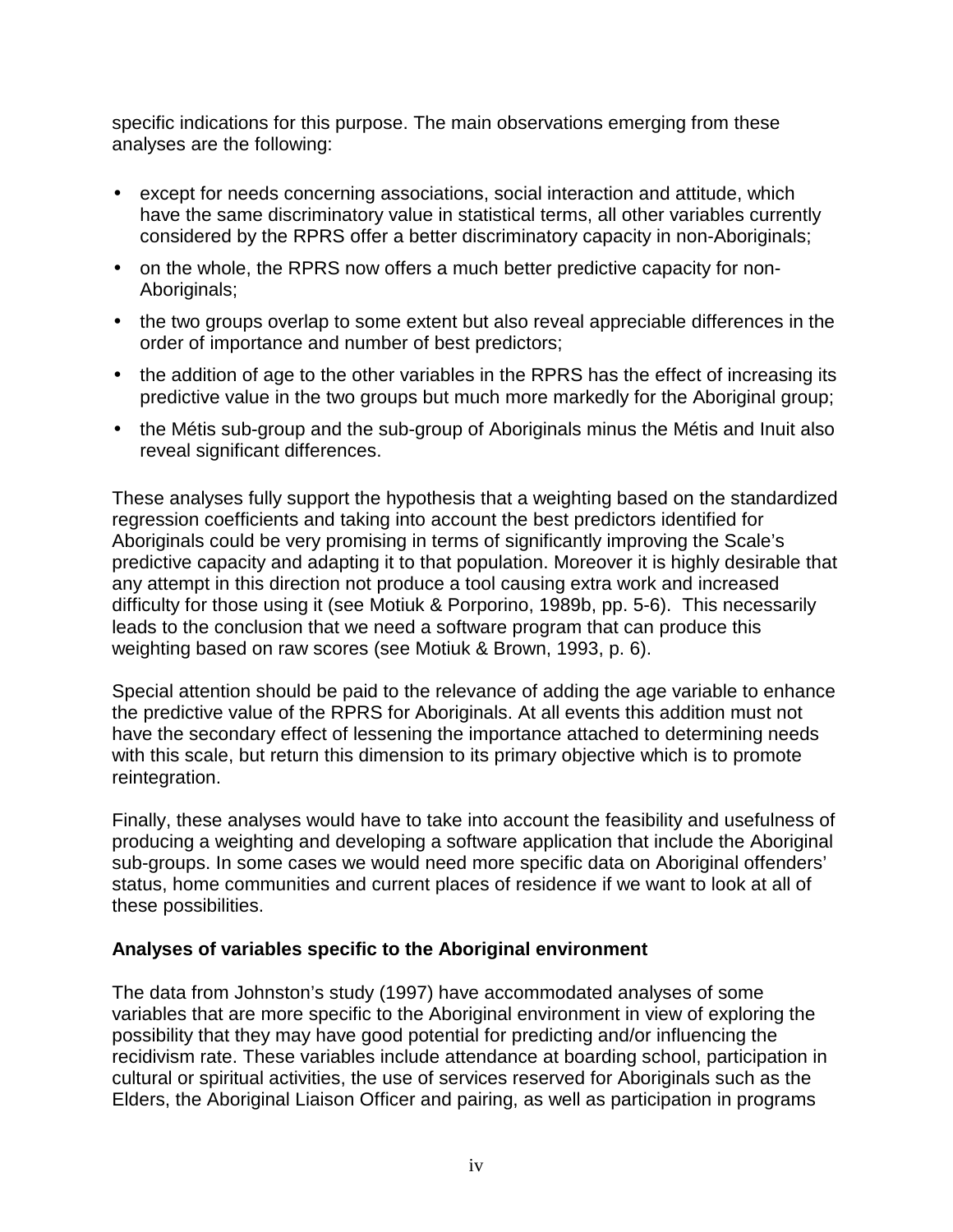reserved or not reserved for Aboriginals. Only analyses of simple correlations could be completed, however, for lack of enough data to conduct more sophisticated analyses. Obviously, before planning to include these variables in the RPRS or definitively conclude that they affect reintegration, the hypotheses expressed below would gain by confirmation in studies using larger amounts of data. The major hypotheses emerging from these preliminary analyses are as follows:

- Attendance at residential schools does not seem to be related to the recidivism rate, which may be due to the small sample and the impossibility of taking intergenerational influence into account.
- Participation in cultural activities reveals a strong correlation with a declining recidivism rate though a much less definite influence on reintegration, considering that those participating in these activities have lower levels of risk and need than those who do not take part.
- Participation in spiritual activities offers not only a good correlation with the recidivism rate but also a highly probable influence on reintegration, since those who take part in these activities show the same levels of risk and need as those who do not.
- The services of an Elder offer not only a good correlation with the recidivism rate but also a highly probable influence on reintegration, since those using these services show the same levels of risk and need as those who do not.
- In at least two cases, that of the employment needs program and that of the education needs program, participation has shown a good correlation with a falling recidivism rate only with programs reserved for Aboriginals.
- Participation in three programs, the one on social interaction needs, the one on community needs and the one on emotional needs, shows a good correlation with a falling recidivism rate whether or not the programs are reserved for Aboriginals.
- The paucity of Aboriginal participants in programs reserved for them, offset by the positive results associated with this participation, seems to confirm Johnston's comment (1997) that we cannot assume lack of motivation to participate but rather that these programs are still virtually inaccessible.

In general, we may conclude that certain services and programs reserved for Aboriginals seem promising as potential predictors of recidivism but possibly even more promising as ways of promoting reintegration. Accordingly, these services and programs fit perfectly into the mission framework of the Correctional Service of Canada. Inasmuch as some of them seem to be almost inaccessible thus far, these initial results, though preliminary, strongly encourage us to push their development, especially as they meet a demand from the prison population and are supported by other studies.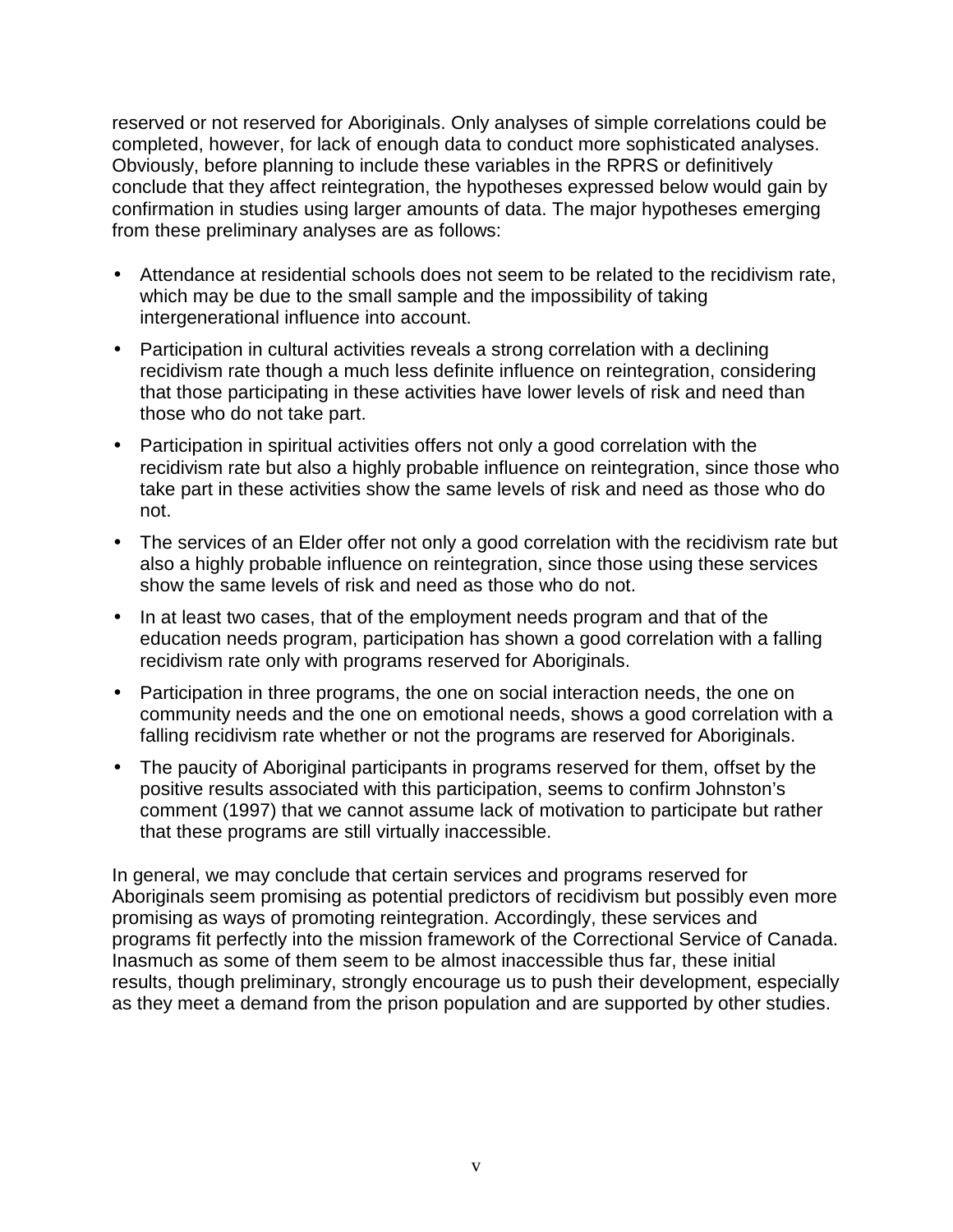# **TABLE OF CONTENTS**

| <b>CHAPTER 1 LITERATURE REVIEW: SUMMARY OF EARLIER APPROACHES  3</b> |  |
|----------------------------------------------------------------------|--|
|                                                                      |  |
|                                                                      |  |
|                                                                      |  |
| RELATIONSHIP BETWEEN CERTAIN VARIABLES AND<br><b>CHAPTER 3</b>       |  |
|                                                                      |  |
| CHAPTER 4 THE VALIDITY AND RELEVANCE OF A CULTURAL ADAPTATION        |  |
|                                                                      |  |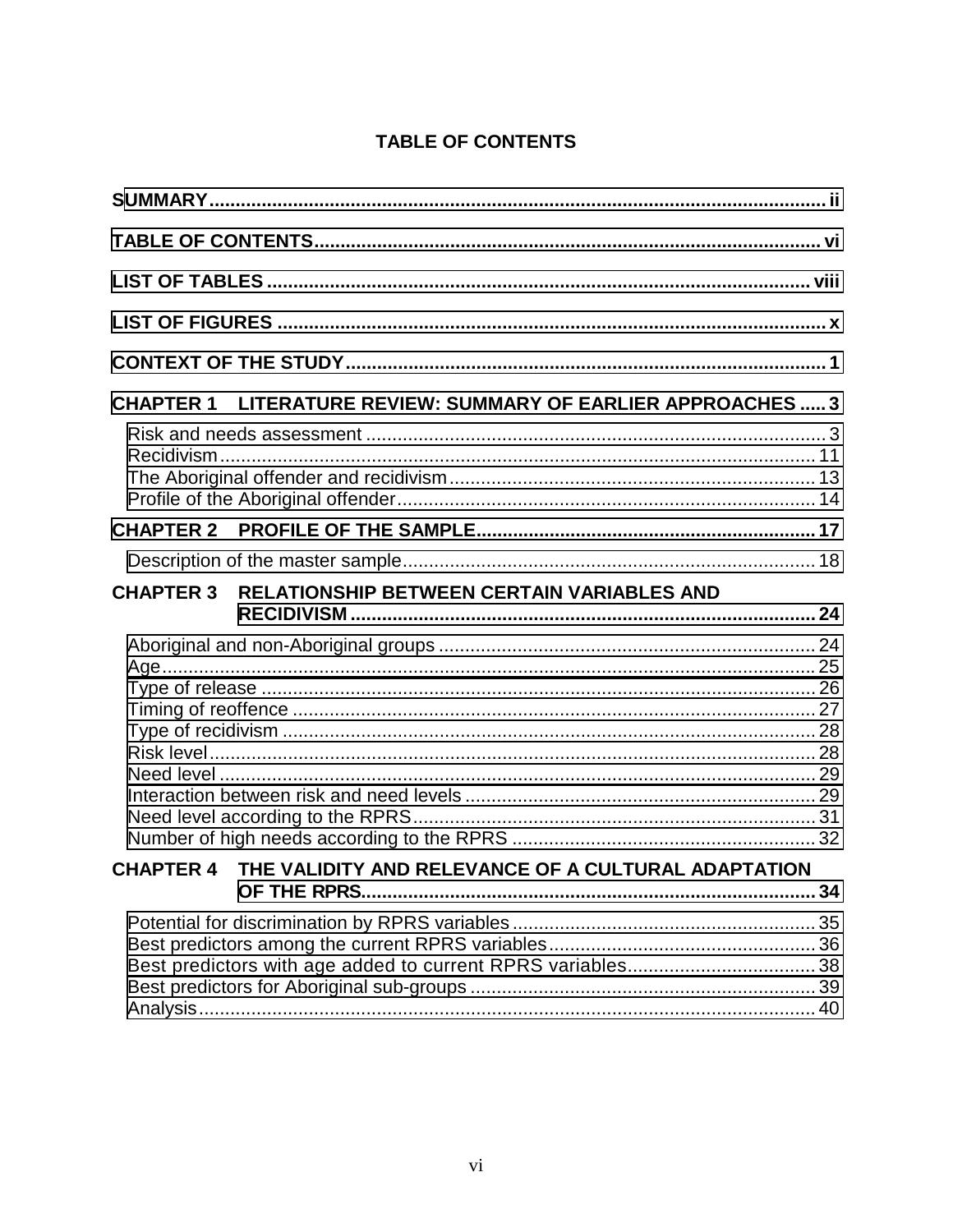| <b>CHAPTER 5 VARIABLES SPECIFIC TO THE ABORIGINAL EXPERIENCE  42</b>         |     |
|------------------------------------------------------------------------------|-----|
| Participation in cultural or spiritual activities and the recidivism rate 43 |     |
|                                                                              |     |
|                                                                              |     |
|                                                                              |     |
|                                                                              | -49 |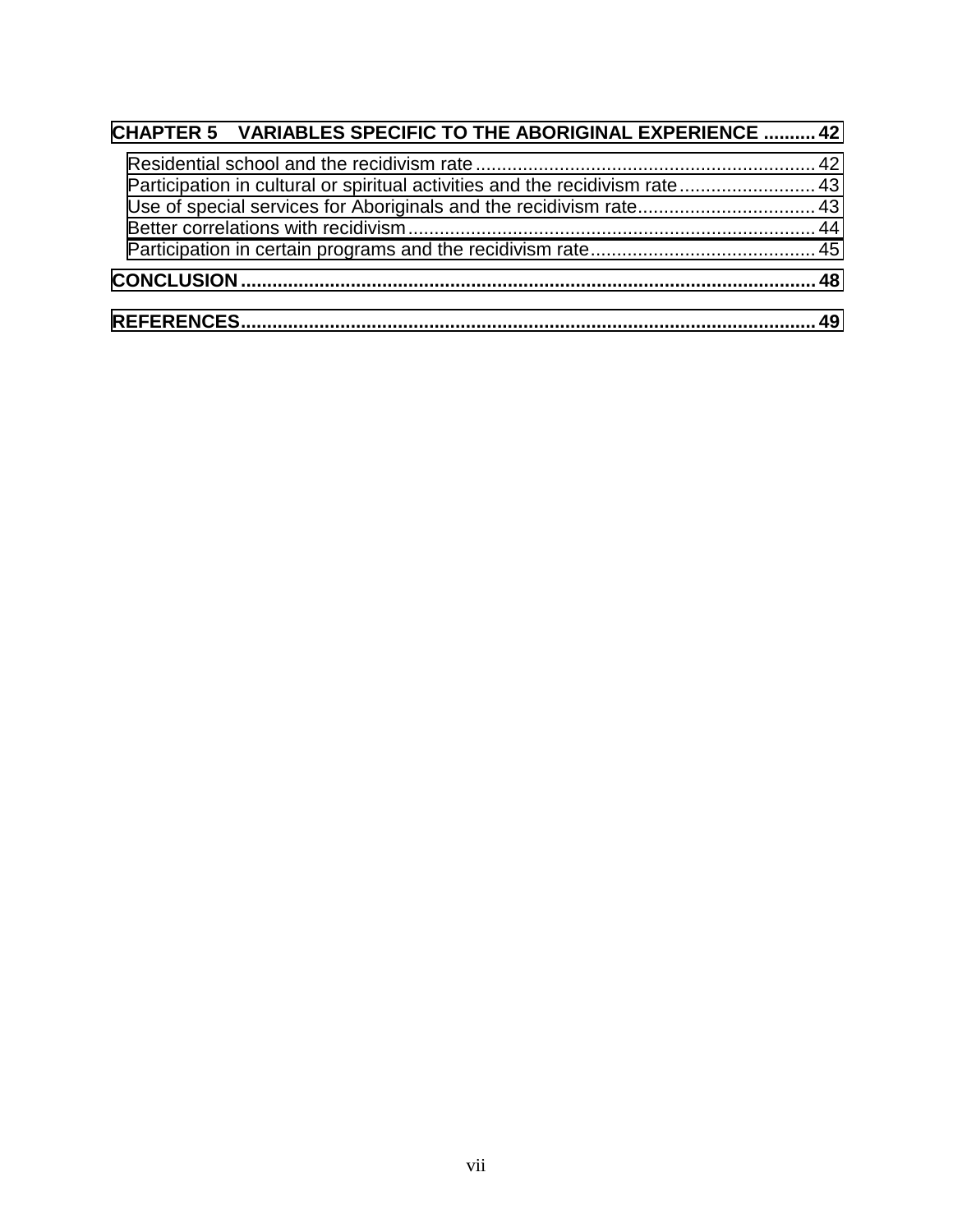# **LIST OF TABLES**

<span id="page-7-0"></span>

| Table 1. |                                                                                                                                      |
|----------|--------------------------------------------------------------------------------------------------------------------------------------|
| Table 2. | Major efforts by the Correctional Service of Canada to obtain an offender                                                            |
| Table 3. | Types of recidivism by release system, period and reason 12                                                                          |
| Table 4. | Percentage of releases of Aboriginals and non-Aboriginals by age group 19                                                            |
| Table 5. | Percentage of releases of Aboriginals and non-Aboriginals by type of                                                                 |
| Table 6. | Percentage of releases of Aboriginals and non-Aboriginals by risk level  20                                                          |
| Table 7. | Percentage of releases of Aboriginals and non-Aboriginals by need level  21                                                          |
| Table 8. | Percentage of releases of Aboriginals and non-Aboriginals by risk and                                                                |
| Table 9. | Descriptive statistics (mean - standard error) calculated to reflect the<br>RPRS needs of Aboriginal and non-Aboriginal releases  22 |
|          | Table 10. Percentage of Aboriginal and non-Aboriginal releases by RPRS high-                                                         |
|          | Table 11. Percentage of recidivists among Aboriginals and non-Aboriginals by age                                                     |
|          | Table 12. Percentage of recidivists among Aboriginals and non-Aboriginals by type of                                                 |
|          | Table 13. Percentage of recidivists among Aboriginals and non-Aboriginals by the                                                     |
|          | Table 14. Percentage of recidivists among Aboriginals and non-Aboriginals by type of                                                 |
|          | Table 15. Percentage of recidivists among Aboriginals and non-Aboriginals by risk                                                    |
|          | Table 16. Percentage of recidivists among Aboriginals and non-Aboriginals by need                                                    |
|          | Table 17. Percentage of recidivists among Aboriginals and non-Aboriginals by risk and                                                |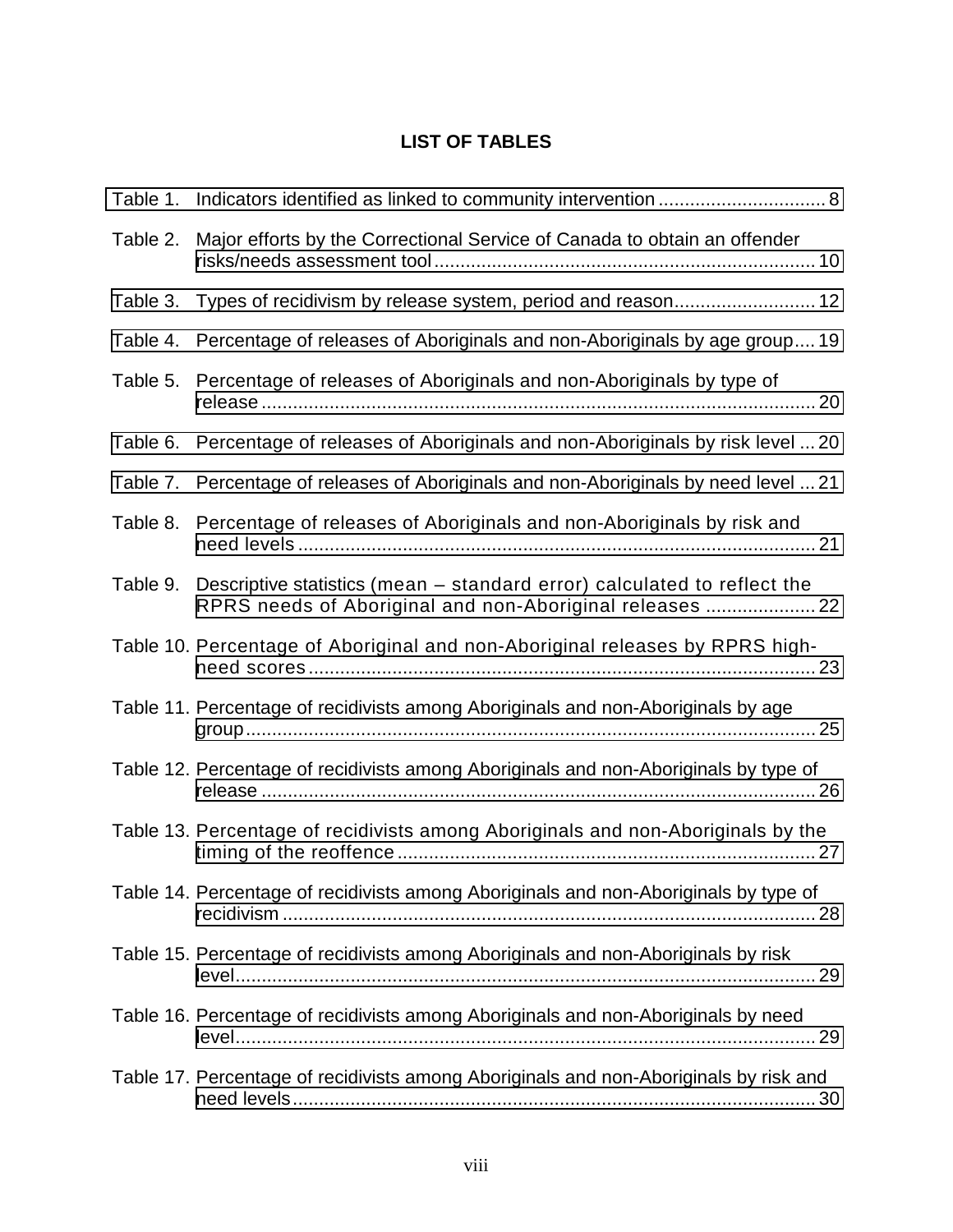| Table 18. Descriptive statistics (mean – standard deviation) calculated from needs<br>according to the RPRS of Aboriginal and non-Aboriginal recidivists31 |
|------------------------------------------------------------------------------------------------------------------------------------------------------------|
| Table 19. Contingency coefficients calculated between the scores for RPRS needs<br>and recidivism among Aboriginals and non-Aboriginals32                  |
| Table 20. Percentage of recidivists among Aboriginal and non-Aboriginals by                                                                                |
| Table 21. Percentage of correctly identified recidivists and non-recidivists among<br>released Aboriginals and non-Aboriginals according to the RPRS 36    |
| Table 22. Best predictors of recidivism among Aboriginals and non-Aboriginals 37                                                                           |
| Table 23. Best predictors of recidivism among Aboriginals and non-Aboriginals with age                                                                     |
| Table 24. Best predictors of First Nations and Métis recidivism 40                                                                                         |
| Table 25. Percentage of recidivism reflecting participation or non-participation in cultural                                                               |
| Table 26. Percentage of recidivism in terms of the use or non-use of services                                                                              |
| Table 27. Estimated phi correlation coefficients between certain variables and                                                                             |
| Table 28. Percentage of recidivism in total participation in programs for Aboriginals or                                                                   |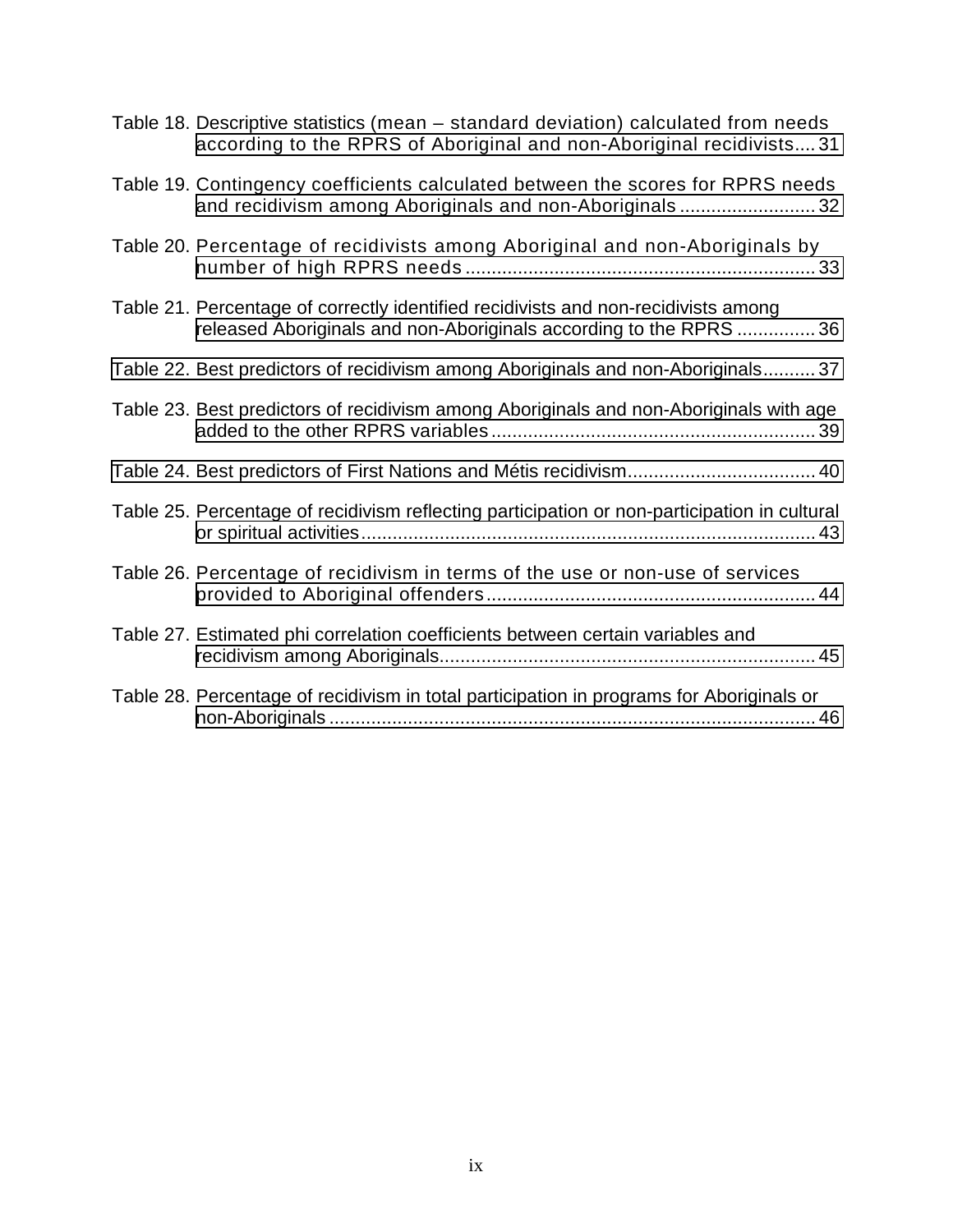# **LIST OF FIGURES**

<span id="page-9-0"></span>

| Figure 1. | Percentage of releases of Aboriginals and non-Aboriginals by age       |  |
|-----------|------------------------------------------------------------------------|--|
| Figure 2. | Percentage of recidivists among Aboriginals and non-Aboriginals by age |  |
| Figure 3. | Percentage of recidivists among Aboriginals and non-Aboriginals by the |  |
| Figure 4. | Percentage of recidivists among Aboriginals and non-Aboriginals by the |  |
| Figure 5. | Percentage of recidivists among Aboriginals and non-Aboriginals        |  |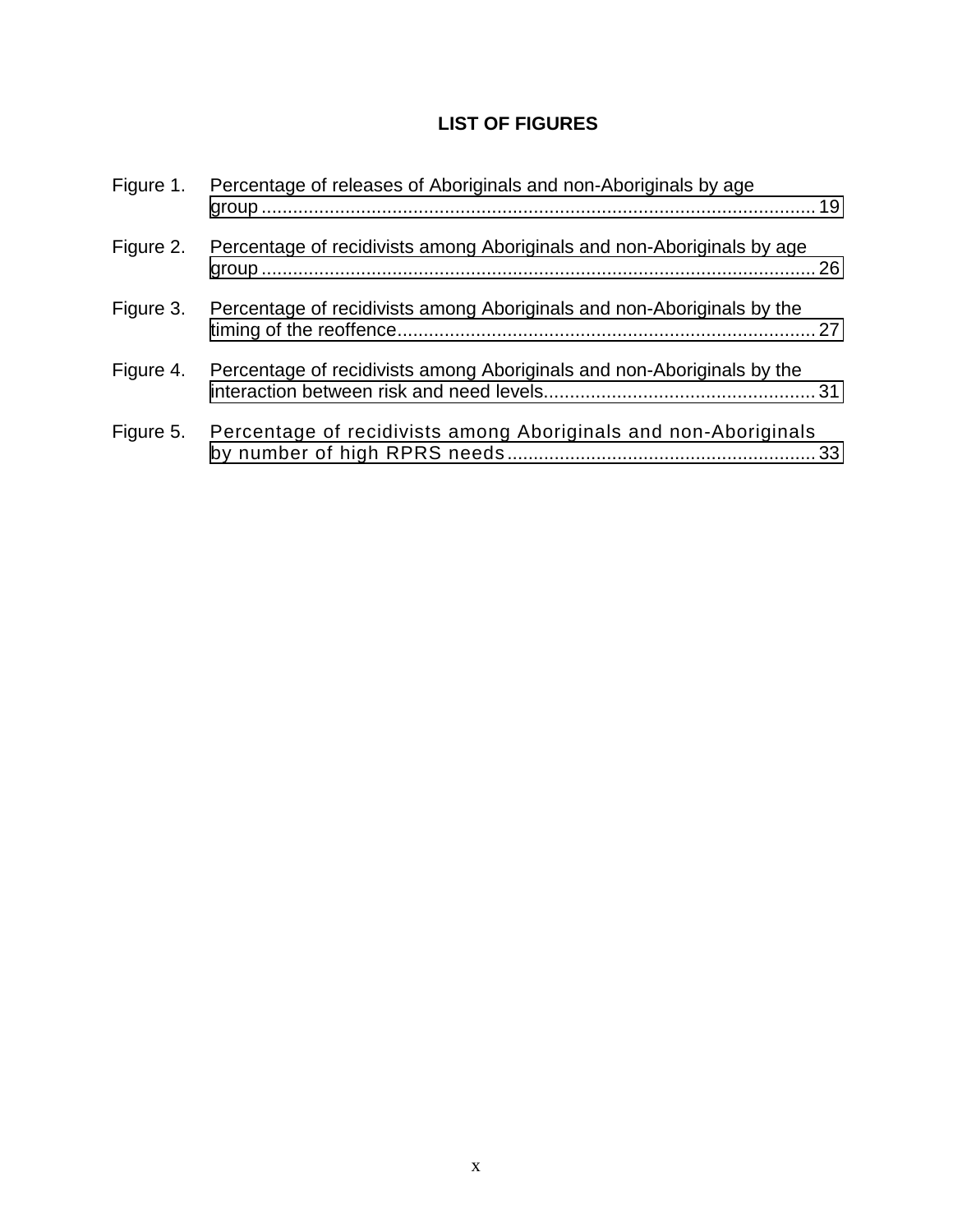### **CONTEXT OF THE STUDY**

<span id="page-10-0"></span>Starting in 1989, the Correctional Service of Canada (CSC) has conducted various studies to develop a scale based on both criminal history and needs. This process led to the adoption of the *Community Intervention Scale*, more recently known as the *Reintegration Potential Reassessment Scale* (RPRS). This tool has kept the overall score produced by the *Statistical Information on Recidivism Scale* (SIR Scale) for its criminal history component, while for its needs component it uses analysis of the seven areas of needs with a relatively simple scoring process that produces its second general score. The research shows that in fact the combination of these two general scores helps to generate a more accurate assessment of the risk of recidivism. It is also extremely obvious that the needs analysis is useful for improved tracking of an offender's progress and shaping treatment to promote his reintegration and reduce the risk of recidivism.

In 1997, the CSC Research Branch and Aboriginal Issues sponsored the first conference on research into correctional services provided to Aboriginals. The Aboriginal agencies and stakeholders invited to this meeting were mandated to help the CSC to identify some relevant issues for research on Aboriginal offenders. The lack of research on the validity of the RPRS for the Aboriginal population led them to consider that the estimated recidivism risk based on this scale might be skewed by a cultural context that was not being taken into account. This problem of the need to assess the validity of this scale for Aboriginal offenders and possibly adapt it for this group was then identified as a research priority. Meanwhile, the hypothesis of a cultural bias has been supported by a recent Manitoba study (Bonta, LaPrairie & Wallace-Capretta, 1998). Their research managed to identify significant differences, not only between Aboriginal and non-Aboriginal offender groups, but also between registered Aboriginal and Métis offender groups and even groups living on and off reserve.

This study, supervised by the CSC Research Branch and conducted by the Aboriginal firm *Amiskou Groupe Conseil*, is specifically interested in looking at the relevance of a cultural adaptation of the *Reintegration Potential Reassessment Scale* (RPRS) as a tool for evaluating the risk of recidivism and needs of offenders of Aboriginal ancestry. Beyond the variables weighed by the Scale, some conditions specific to the Aboriginal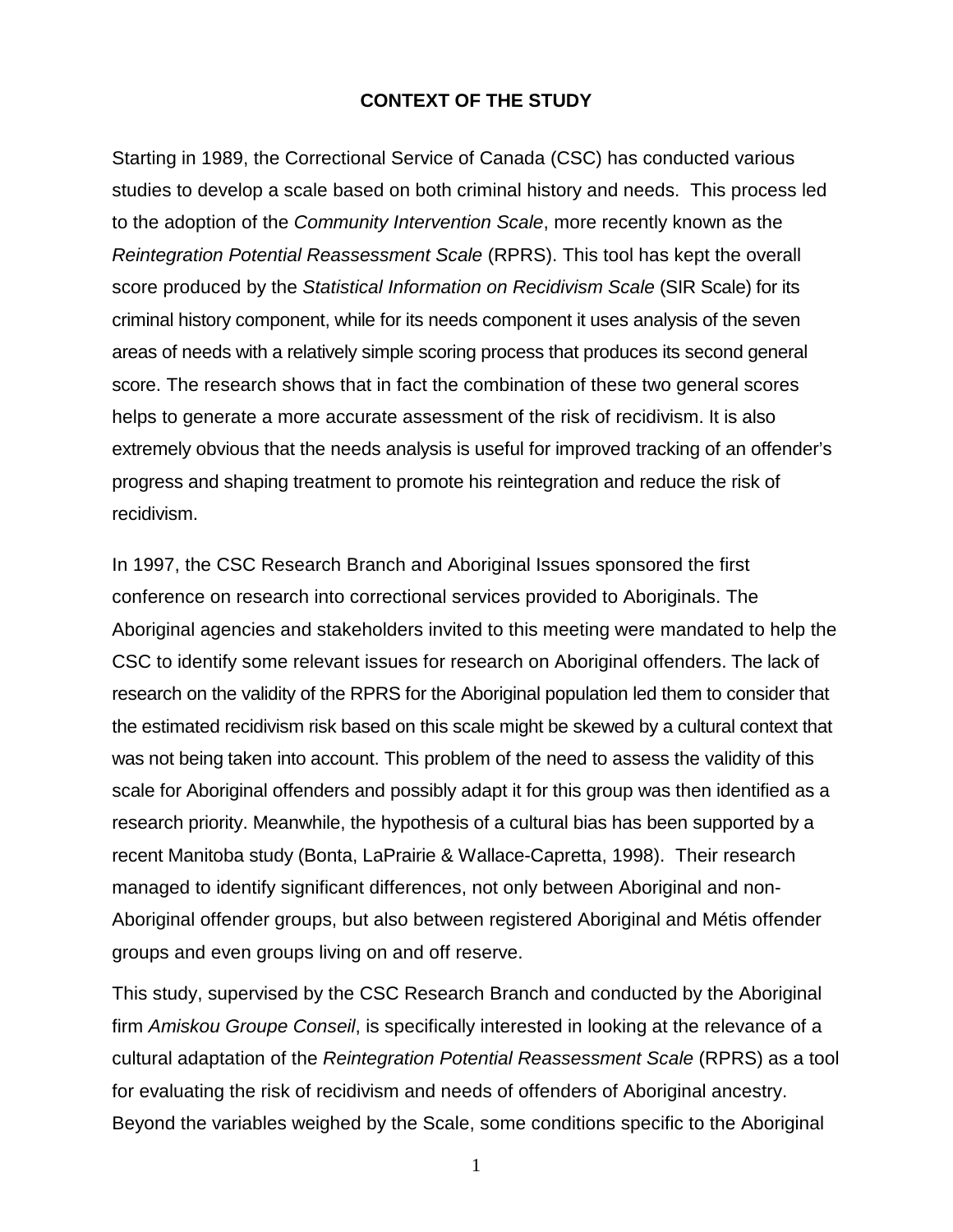experience are also considered as either liable to help significantly increase the Scale's predictive value for the risk of recidivism or else as representing conditions conducive to reintegration.

The analyses conducted to answer this question of the relevance of a cultural adaptation of the RPRS included:

- a summary of the main activities undertaken for this study;
- a comparison of the profiles of Aboriginal and non-Aboriginal offenders;
- analyses of the relationship between certain variables and the rate of recidivism that also attempted to determine which of the Aboriginal and non-Aboriginal groups showed the best correlation between these variables and recidivism;
- an analysis of discriminant validity to determine the discriminatory capacity of the RPRS variables among Aboriginals and non-Aboriginals;
- an analysis of predictive validity to determine which RPRS variables are the best predictors for Aboriginals and non-Aboriginals;
- an analysis of the predictive validity of adding the age variable to the variables currently used by the RPRS;
- an analysis of predictive validity for the possible presence of significant differences among Aboriginal sub-groups in terms of the best predictors;
- preliminary analyses based on simple correlations attempting to explore the possibility that other variables specific to Aboriginal culture may turn out to be good predictors or else appear as avenues for treatment favouring the reintegration of Aboriginal offenders.

*Measurements of the effectiveness of Aboriginal healing strategies, despite the issues of validity and reliability that arise in intercultural applications, are probably more a matter of new or revised combinations of existing processes. One innovation that could be fairly lengthy would be to improve the data collection and reporting procedures and processes used in the Institution. In this sense it is illogical not to take cultural experiences and customs into account when establishing the histories of Aboriginal offenders.*

> **Reconciliation plan Joseph E. Couture, Ph.D. Cree Nation**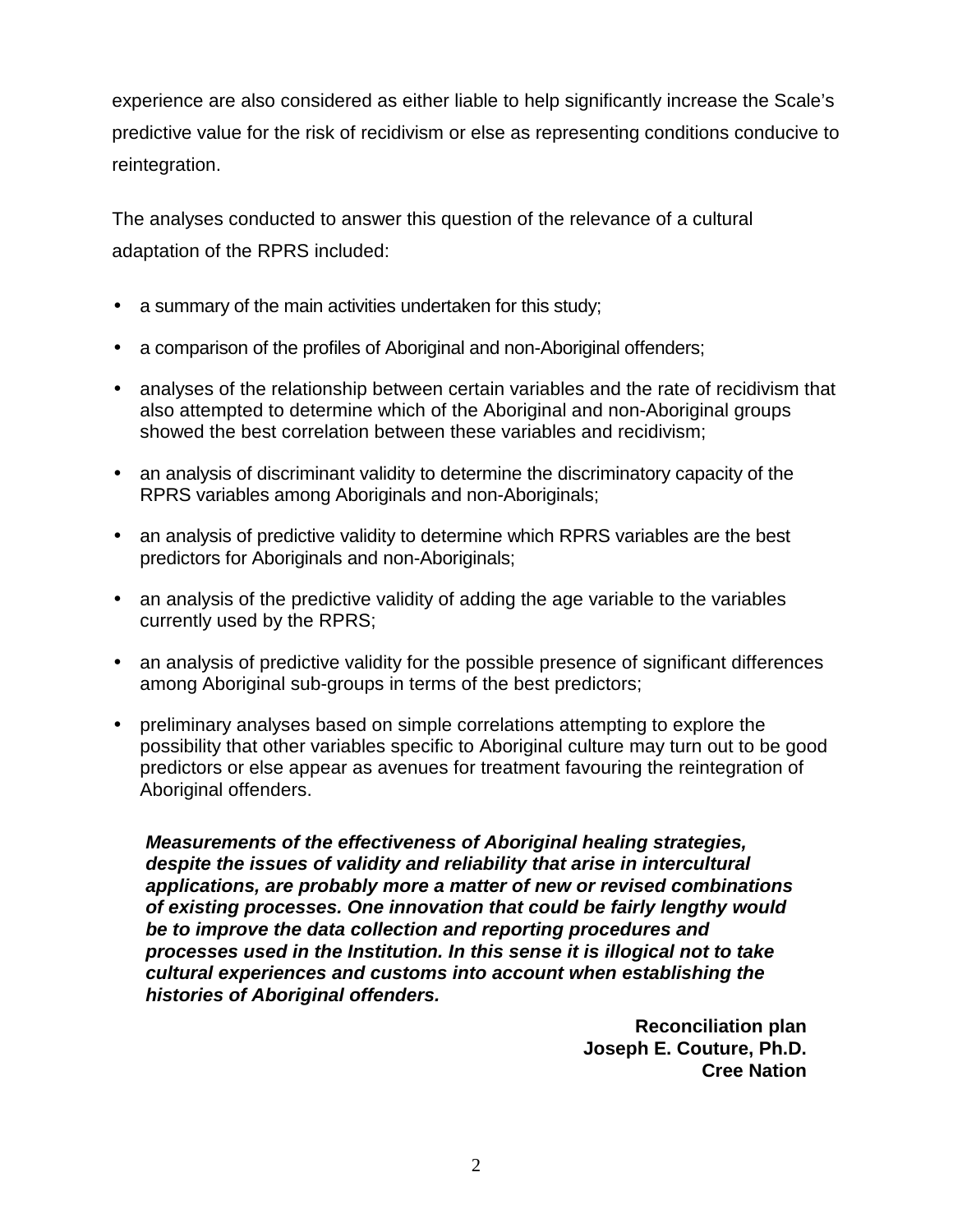# **CHAPTER 1**

# **LITERATURE REVIEW: SUMMARY OF EARLIER APPROACHES**

<span id="page-12-0"></span>The literature review summary in this report focuses on the major conclusions that relate directly to the analytical strategy of this study, namely:

- the evolution in recent years of the instrument currently used to analyse offenders' recidivism risks and needs, i.e. the RPRS;
- the complex idea of recidivism;
- the problem of recidivism among Aboriginal offenders;
- the profile of the Aboriginal offender.

### **Risk and needs assessment**

As part of its mandate the CSC, as part of the criminal justice system, contributes to the protection of society by actively encouraging and assisting offenders to become lawabiding citizens while exercising reasonable, safe, secure and humane control (Guidelines for the programs *Community Projects in CRCs – Work Release in CRCs*). Accordingly, the recidivism risk assessment is a necessity and in fact is one of the main concerns of the CSC and more particularly of the National Parole Board (NPB). In 1988 the Board adopted a risk scoring system based on an instrument developed by Nuffield (1982) and submitted for a second validation analysis by Hann and Harman (1988). This scoring system, the SIR Scale, formerly known as the *General Statistical Information on Recidivism Scale* (GSIR Scale), includes some fifteen indicators based on criminal history. The SIR Scale thus helps people having to conduct a recidivism risk assessment to come to grips with reality (Nuffield, 1989).

A number of researchers have shown the predictive effectiveness of the SIR Scale (Bonta, Harman, Hann & Cormier, 1996; Motiuk & Porporino, 1989a; Serin, 1996; Wormith & Goldstone, 1984). Nuffield (1989) did not challenge the point raised by some researchers about a potential application problem with Aboriginals, admitting that her tool had already been tested on that population without the expected success. However subsequent research with Aboriginal offenders revealed a close connection between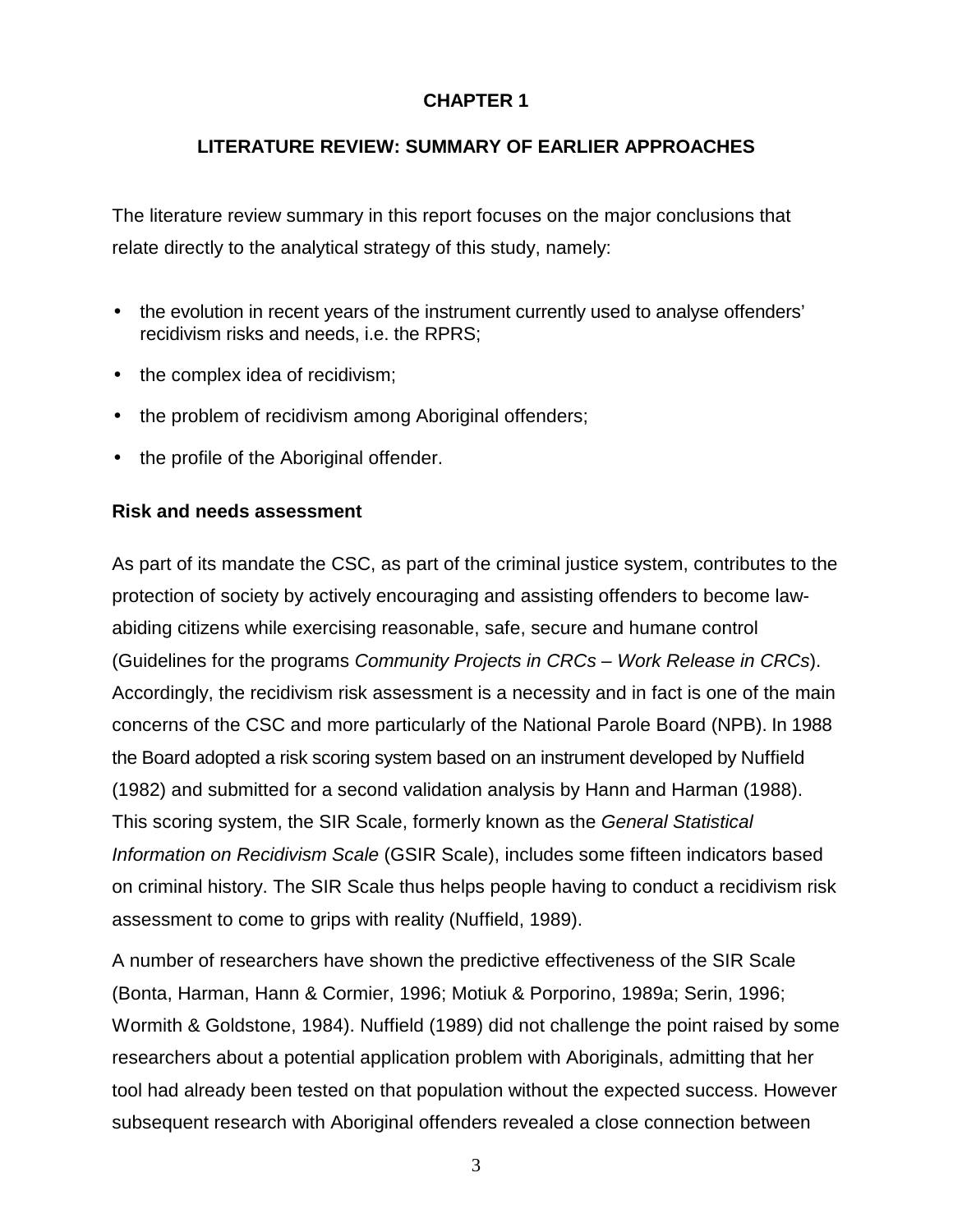results on this Scale and recidivism (Hann & Harman, 1993). Even so, considering the limited number of studies based on the validity of the SIR Scale for predicting recidivism in Aboriginal offenders and the inadequacy of our knowledge about intercultural assessment, caution remains appropriate (Cormier, 1997). At present the SIR Scale is mandatory for all federal offenders beginning their sentences except for Aboriginal and female offenders (CSC*,* 1999).

Risk assessment using the SIR Scale is essentially based on tests of criminal backgrounds that are static factors. This problem has prompted a number of US researchers to develop assessment tools that take dynamic factors, i.e., needs, into account (Andrews, 1982; Baird, Heinz & Bemus, 1979; Clear & Gallagher, 1985; Clements, 1982; Duffee & Clark, 1985; Duffee & Duffee, 1981). As an example, Baird *et al.*, (1979) of Wisconsin have constructed a *Client Needs Assessment Scale* (CNAS) including a total of 12 needs categories: academic/vocational skills, employment pattern, financial management, marital/family relationship, companions/significant others, emotional stability, alcohol usage, drug usage, mental ability, health, sexual behaviour and a general client needs assessment.

Section 5 of the *Conditional Release Supervision Standards* (Correctional Service of Canada, 1989) stipulates that case management personnel must use a systematic method of assessing offenders' needs, risk of reoffending and any other factors that can influence their reintegration. The CSC takes a position that officially recognizes the importance of taking the needs analysis into account. The requirement to offer programs and services in the community that can effectively meet offenders' needs (Motiuk & Brown, 1993) has been incorporated into the overall correctional strategy and provides further support to the steps the CSC has taken since 1989 to acquire an appropriate assessment tool. The primary objective of this tool will be to provide a more accurate recidivism risk assessment so that supervision needs can be better defined and resources put to better use. It will also have to be able to facilitate the development of community programs and services based on dynamic needs factors in order to reduce the risk of recidivism while offering a way of objectively assessing its development.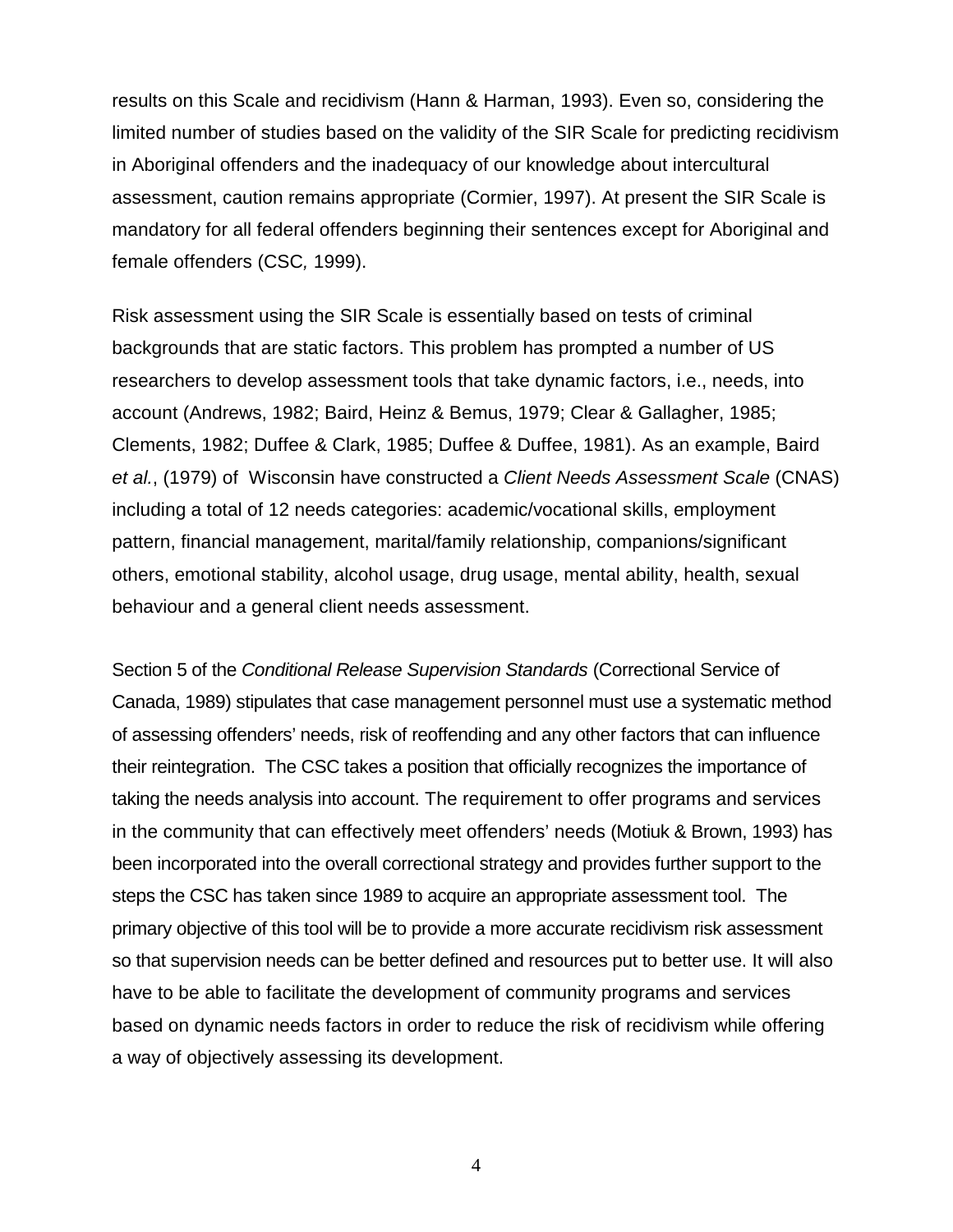In 1989, a preliminary study (Motiuk & Porporino, 1989a) looked at the existing relations between risk/needs factors and conditional release. This study assessed risk by criminal history based on information from inmate files and a final score weighted and standardized to reflect the model developed by Nuffield (1982). The needs assessment was based on eight factors from the CNAS of Baird *et al.* (1979). The aim of this study was to reconfirm the predictive validity of a so-called conventional risk assessment approach, identify the elements characterizing inmate needs and see how an assessment based on needs and risks could help to form a better forecast of the outcome of release. The results tend to confirm the ability of the SIR Scale to forecast the outcome of conditional release, though probably not the outcome of statutory release with mandatory supervision. These initial results also reveal a possible relationship between needs categories and types of release. Finally, according to the authors of this study, a reassessment that took both needs and criminal history into account would unquestionably be useful to community case management officers.

Given the results obtained in this preliminary study, it was decided to perfect and refine the assessment tool and move on to the implementation stage (Motiuk & Porporino, 1989b). The tool then tested, the *Community Risk/Needs Management Scale* (CRNMS), included criminal history and needs. The risk assessment based on criminal history was conducted with the SIR Scale (Nuffield, 1982), whereas the determination of the conditionally released inmate's needs was based on 12 need domains from the *Forcefield Analysis of Needs* model used in the Case Management Strategies approach to individual needs assessment (Lerner, Arling & Baird, 1986). Only one field was eliminated from this model: sexual behaviour. Let us also emphasize that the operational definitions and scoring criteria for a number of these needs were slightly altered for this empirical research project. The decision to return to 12 need domains led to various consultations and exchanges with a number of people in charge of assessment at the CSC, with each stating his preferences and thus highlighting the importance at this stage of including the largest possible number of need domains.

The field trial (Motiuk & Porporino, 1989b) used four different types of assessments to obtain a score for level of need. Then the predictive value of these scoring methods was checked by the random enhancement process (Loeber & Dishion, 1983). The first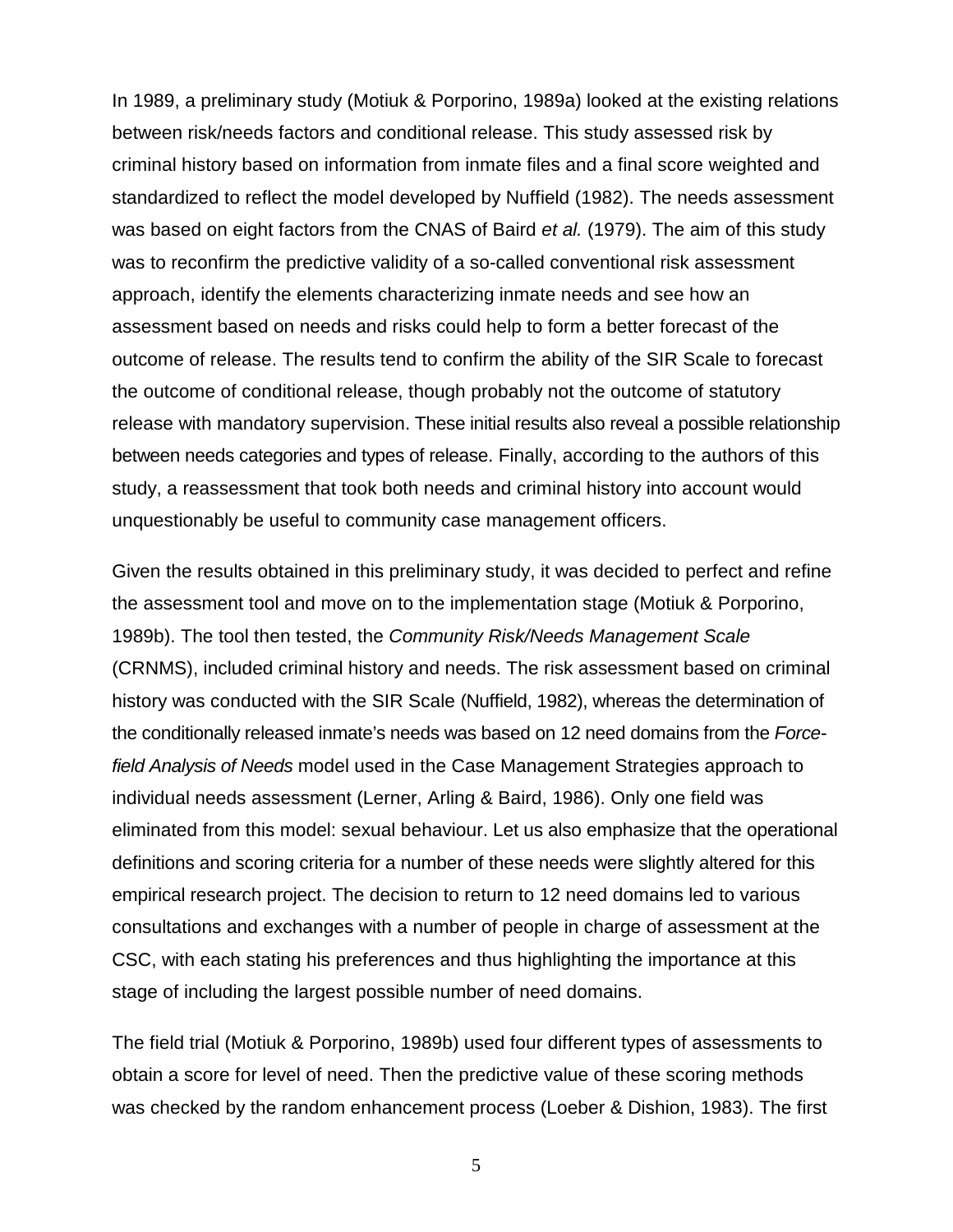scoring method consisted in a general assessment by the case management officers based on three levels: low, moderate and high. The second method consisted in an addition of needs after a sort based on the absence or presence of the need. The third method was also a sum of needs, though calculated by each need measured on a graduated scale. The last method relied on the same graduated scale as the third with an added weighting of need domains by indices estimated according to a statistical technique based on a multiple regression model. Finally, the scores obtained for the last three assessment methods were reduced to a percentage scale. It was established that each of these scoring methods had good predictive value, although the researchers noted that the most elaborate method, i.e., the weighted score based on regression analysis, produced more accurate results and facilitated inmate classification. However this method has the drawback of requiring calculations that case management officers might see as too mechanical or too administrative. Therefore the third method was finally identified as the most appropriate in terms of efficiency.

All the results of the CRNMS field test (Motiuk & Porporino, 1989b) tended to confirm those of earlier studies of the predictive value of risk assessment by criminal history and needs. Classification based on this scale is invariably tied to the release outcome (Motiuk & Brunet, 1991). Generally speaking, the field test of this assessment tool showed beyond doubt that this objective assessment approach could potentially be used to develop guidelines or standards for various supervision levels. This scale could, it seems, be effectively used by case management officers to concentrate supervisory resources by capitalizing on the needs assessment of the conditionally released. Finally, according to the authors of this study, it may also be an excellent way of noting changes in behaviour, attitude and situation that are obviously related to the release outcome.

In 1991, however, an Ontario Region task force would conclude that the *Force-field Analysis of Needs* approach (Lerner, Arling & Baird, 1986) was not perfectly suited to the objectives of the *Correctional Strategy,* i.e., to establish the offender needs profile and identify the community correctional services (Motiuk & Brown, 1993). As a result, this task force, working closely with the CSC Research Branch, would instead use and adapt the *Case Needs Identification and Analysis* (CNIA) component of the *Offender Intake Assessment* process in use since 1990. The CNIA reorganized the 12 needs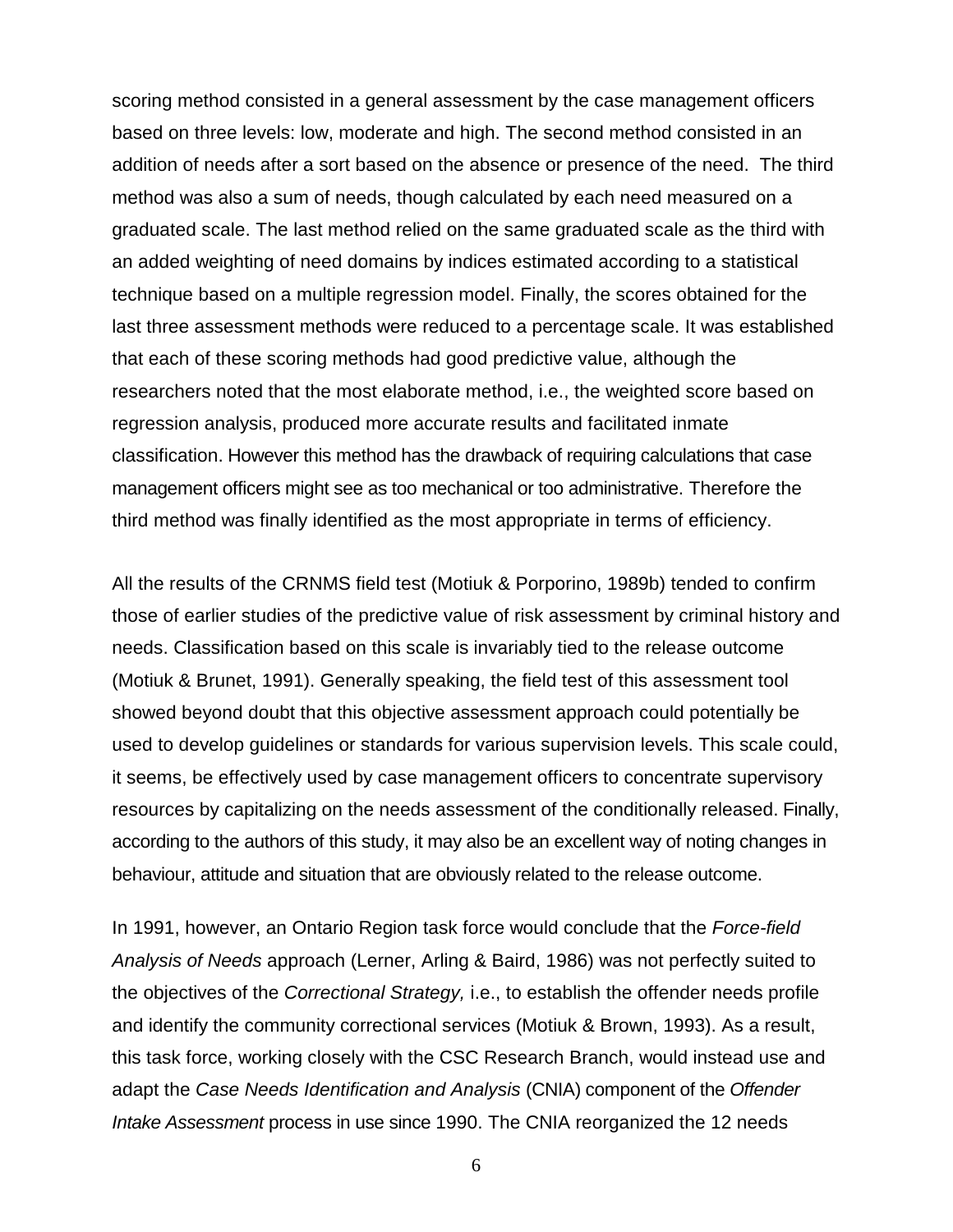domains of the CRNMS into seven target fields (Motiuk & Pisapio, 1991). As well, the Ontario group also enhanced the process by gathering additional information on occupational situation (such as, full-time or part-time employment), needed interventions, the offenders' level of motivation in light of the recommended interventions and special conditions that might be imposed by the NPB to facilitate interventions seen as necessary.

A reliability study of the CNIA (Motiuk & Brown, 1993) reached the conclusion that the results of this new protocol continued to play an important role in the community reintegration of offenders. For this study the 200 indicators associated with needs were reduced to 46 and only the ones identified as connected with community intervention (see Table 1) were kept. According to the authors, the automation of the assessment process would help to produce standardized risk and needs assessment reports, correctional plans, progress summaries and management information databases (Motiuk & Brown, 1993). The CNIA could then be seen as an improved strategy for managing offenders in the community instead of a simple needs assessment exercise as part of the correctional strategy. Finally, these results tend to confirm those already obtained in earlier research (Andrews, Bonta & Hoge, 1990) to the effect that if we correctly identify the needs of offenders and offer them appropriate programs we should be able to reduce the likelihood of recidivism.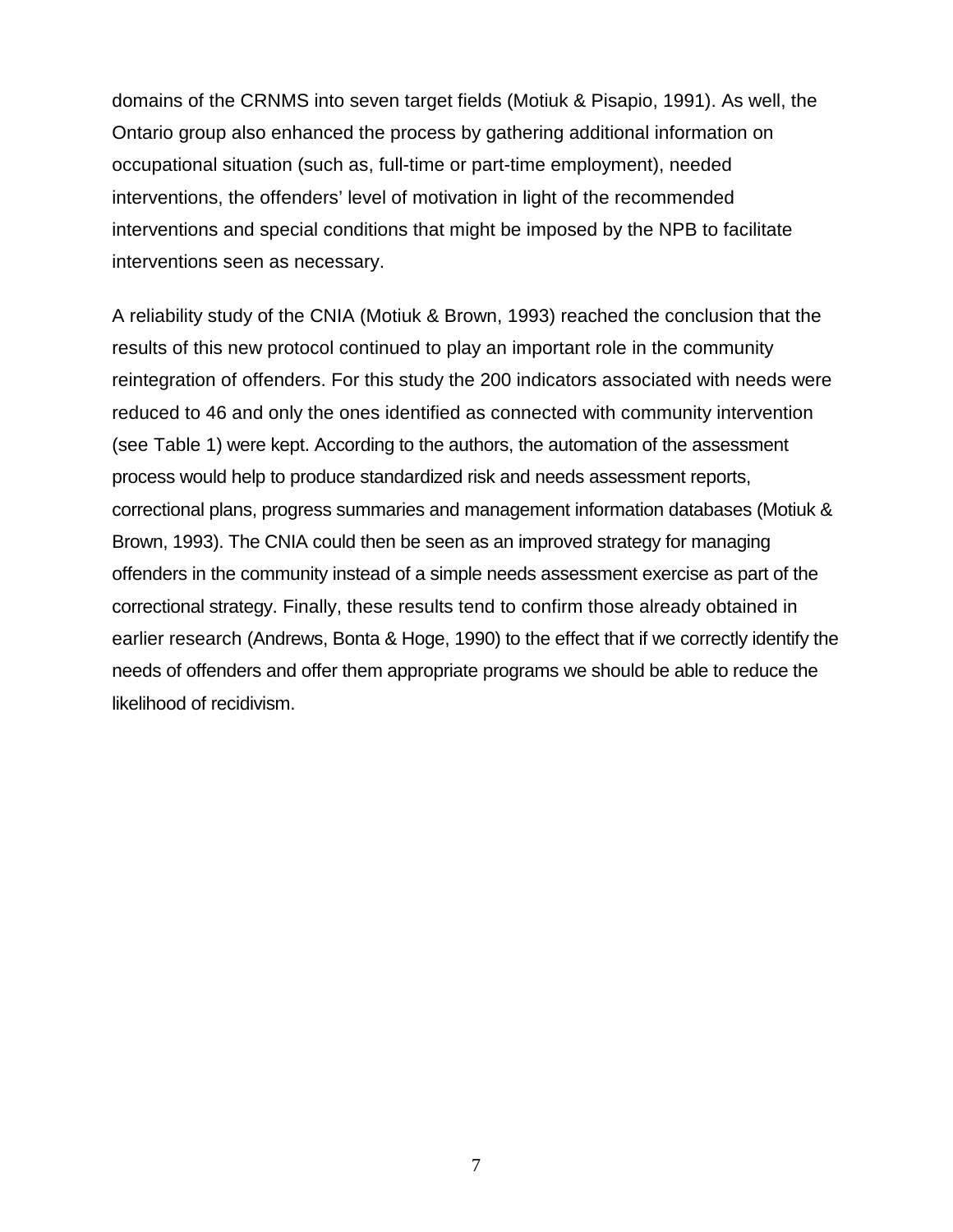# <span id="page-17-0"></span>**Table 1. Indicators identified as linked to community intervention**

| Need domains (CNIA)            | <b>Indicators</b>                                                                                 |  |  |
|--------------------------------|---------------------------------------------------------------------------------------------------|--|--|
| Employment                     | Fewer than 8 years of schooling<br>1.                                                             |  |  |
|                                | 2.<br>Stopped attending before obtaining the secondary diploma                                    |  |  |
|                                | 3.<br>Learning difficulties                                                                       |  |  |
|                                | Physical disability<br>4.                                                                         |  |  |
|                                | 5.<br>Dissatisfaction with skill area, trade, occupation                                          |  |  |
|                                | Unstable work pattern<br>6.                                                                       |  |  |
|                                | 7.<br>Lack of commitment in jobs held                                                             |  |  |
|                                | Usually has problems finishing all duties<br>8.                                                   |  |  |
|                                | Problems with interpersonal relations at work<br>9.                                               |  |  |
| Marital and family relations   | 1. Victim of physical violence or sexual abuse in childhood<br>1.                                 |  |  |
|                                | Regular problems or instability in marriage or common law union<br>2.                             |  |  |
|                                | 3.<br>Commission of acts of marital violence                                                      |  |  |
|                                | Victim of marital violence<br>4.                                                                  |  |  |
|                                | Problems from acts of sexual abuse of a child<br>5.                                               |  |  |
|                                | Seems to be an inadequate parent<br>6.                                                            |  |  |
|                                | 7.<br>Seems to be from a dysfunctional family                                                     |  |  |
| <b>Associations and social</b> | Social isolation<br>1.                                                                            |  |  |
| interaction                    | 2.<br>Numerous friends or acquaintances in the criminal community                                 |  |  |
|                                | 3.<br>Associates with heavy drinkers or drug users                                                |  |  |
|                                | Tends to exploit people in relationships<br>4.                                                    |  |  |
|                                | 5.<br>Easily influenced by others                                                                 |  |  |
|                                | Lack of assurance in relationships<br>6.                                                          |  |  |
| Substance abuse                | History indicating a risk of harmful effects from the use of alcohol in marital,<br>1.            |  |  |
|                                | occupational, legal, physical or financial contexts                                               |  |  |
|                                | 2.<br>History indicating a risk of harmful effects from drug use in marital, occupational, legal, |  |  |
|                                | physical or financial contexts                                                                    |  |  |
| <b>Community functioning</b>   | 1.<br>Frequent changes of residence before incarceration                                          |  |  |
|                                | 2.<br>Poor presentation<br>3.<br>Poor health                                                      |  |  |
|                                | Problems with managing his finances<br>4.                                                         |  |  |
|                                | 5.<br>Few hobbies or interest in organized activities                                             |  |  |
|                                | Problems with making effective use of social services<br>6.                                       |  |  |
| <b>Personal and emotional</b>  | 1.<br>Ability to solve his problems                                                               |  |  |
| orientation                    | Inability to set realistic long-term goals<br>2.                                                  |  |  |
|                                | 3.<br>Displays little empathy towards others                                                      |  |  |
|                                | Impulsive behaviour<br>4.                                                                         |  |  |
|                                | 5.<br>Problems with controlling his anger                                                         |  |  |
|                                | Problems with facing stress and frustration<br>6.                                                 |  |  |
|                                | 7.<br>Has already shown illegal or wrongful sexual behaviour                                      |  |  |
|                                | 8.<br>Sexual disorders                                                                            |  |  |
|                                | Mentally backward<br>9.                                                                           |  |  |
|                                | 10. Has suffered or is suffering from mental illness                                              |  |  |
|                                | 11. Has attempted suicide or self-mutilation                                                      |  |  |
|                                | 12. Dietary problems                                                                              |  |  |
| <b>Attitude</b>                | 1.<br>Antisocial attitudes                                                                        |  |  |
|                                | 2.<br>Believes women are inferior to men, incapable of playing equally important roles and        |  |  |
|                                | deserve to be sexually assaulted                                                                  |  |  |
|                                | Believes other ethnic groups are inferior to his own and encourages violence towards<br>3.        |  |  |
|                                | them                                                                                              |  |  |
|                                | Incapable of pursuing basic goals<br>4.                                                           |  |  |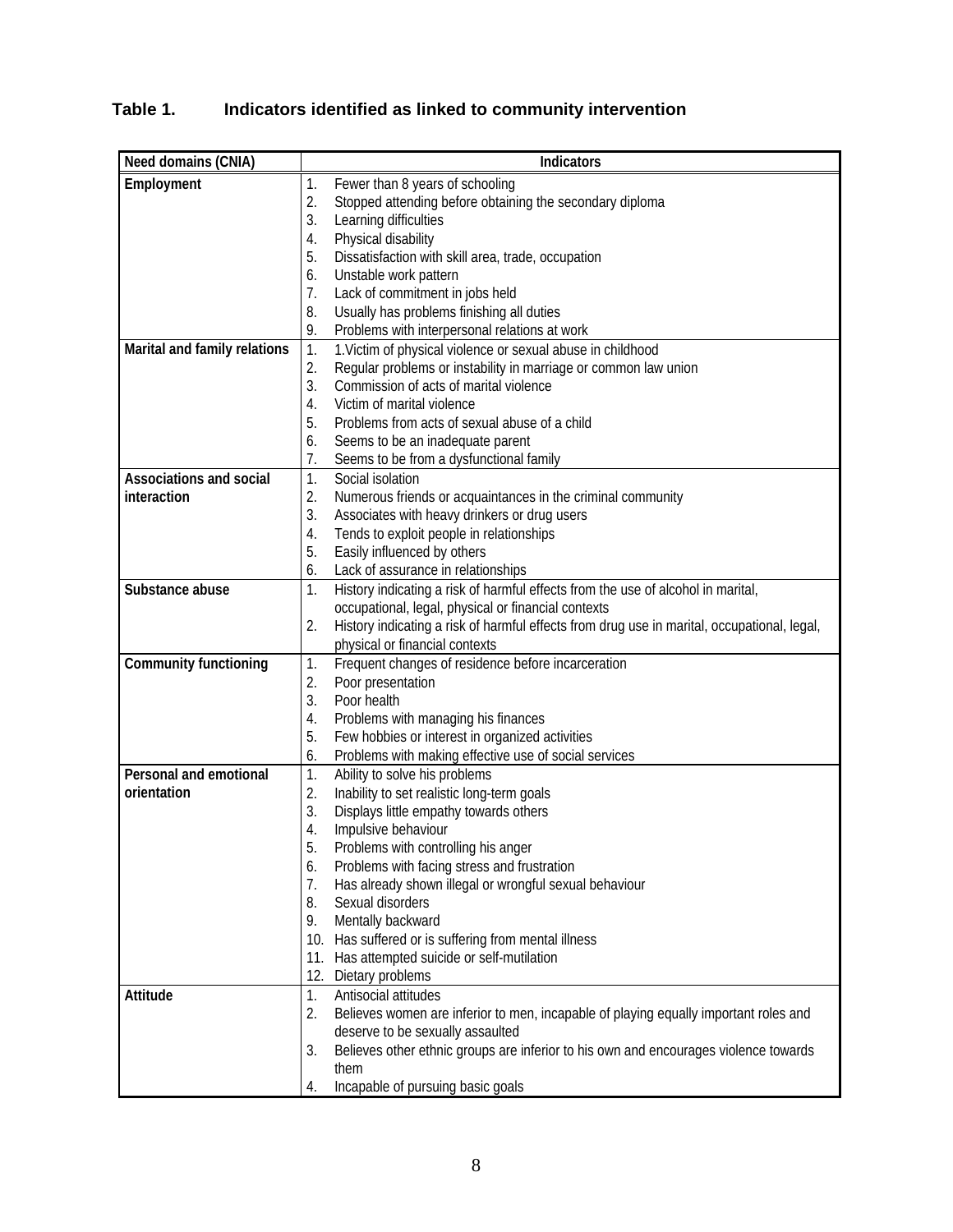The CSC is currently using the RPRS at the time of the intake assessment and conditional release and every six months thereafter. Relatively simple to use in terms of scoring, it enables us to track the changing reintegration potential of offenders. This scale, which has not been used for specific analysis of the Aboriginal group, is the focus of this study. Table 2 summarizes the main processes by which the CSC came to use the RPRS.

To conclude, researchers have made immense progress in risk assessment both conceptually and methodologically in recent years. They are establishing a distinction between statistical and clinical forecasting and between static and dynamic factors (Motiuk & Serin, 1998). Most correctional services have developed strategies for offender recidivism risk assessment and needs analysis, a number of which are covered in a guide (Brown & Serin, in press). The choice of assessment tool remains a purely operational exercise, however, since none has proven significantly better than the others, and so a number of researchers advise using several methods rather than merely one (Leis, Motiuk & Ogloff, 1995).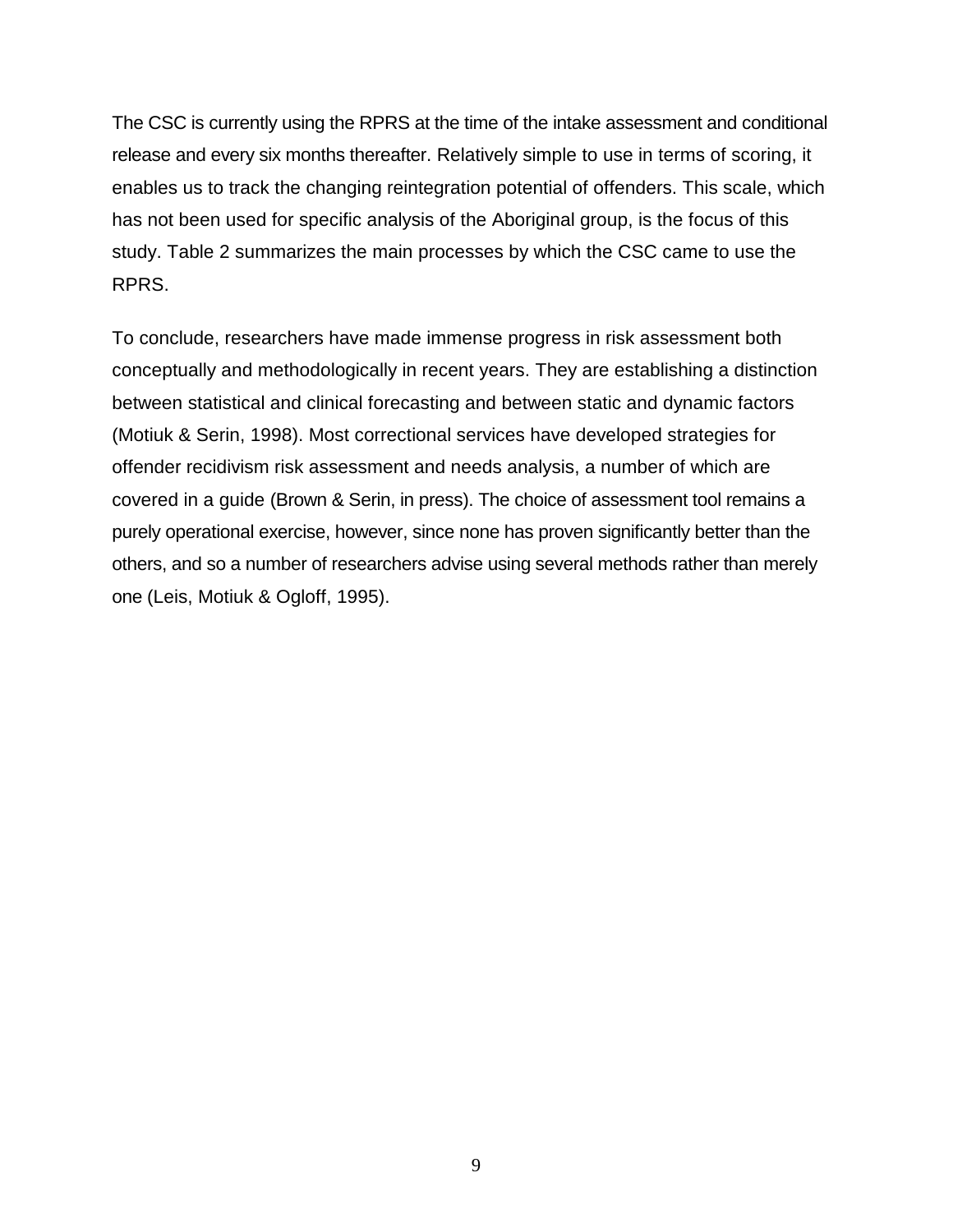| <b>Studies</b>         | Motiuk & Porporino (1989a)<br>(Preliminary study)                                                                                                                                                                                                                                                                                                  | Motiuk & Porporino (1989b)<br>(Field test)                                                                                                                                                                                                                                                                                                                                 | <b>Task force (Ontario Region)</b><br>Motiuk & Pisapio (1991)<br>Motiuk & Brown (1993)                                                                                                                                                                                                                                                                                                                                                       |
|------------------------|----------------------------------------------------------------------------------------------------------------------------------------------------------------------------------------------------------------------------------------------------------------------------------------------------------------------------------------------------|----------------------------------------------------------------------------------------------------------------------------------------------------------------------------------------------------------------------------------------------------------------------------------------------------------------------------------------------------------------------------|----------------------------------------------------------------------------------------------------------------------------------------------------------------------------------------------------------------------------------------------------------------------------------------------------------------------------------------------------------------------------------------------------------------------------------------------|
| <b>Objectives</b>      | To confirm the predictive value<br>of a conventional risk<br>assessment approach.<br>To identify factors<br>characterizing inmate needs<br>and look at how an<br>assessment taking needs and<br>risks into account can help to<br>forecast the release outcome<br>more effectively.                                                                | Building on the results of the<br>preliminary study, to perfect and<br>refine an assessment tool and move<br>on to put it into practice. Scale then<br>called the Community Risks/ Needs<br>Management Scale (CRNMS).                                                                                                                                                      | To adopt and adapt the CNIA from<br>the Intake Assessment instead of the<br>Force-field Analysis of Needs<br>(Lerner, Arling & Baird, 1986) to<br>provide a better response to the<br>objectives of the correctional<br>strategy to establish the profile of<br>offenders' needs and identify<br>community interventions.                                                                                                                    |
| <b>References</b>      | <b>Client Needs Assessment</b><br>Scale (CNAS) (Baird et al.,<br>1979)                                                                                                                                                                                                                                                                             | Twelve needs from the Force-field<br>Analysis of Needs model (Lerner,<br>Arling & Baird, 1986), sexual<br>behaviour being the only factor<br>eliminated in this strategy.                                                                                                                                                                                                  | Adaptation of the Case Needs<br><b>Identification and Analysis</b><br>component from the Offender Intake<br>Assessment process that<br>reorganizes the 12 need domains<br>into 7.                                                                                                                                                                                                                                                            |
| <b>Need</b><br>domains | Employment pattern<br>1.<br>2.<br>Financial management<br>3.<br>Marital and family<br>relations<br>Companions<br>4.<br>5.<br>Emotional stability<br>Alcohol and other drug<br>6.<br>use $-$ (7 and 8)<br>7.<br>Sexual behaviour<br>8.<br>General assessment                                                                                        | 1.<br>Academic/vocational skills<br>2.<br>Employment pattern<br>3.<br>Financial management<br>4.<br>Marital and family relations<br>5.<br>Associations<br>6.<br>Housing<br>Emotional and behavioural<br>7.<br>stability<br>Alcohol use<br>8.<br>9.<br>Drug use<br>10. Intellectual ability<br>11. Health<br>12. Attitude                                                   | 1.<br>Employment (1 and 2)<br>2.<br>Marital and family relations - (4)<br>3.<br>Associations and social<br>interaction $-$ (5)<br>Substance abuse - (8 and 9)<br>4.<br>5.<br>Community functioning - (3 and<br>6)<br>Personal and emotional life - (7,<br>6.<br>10 and 11)<br>7.<br>Attitude - (12)                                                                                                                                          |
| <b>Results</b>         | Tend to confirm the ability of<br>the SIR Scale to forecast the<br>outcome of conditional release.<br>Presume a relationship<br>between need categories and<br>types of release, and that an<br>assessment taking into account<br>both criminal histories and<br>needs would unquestionably<br>be useful to community case<br>management officers. | The test proves that an objective<br>assessment process could be used<br>to develop guidelines for various<br>levels of supervision and be used<br>effectively to concentrate<br>supervisory resources by<br>capitalizing on offenders' needs.<br>Such a scale is a way of observing<br>changes in behaviour, attitude and<br>situation related to the release<br>outcome. | Produced the Reintegration Potential<br>Reassessment Scale (RPRS) that<br>meets the imperatives of the CSC's<br>mandate and overall strategy. This<br>scale, which enables us to forecast<br>recidivism, also facilitates the<br>planning of supervision and<br>interventions in the community on<br>the basis of specific needs. It<br>promotes measures to reduce the<br>risk of recidivism while enabling us to<br>track its development. |

#### <span id="page-19-0"></span>**Table 2. Major efforts by the Correctional Service of Canada to obtain an offender risks/needs assessment tool**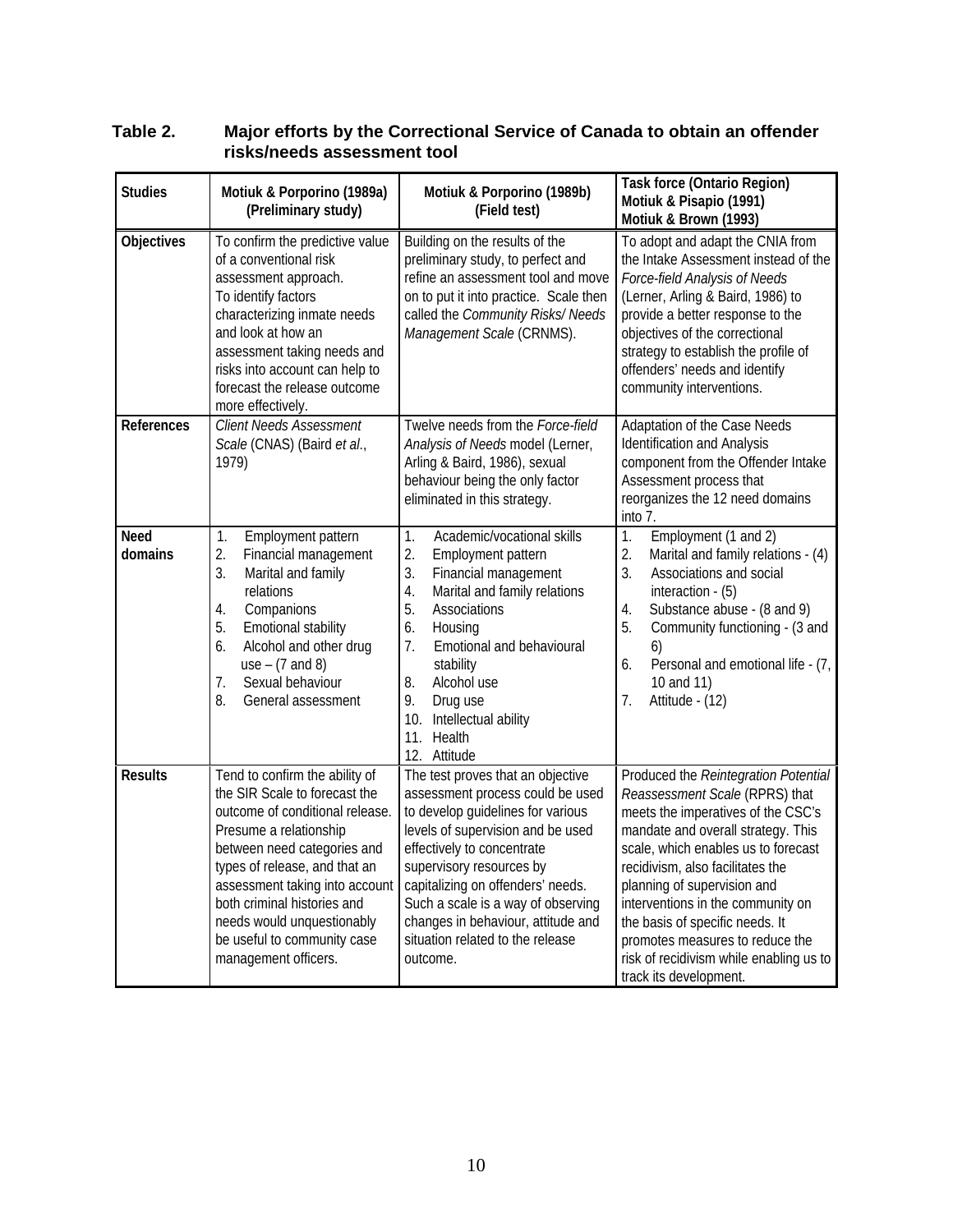### <span id="page-20-0"></span>**Recidivism**

The concept of recidivism in the prison environment is difficult to define. This is actually a critical dimension of the correctional field in addition to being one of the toughest issues to describe in an easily understandable way (Nouwens, Motiuk & Boe, 1993). To some extent it can be defined as what happens when conditional release is suspended or revoked for a violation of release conditions or a new offence or when someone is reincarcerated following a new offence after the original sentence has expired. However some feel this definition is still very general and not exclusive enough.

Seen as readmission to prison, recidivism can also be analysed in terms of the release system available to the offender at the time of his initial release. Conditional release is by definition a period of supervision enabling an inmate to gradually re-enter society while still serving his sentence. The *Corrections and Conditional Release Act* (CCRA) provides five categories of conditional release: temporary absence, work release, day parole, full parole and statutory release:

- *Temporary absences* are authorized for medical or administrative reasons or to enable an inmate to perform community service, establish or maintain family contacts or improve personally in a context of rehabilitation. They can be escorted or unescorted.
- *Work releases* are arranged for minimum- or medium-security inmates at low risk of recidivism. They are generally sent to perform paid or volunteer work under supervision in the community.
- *Day parole* enables the inmate to take part in community activities with a view to preparing for eventual full parole or statutory release.
- *Full parole* is available when an inmate has served a third of his sentence or seven years, whichever is the shorter.
- Lastly, *statutory release* is usually granted to inmates who have previously been refused parole and now have to be released by law.

Recidivism can also be defined in terms of elapsed time between the readmission of a conditionally released inmate to a federal correctional institution and his next conditional release. This generally involves classifying the recidivism as short-, medium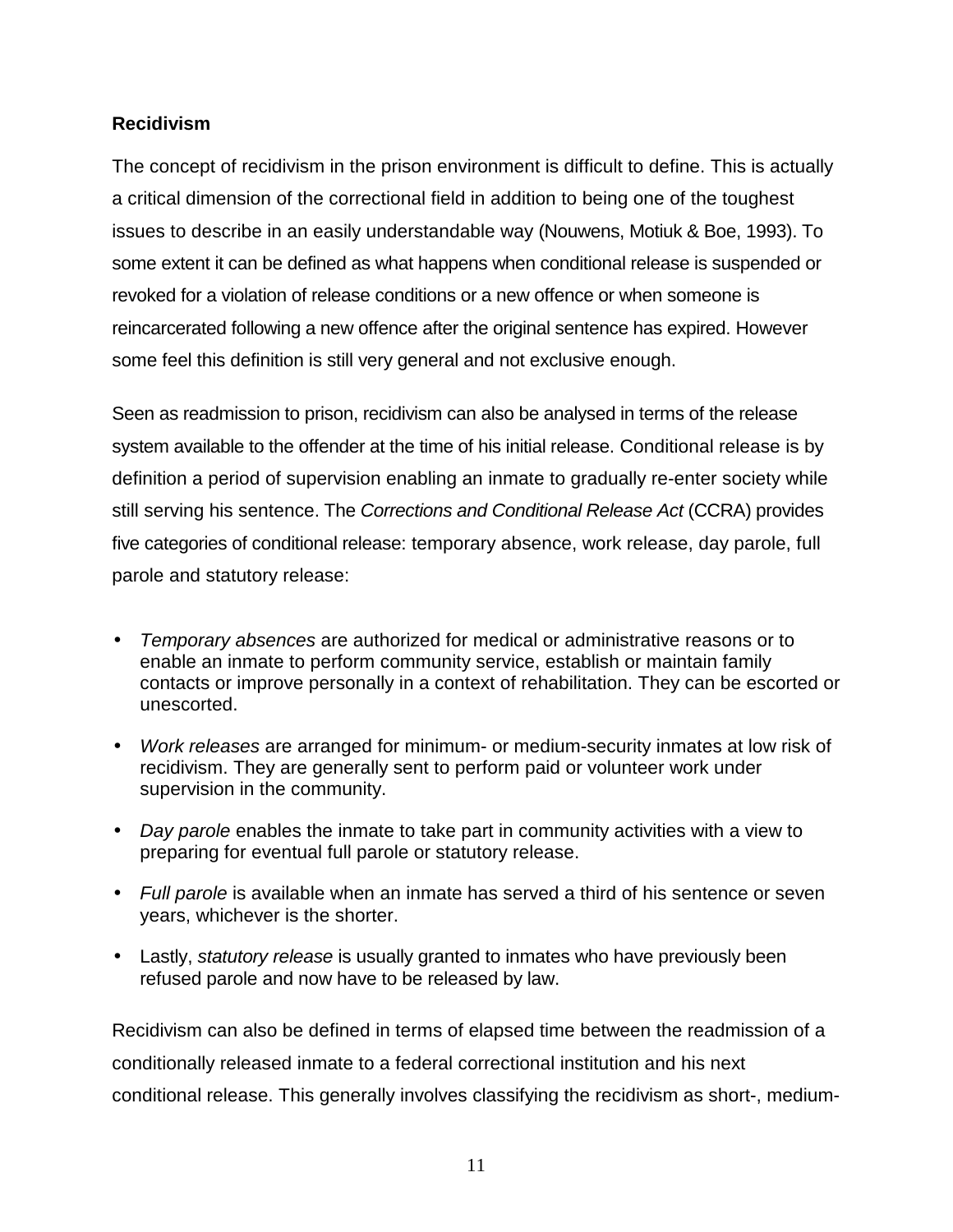<span id="page-21-0"></span>or long-term depending on whether less than six months, from six to 12 months or more than a year has gone by between conditional release and reincarceration.

Table 3 shows the various ways of defining recidivism in terms of the three factors outlined above, namely cause of reincarceration, type of release and elapsed time between release and reoffence. This table gives us a better idea of the precise recidivism rate being calculated, and whether this is a ratio that takes all possibilities of recidivism into account or is only partial. According to some researchers (Nouwens, Motiuk & Boe, 1993), the total calculation of recidivism rates assumes, for example, that offenders on day parole are included, which does not seem always to be the case. We also have to remember that this rate can be underestimated due to lack of knowledge about a number of offenders who reoffend and are sentenced to imprisonment in provincial institutions.

| Release system     | Period      |                                | Suspended   |                                | Revoked     |
|--------------------|-------------|--------------------------------|-------------|--------------------------------|-------------|
|                    |             | <b>Breach of</b><br>conditions | New offence | <b>Breach of</b><br>conditions | New offence |
| Temporary absence  | Short-term  |                                |             |                                |             |
| Work release       | Short-term  |                                |             |                                |             |
| Day parole         | Short-term  |                                |             |                                |             |
|                    | Medium-term |                                |             |                                |             |
|                    | Long-term   |                                |             |                                |             |
| Full parole        | Short-term  |                                |             |                                |             |
|                    | Medium-term |                                |             |                                |             |
|                    | Long-term   |                                |             |                                |             |
| Statutory release  | Short-term  |                                |             |                                |             |
|                    | Medium-term |                                |             |                                |             |
|                    | Long-term   |                                |             |                                |             |
| Expiry of sentence | Short-term  |                                |             |                                |             |
|                    | Medium-term |                                |             |                                |             |
|                    | Long-term   |                                |             |                                |             |

**Table 3. Types of recidivism by release system, period and reason**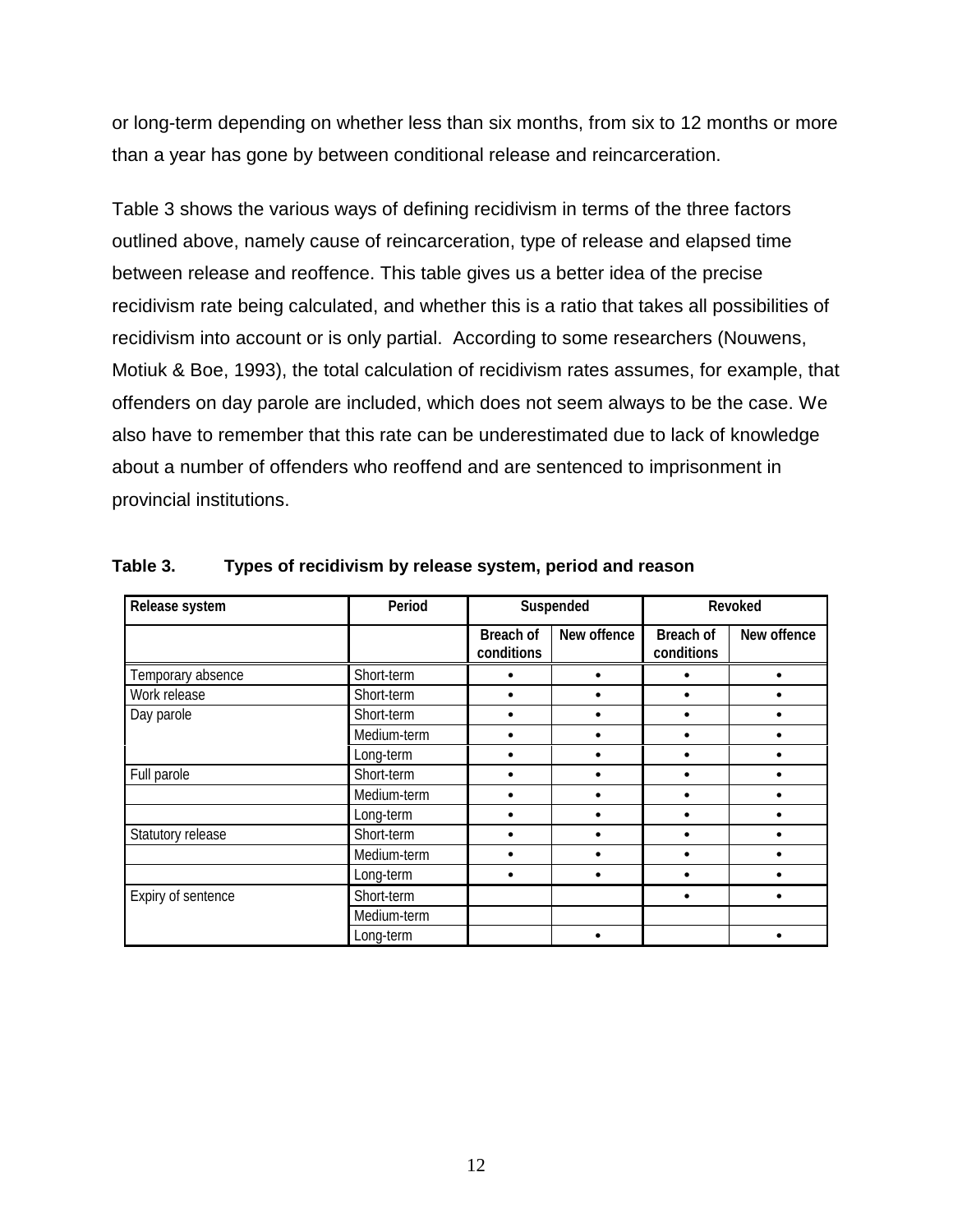#### <span id="page-22-0"></span>**The Aboriginal offender and recidivism**

Like the federal prison population as a whole, Aboriginal offenders are not evenly divided as regards day parole, full parole and statutory release. In 1998 half of them were under mandatory supervision, one third were on full parole and one sixth were on day parole (Motiuk & Nafekh, 2000). However Aboriginal inmates record higher levels of recidivism than those noted among the non-Aboriginals that are generally ascribed to the nature and seriousness of the offences committed (Welsh, 2000). Aboriginals are almost two times more likely to have their release revoked than non-Aboriginals (LaPrairie, 1996). Aboriginal inmates serving shorter sentences have still recorded higher recidivism rates than non-Aboriginals with comparable sentences. Moreover this recidivism rate seems to be one of the major reasons for their over-representation in prisons. Since the risk of recidivism will necessarily influence the decision to grant conditional release, it becomes all the more important to assess this risk for the Aboriginal population to avoid penalizing by generalization the members of this population that are still low-risk.

Various static (risk) and dynamic (needs) factors are also considered as excellent predictors of the risk of recidivism among both Aboriginals and non-Aboriginals, namely sex, age, employment, financial situation, substance abuse, peers and criminal history. Some researchers, after thorough analysis of the federal correctional population (Bonta & Motiuk, 1992), have noted specifically that type of offence, previous convictions, previous imprisonment, age at the time of first conviction and length of sentence were excellent predictors for Aboriginal offenders. However such other factors as family or marital relations, intellectual ability and education do not seem to be good indicators of risk of recidivism at all for this population (Bonta, LaPrairie & Wallace-Capretta, 1998).

A recent study tends to show that recidivism risk factors would be different for Aboriginals living on reserve and those living off reserve (Bonta, LaPrairie & Wallace-Capretta, 1998). The significantly high recidivism rate among Aboriginals living on reserves, especially in certain regions, could be accounted for by the environment found on these reserves, which seems to be consistent with various factors influencing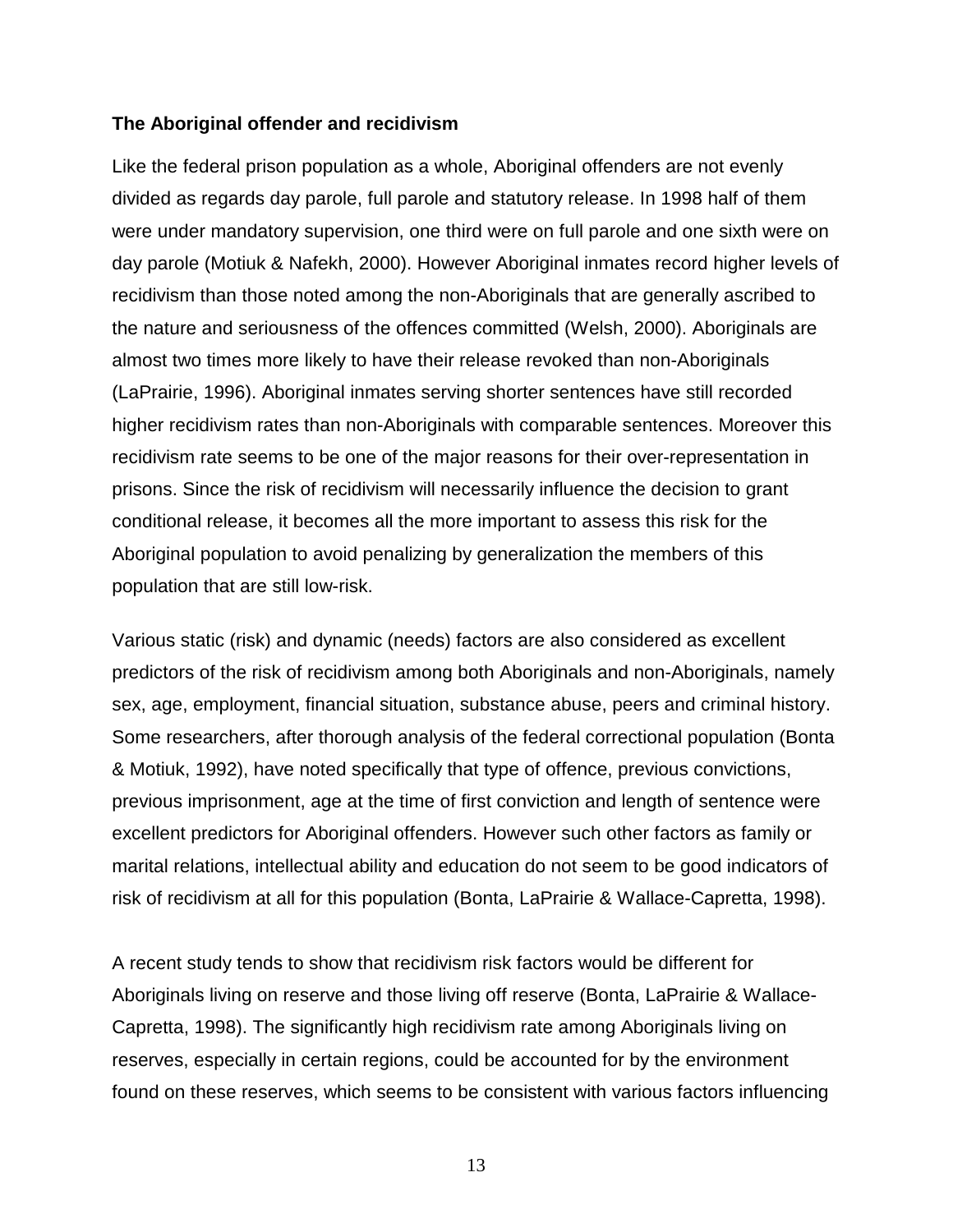<span id="page-23-0"></span>levels of criminality, including a high unemployment rate, poverty, dysfunctional families and reduced social and community control (LaPrairie, 1996). The results tend to demonstrate the existence of important needs. We should be meeting these needs if we want to reduce the risk of recidivism and have a tool that would help to identify them better in order to develop appropriate community programs and services.

According to the CCRA, Aboriginal communities can now help to develop parole plans. Several agreements have been signed since to let Aboriginal offenders serve the rest of their sentences (conditional release) in institutions located in Aboriginal communities. The relatively low recidivism rate of Aboriginal offenders who have stayed in these healing lodges compared to the national rate shows the positive influence of these community services (Bennet, 2000; Benson, Sloan & Laboucane, 2000; Saulis, Fiddler & Howse, 2000; Wilson, 2000). This perspective provides even more encouragement to follow the CSC's overall strategy, not forgetting the Aboriginals' specificity and the success achieved by these healing lodges.

Lastly, other results show the differences in recidivism among provincially sentenced Aboriginal and non-Aboriginal offenders as less glaring than at the federal level. Indeed one study (Bonta, 1989) failed to reveal any significant difference between rates of reincarceration among Aboriginals and non-Aboriginals, and the Aboriginals do not seem to be at higher risk, according to estimates based on the *Level of Supervision Inventory* (LSI) used in provincial jails. These results tend to confirm the importance of the seriousness of offences as a factor in recidivism.

### **Profile of the Aboriginal offender**

A report that offers information collected in investigations and reviews of quantitative data and a literature review on the situation of correctional services for Aboriginals in Canada (LaPrairie, 1996) maintains that the attitudes, peer group pressure and personality traits that favour the commission of crimes are the same for Aboriginals and non-Aboriginals. These factors that favour crime as against the adoption of prosocial attitudes are conditioned by family history, poverty, school experience, exposure to violence, lack of outlets and other conditions of the life setting. Still according to this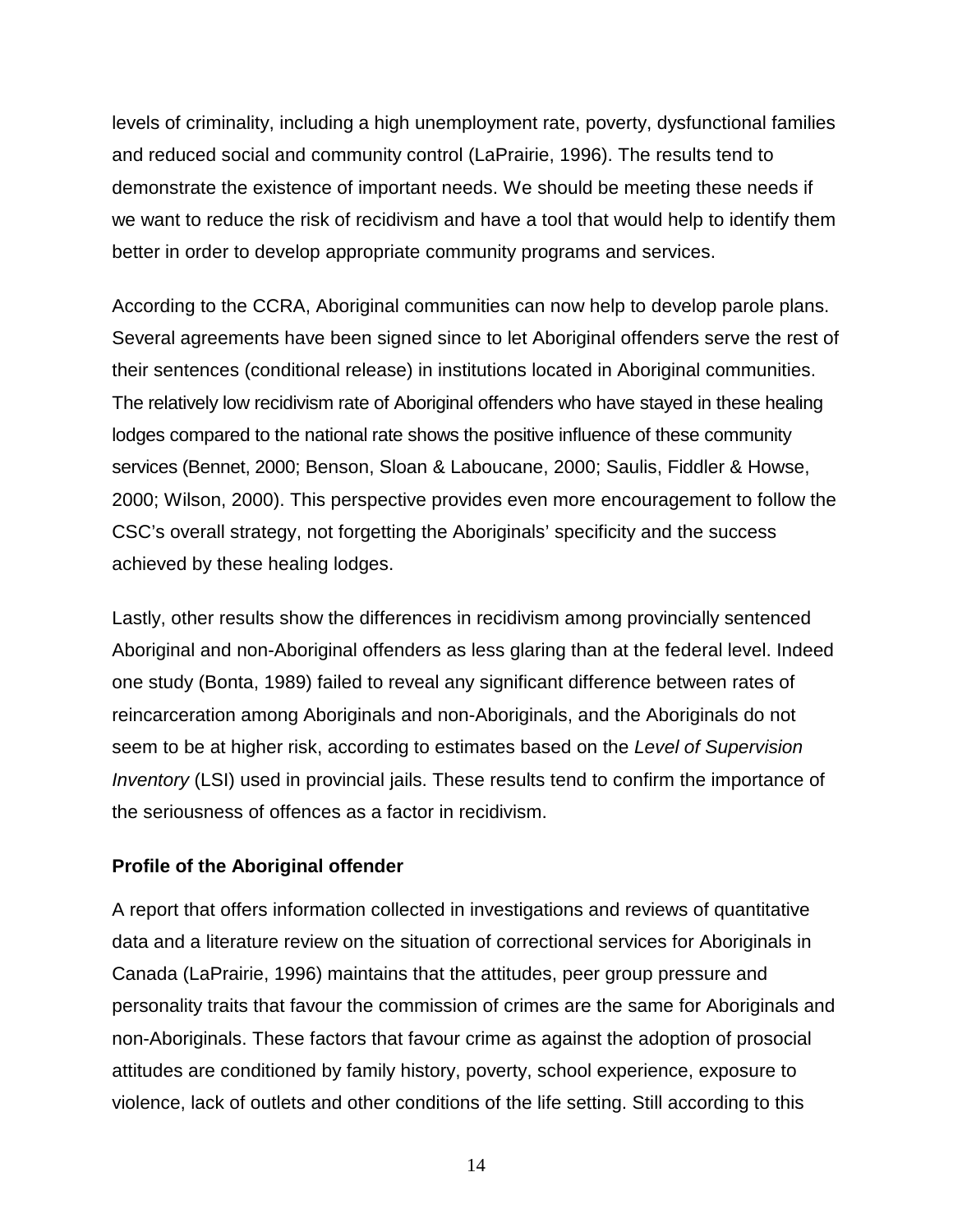report, the distinction between Aboriginal and non-Aboriginal offenders would stem precisely from a life setting with more intense conditions for producing these criminogenic factors. Geographic location and membership in a distinct culture exposed to a dominant society are apparently factors in this life setting that bear special responsibility for this increased intensity.

It must be stressed, however, that most studies and research reports published recently deal mainly with questions of the administration of justice in Aboriginal communities (see for example Faulkner, 1989; Pauktuutit, 1993; Correctional Service of Canada, 1993; University of Regina, 1994). However two recent studies by Johnston (2000) are the exceptions to this and emerge as valuable references for a better understanding of certain features of the Aboriginal offender profile. These are an initial study of Aboriginal offenders in the North (Johnston, 1994) and a second covering all Aboriginal offenders (Johnston, 1997). For these two studies researchers travelled to correctional institutions to review the files of some Aboriginal offenders and interview others.

The file review (Johnston, 1997) produced information on the childhood living conditions of Aboriginal offenders. This information tends to support the notion advanced by LaPrairie (1996) of a greater intensity in the Aboriginal setting of certain conditions conducive to the emergence of factors associated with the perpetration of crimes. Conditions frequently noted included juvenile alcohol and drug abuse, behavioural problems, physical or sexual violence, grinding poverty and parental absence and negligence. The author noted the same phenomenon in his survey of Aboriginal federal offenders in the north (Johnston, 1994), where these conditions were even more common especially where sexual abuse was concerned. This survey also suggests that there is a certain distinction to be established between Inuit and other Aboriginals. File reviews in these two research projects also revealed that the high-risk/high-need score occurs much more often with Aboriginal than with non-Aboriginal offenders, especially in the North. When it comes to needs, substance abuse and personal/emotional life obtain the highest scores while Aboriginal criminal histories are typified by the predominance of violent offences.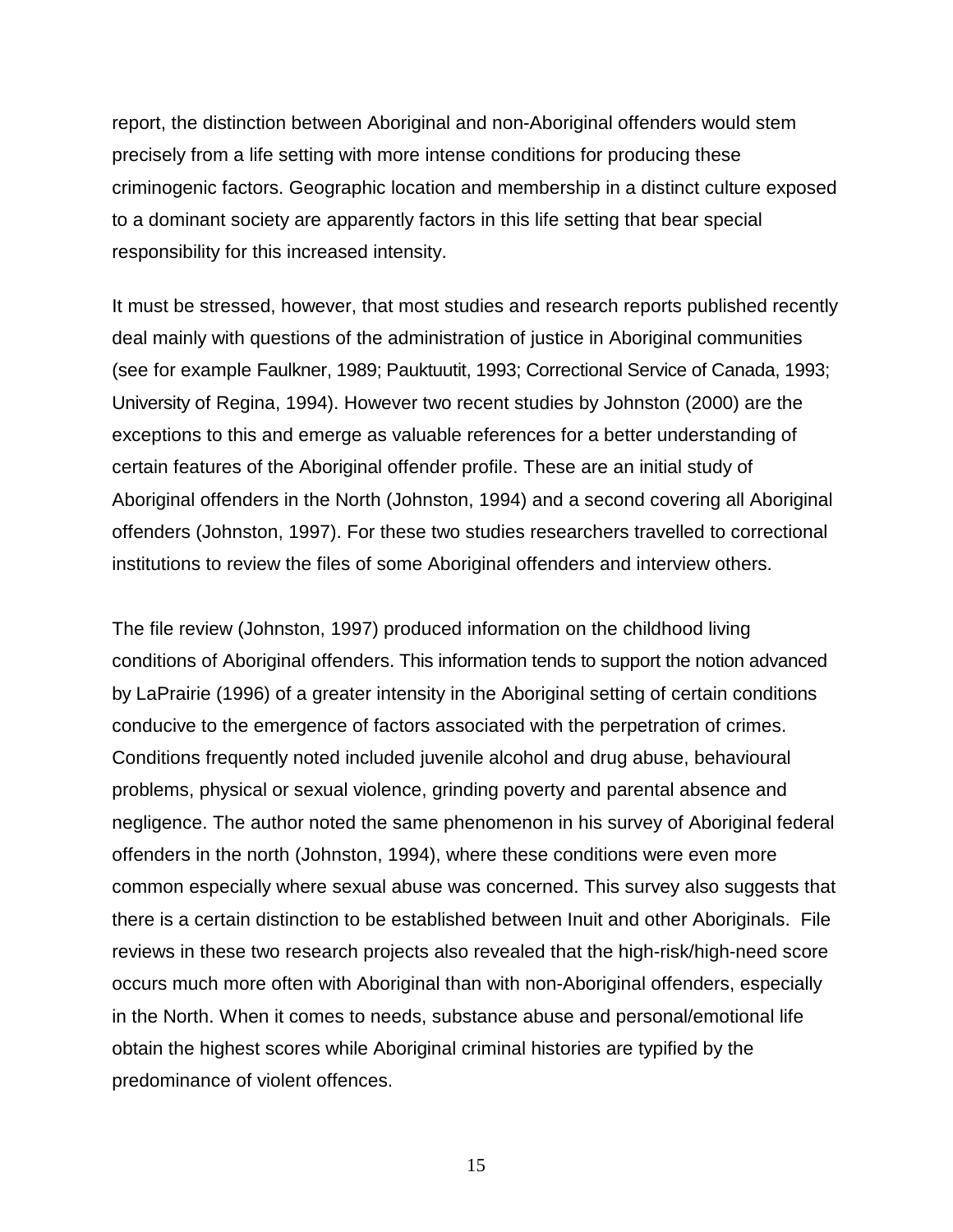The information from interviews (Johnston, 1997) made it possible to identify other distinctive features of the Aboriginal offender profile that have more to do with their preferences for services offered in prison. It emerges that they place more trust in Aboriginal visitors, especially spiritual Chiefs and Elders, and that Aboriginal Liaison Officers are also seen as the best advisors to provide support in the institution. They also attach importance to Aboriginal spirituality, cultural activities and the existence of Aboriginal programs, though they find opportunities to use them lacking.

In conclusion, despite the paucity of research on this subject it is obvious that Aboriginal offenders make up a client group with high needs and cultural features that cannot be ignored (McDonnell, 1992). This evidence is corroborated by the present Act providing that Aboriginal inmates be afforded rapid access to spiritual and cultural support (Couture, 2000) along with the recommendations of a recent task force reviewing administrative segregation to the effect that measures be considered to offer Aboriginal inmates a chance to meet with spiritual Chiefs, Elders and Liaison Officers of Aboriginal ancestry, have access to sacred or symbolic objects and opportunities to participate in traditional practices (CSC, 1997)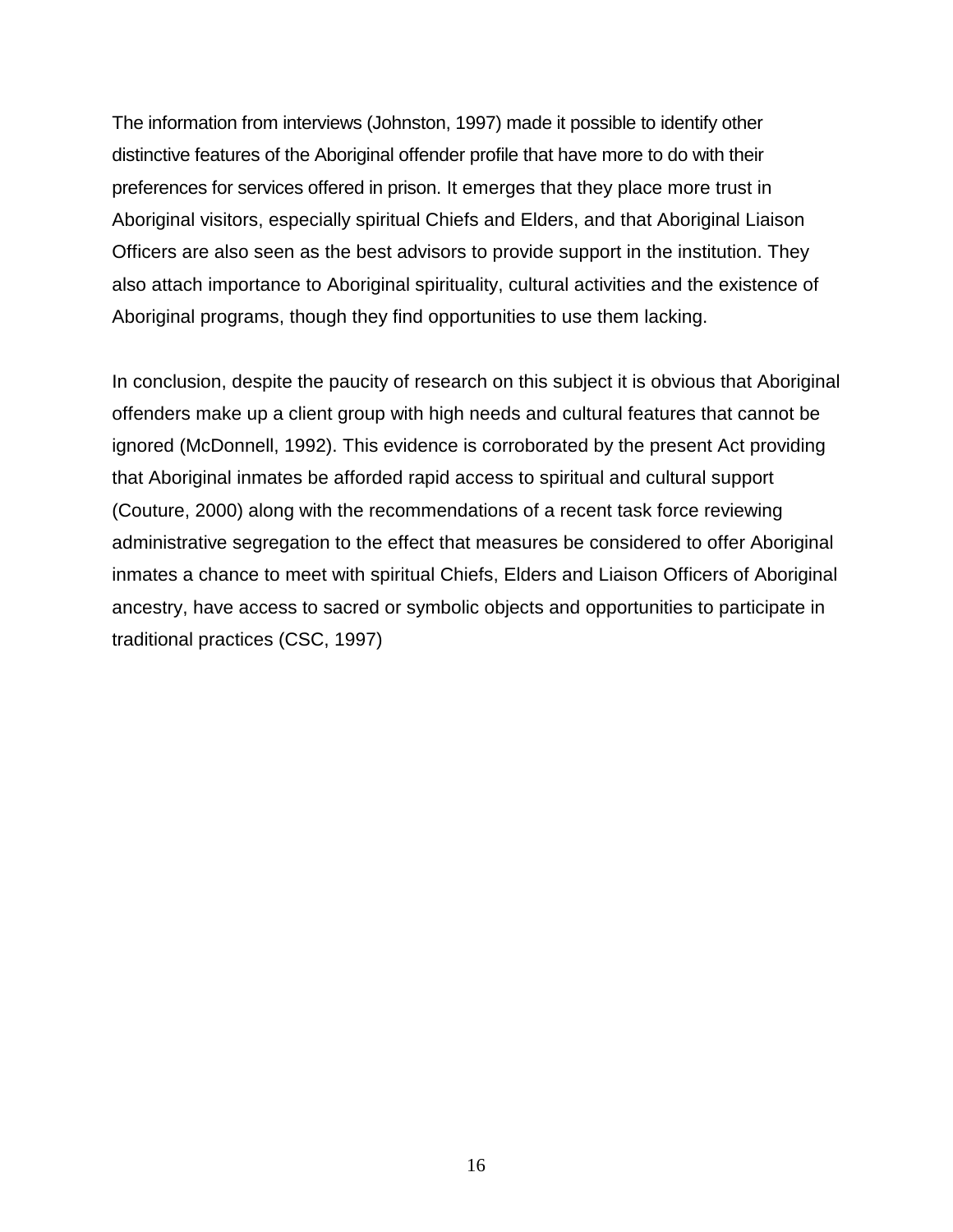# **CHAPTER 2**

# **PROFILE OF THE SAMPLE**

<span id="page-26-0"></span>The results reported in this study arise from analysis of information taken from two separate data sources. The first data source involved information from the CSC's *Offender Management System* (OMS). The second source was based on a sample where only cases meeting certain conditions were used, namely:

- Being of the male sex with ethnic origin in the OMS;
- Offenders had to have been granted day parole, full parole or statutory release between January 1996 and June 2000 to allow for follow-up over a six-month period after release (except for the section on the time of recidivism on the page in this report where that period was modified to estimate medium- and long-term recidivism).
- Offenders who had been through the RPRS.

This initial sample includes 30,041 cases of release,<sup>2</sup> 25,222 releases for non-Aboriginal offenders (84%) and 4,819 releases for Aboriginal offenders (16%). This number of releases involves a total of 8,758 offenders, 7,632 non-Aboriginals (87%) and 1,133 of Aboriginal ancestry (13%). $^3$  Of the Aboriginal offenders, 782 are members of First Nations (69%), 306 are Métis (27%) and 45 are Inuit (4**%**).

The second data source was information from Johnston's research (1997). This research dealt with 518 Aboriginal offenders who were randomly chosen with certain stratification criteria taken into account. These offenders represented about one third of all Aboriginal offenders in prison with files in the OMS at the time the study was conducted in 1996. This sample was also representative of all geographical regions and all security levels. This research was interesting for our study in that it afforded access to a kind of information (variables) that was not compiled in the OMS and allowed us to proceed with further

 $\overline{\phantom{a}}$ 

Including day parole, full parole and statutory release.<br>2 Considering the structure of the OMS and the compilation system used, the results are shown in terms, not of the number of offenders but of the number of releases; a single offender could have been released more than once during the 53 months of the period studied.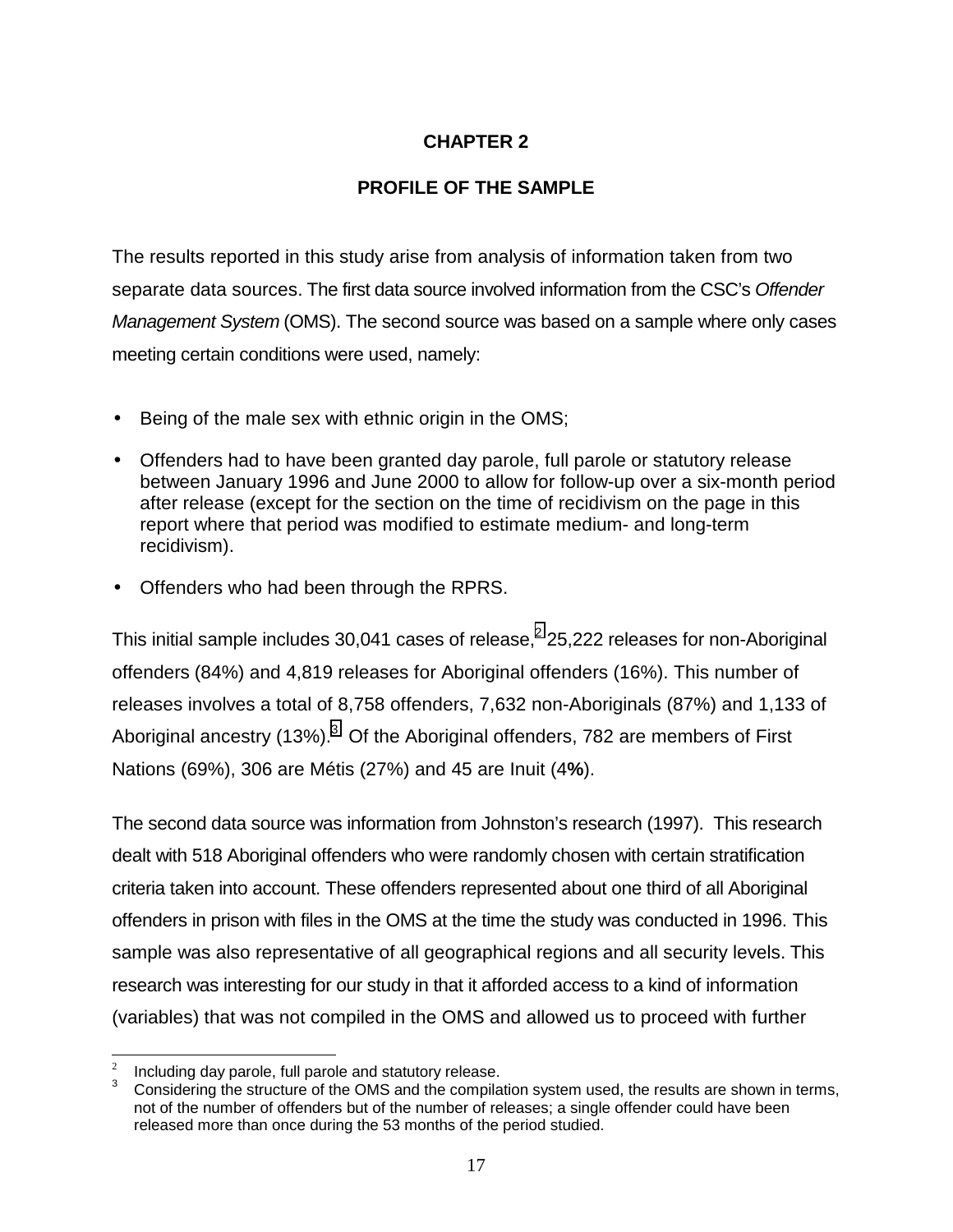<span id="page-27-0"></span>analyses of significance for Aboriginal offenders. Of the 518 offenders, the only ones used were release cases meeting the three conditions already listed for the master sample. This second sample is thus made up of 257 releases who, unlike the master sample, correspond to offenders who also inevitably form part of the master sample.

### **Description of the master sample**

The results outlined in this section describe the master sample in terms of certain conditions like age and release system as well as the score obtained on the static and dynamic factors in the RPRS. These results are compared depending on whether they involve releases of Aboriginal or non-Aboriginal offenders.

### *Age*

From the results shown in Table 4 we can see that the Aboriginals are younger on the whole than the non-Aboriginals. The average age is  $35.1$  (s = 9.9) and 38.1 (s = 11.1) respectively. There are also significant differences for all age groups except the 36 to 40 year olds. In particular we see that the percentage of offenders released after age 50 becomes virtually half for the Aboriginals of what it is for the non-Aboriginals. These differences seem to clearly indicate that the Aboriginal population, as shown by several demographic studies, has generally seen more growth in recent decades than the non-Aboriginal population, which makes it a significantly younger population.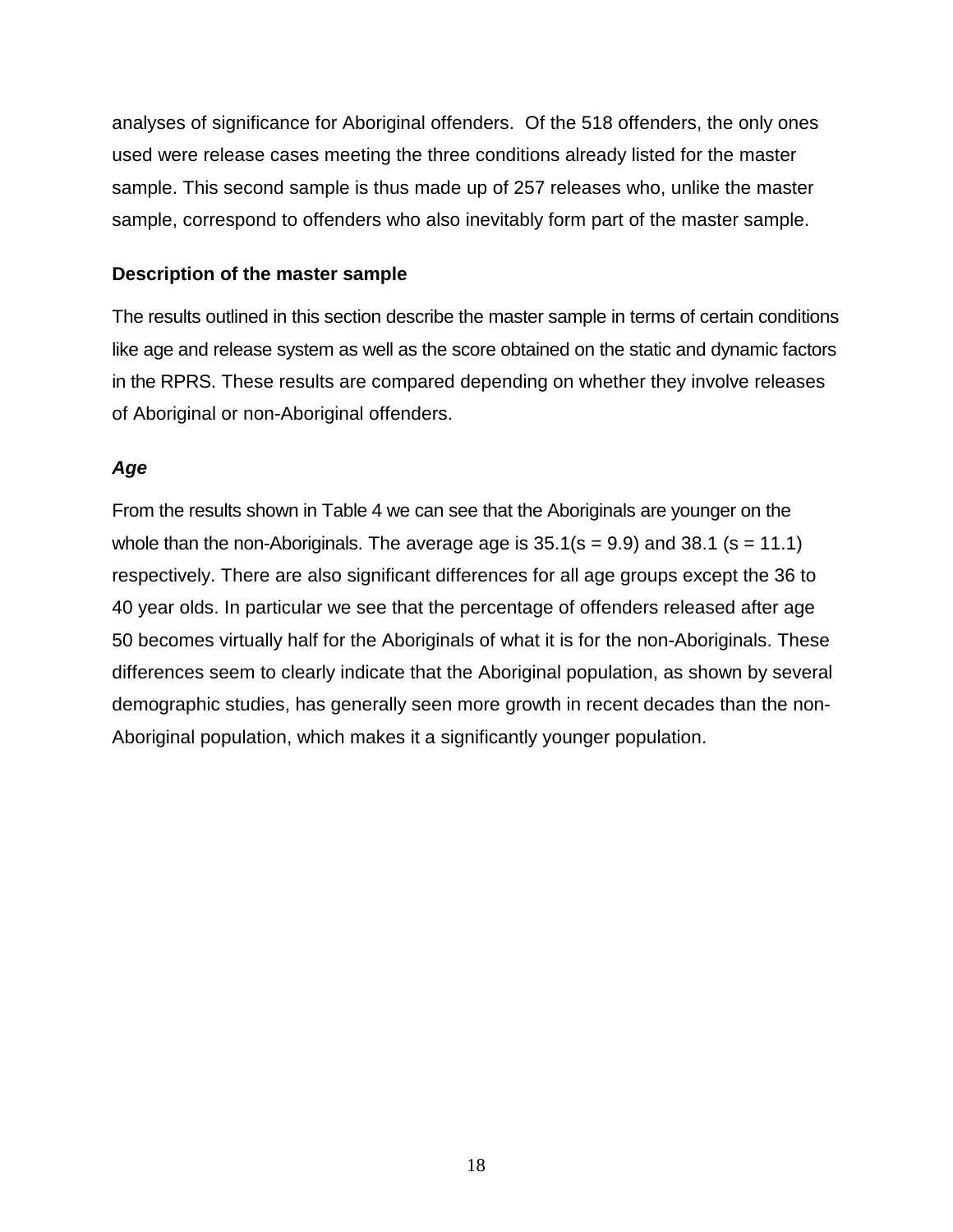# <span id="page-28-0"></span>**Table 4. Percentage of releases of Aboriginals and non-Aboriginals by age group**

| Age groups       | <b>Releases</b>        |                    |  |
|------------------|------------------------|--------------------|--|
|                  | <b>Non-Aboriginals</b> | <b>Aboriginals</b> |  |
| Age 25 and under | 12.2%                  | 17.9%              |  |
| Age 26-30        | 16.0%                  | 19.5%              |  |
| Age 31-35        | 17.7%                  | 19.5%              |  |
| Age 36-40        | 17.7%                  | 17.8%              |  |
| Age 41-45        | 13.6%                  | 10.1%              |  |
| Age 46-50        | 8.8%                   | 7.9%               |  |
| Over 50          | 14.0%                  | 7.3%               |  |

Figure 1 uses more evidence to show the difference in age profile between the two groups.

### **Figure 1. Percentage of releases of Aboriginals and non-Aboriginals by age group**



**Non-Aboriginals CONFIGUARY Aboriginals**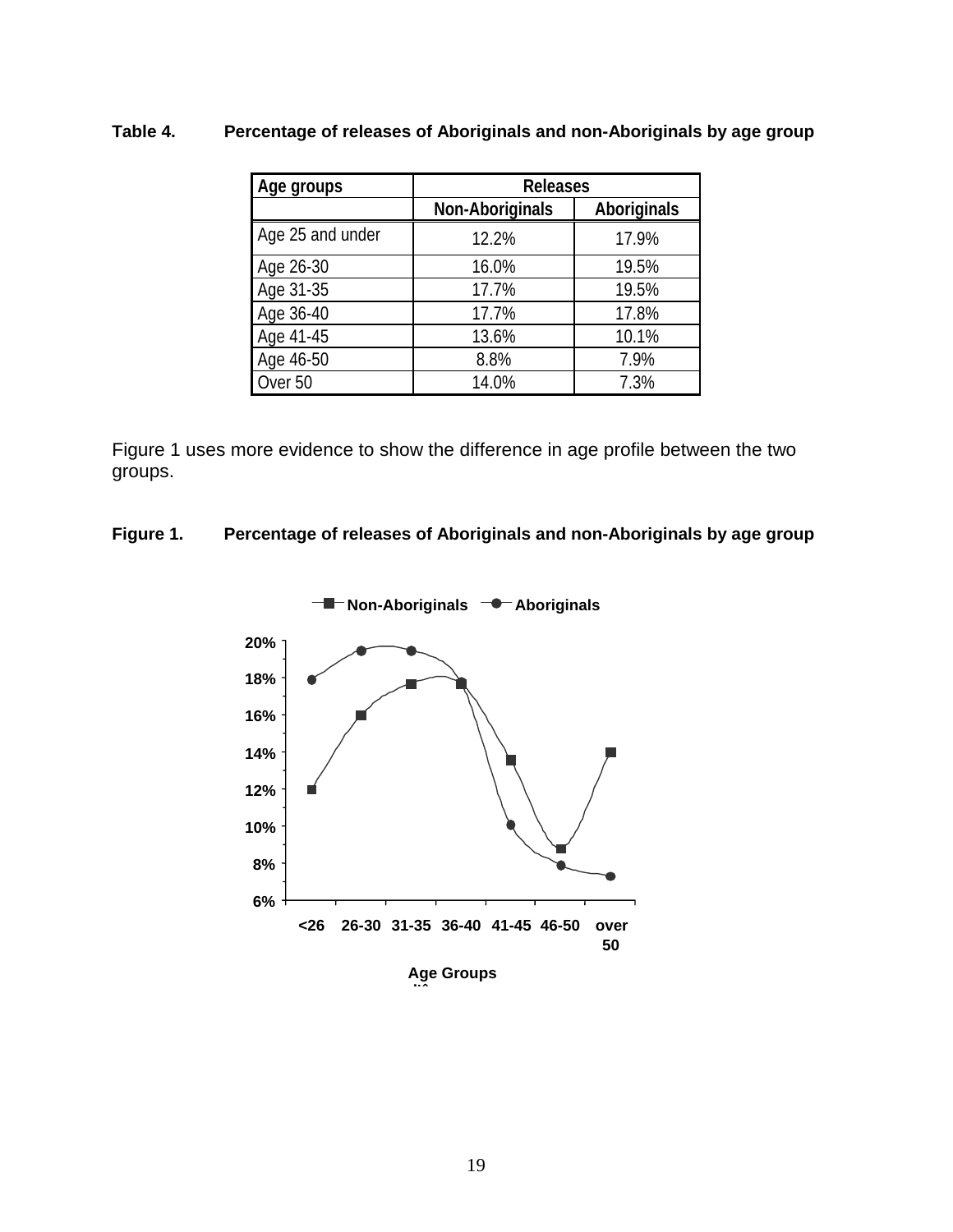# <span id="page-29-0"></span>*Type of release*

As shown by the results presented in Table 5, the sample indicated a significantly lower percentage of day parolees and a higher percentage of statutory releases among Aboriginal offenders than non-Aboriginals ( $\chi^2$  = 140.40; α < 0.00). And considering that the type of release is not taken into account when scoring the static and dynamic factors in the RPRS, it did not seem necessary for the purposes of this study to control that variable in the sample for subsequent analysis. This type of sample is more representative of actual releases occurring over a 53-month period for which the RPRS will be assessing each offender's recidivism risk and needs regardless of the type of release involved.

| Table 5. | Percentage of releases of Aboriginals and non-Aboriginals by type of |
|----------|----------------------------------------------------------------------|
|          | release                                                              |

| Type of release   | <b>Releases</b>        |                    |  |
|-------------------|------------------------|--------------------|--|
|                   | <b>Non-Aboriginals</b> | <b>Aboriginals</b> |  |
| Day parole        | 66.4%                  | 58.6%              |  |
| Full parole       | 7.6%                   | 7.1%               |  |
| Statutory release | 26.0%                  | 34.3%              |  |

# *Risk level*

As shown in Table 6, only 13.2% of Aboriginal releases were rated low-risk compared to 33.2% among non-Aboriginals. At the same time, 41.6% of the Aboriginals were rated high-risk compared to 22.6% of the non-Aboriginals ( $\chi^2 = 1109.25$ ;  $\alpha < 0.00$ ).

### **Table 6. Percentage of releases of Aboriginals and non-Aboriginals by risk level**

| <b>Risk level</b> | <b>Releases</b>        |             |  |
|-------------------|------------------------|-------------|--|
|                   | <b>Non-Aboriginals</b> | Aboriginals |  |
| .OW               | 33.2%                  | 13.2%       |  |
| Moderate          | 44.2%                  | 45.2%       |  |
|                   | 22.6%                  | 41.6%       |  |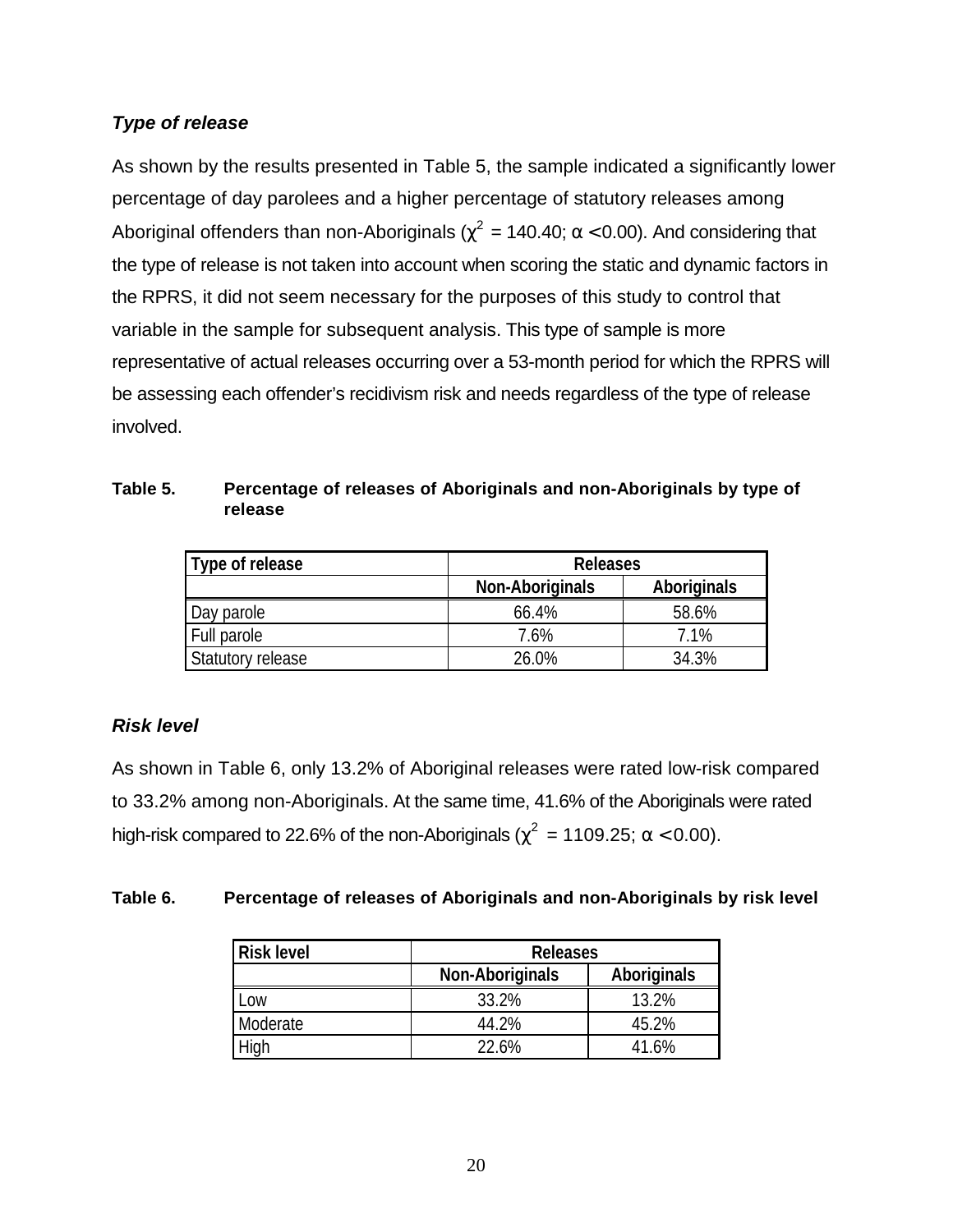### <span id="page-30-0"></span>*Need level*

Table 7 shows that Aboriginal offenders are generally seen as having significantly higher needs than non-Aboriginals ( $\chi^2$  = 718.41; α < 0.00), 41.1% and 26.0% respectively.

| <b>Need level</b> | <b>Releases</b>        |                    |
|-------------------|------------------------|--------------------|
|                   | <b>Non-Aboriginals</b> | <b>Aboriginals</b> |
| Low               | 30.8%                  | 14.1%              |
| Moderate          | 43.2%                  | 44.8%              |
| High              | 26.0%                  | 41.1%              |

# **Table 7. Percentage of releases of Aboriginals and non-Aboriginals by need level**

### *Interaction between risk and need levels*

The results in Table 8 show a significant correlation among both Aboriginals ( $\chi^2$  = 2 707.48; α < 0.00) (r = 0.66; α < 0.00) and non-Aboriginals ( $\chi^2$  = 1 185.94;  $\alpha$  < 0.00) (r = 0.63;  $\alpha$  < 0.00) between scores for risk level and scores for need level. Some 24% of non-Aboriginal offenders are assessed as low-risk/low-need compared to 8.5% of Aboriginal offenders. When it comes to high-risk/high-need scores, these went to 30.4% of non-Aboriginal offenders and 14.9% of Aboriginal offenders  $(\chi^2 = 14\,223.74; \alpha < 0.00).$ 

| Table 8. | Percentage of releases of Aboriginals and non-Aboriginals by risk and |
|----------|-----------------------------------------------------------------------|
|          | need levels                                                           |

| <b>Risk levels</b> | <b>Releases</b>                                    |                                              |      |     |      |      |
|--------------------|----------------------------------------------------|----------------------------------------------|------|-----|------|------|
|                    |                                                    | <b>Non-Aboriginals</b><br><b>Aboriginals</b> |      |     |      |      |
|                    |                                                    | <b>Need levels</b><br><b>Need levels</b>     |      |     |      |      |
|                    | High<br>High<br>Moderate<br>Moderate<br>Low<br>Low |                                              |      |     |      |      |
| Low                | 24.0                                               | 8.3                                          | 0.9  | 8.5 | 4.2  | 0.5  |
| <b>Moderate</b>    | 6.1                                                | 27.8                                         | 10.3 | 4.9 | 30.1 | 10.2 |
| High               | 0.6                                                | 71                                           | 14.9 | 0.7 | 10.5 | 30.4 |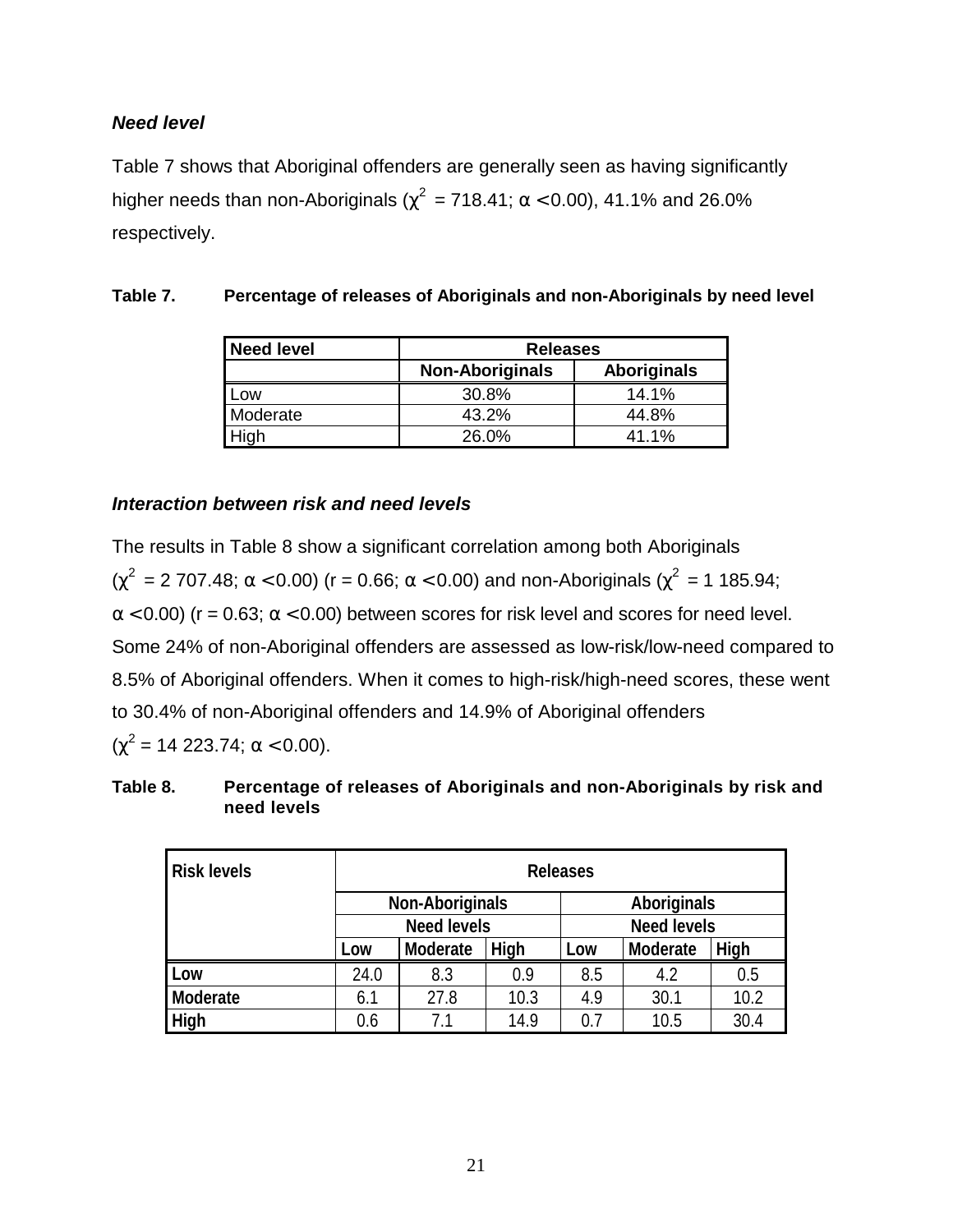### <span id="page-31-0"></span>*Needs according to the RPRS*

Table 9 shows descriptive statistics for RPRS scores on seven needs. Scores for each of these needs can vary from 1 to 4 with 1 representing no or low need and 4 standing for a high need. The mean values thus estimated are significantly higher for Aboriginal releases. The needs found to be highest among Aboriginals, those for substance abuse, emotional and personal life and employment, confirm the results obtained by Johnston (1997).

| <b>RPRS needs</b>                   | <b>Releases</b>        |                    |  |
|-------------------------------------|------------------------|--------------------|--|
|                                     | <b>Non-Aboriginals</b> | <b>Aboriginals</b> |  |
| Employment                          | 2.47(0.90)             | 2.79(0.80)         |  |
| Marital and family relations        | 2.30(0.86)             | 2.61(0.83)         |  |
| Associations and social interaction | 2.47(0.92)             | 2.61(0.82)         |  |
| Substance abuse                     | 2.73(0.83)             | 3.23(0.81)         |  |
| Community functioning               | 2.30(0.81)             | 2.40(0.73)         |  |
| Personal and emotional orientation  | 2.99(0.77)             | 3.22(0.69)         |  |
| Attitude                            | 2.27(0.96)             | 2.36(0.85)         |  |

#### **Table 9. Descriptive statistics (mean – standard error) calculated to reflect the RPRS needs of Aboriginal and non-Aboriginal releases**

# *Number of high-need offenders (RPRS)*

Another variable weighed by the RPRS to forecast recidivism looks at the number of high-need offenders. Initially, this strategy involves dichotomizing the scores obtained for each of the needs in order to consider a score of 3 or more as high-need and a score of 2 or less as low-need. The high-need total is obtained simply by adding up all the high needs.

According to the results shown in Table 10, 58.5% of released Aboriginals would have 4 to 7 high needs ( $\chi^2$  = 317.27; α < 0.00) (c = 0.25; α < 0.00) compared to 43.4% of non-Aboriginals. Similarly, 40% of released non-Aboriginals had 0 to 2 high needs compared to 23% of Aboriginals ( $\chi^2$  = 2221.48; α < 0.00) (c = 0.28; α < 0.00). Finally, the average number of high needs among Aboriginals was estimated at 4.0 ( $s = 1.9$ ) compared to 3.3 (s = 2.1) for non-Aboriginals, the gap between these averages being significant in itself (t = 25.39;  $\alpha$  < 0.00).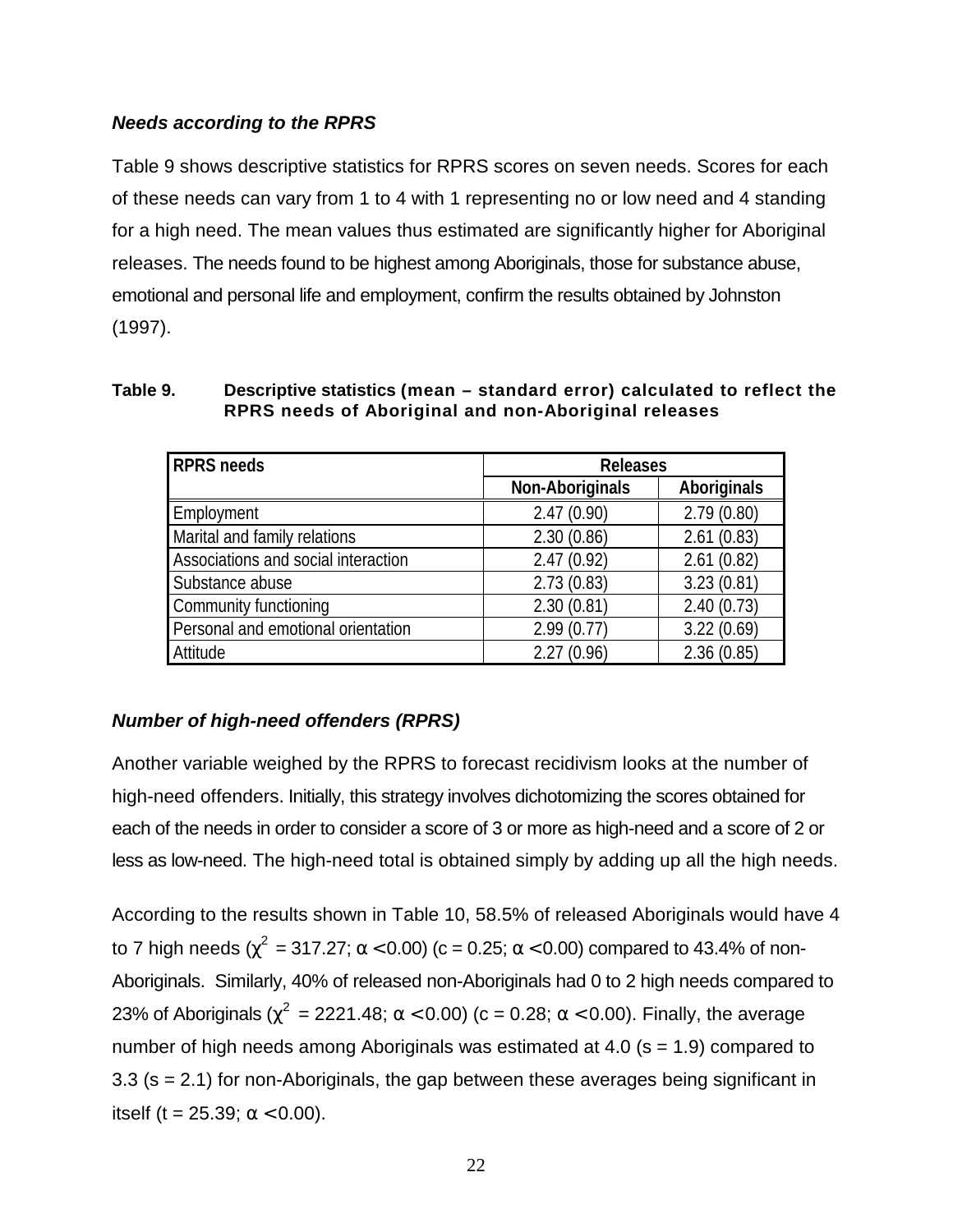### <span id="page-32-0"></span>**Table 10. Percentage of Aboriginal and non-Aboriginal releases by RPRS highneed scores**

| Number of high<br>needs | <b>Releases</b>        |                    |  |
|-------------------------|------------------------|--------------------|--|
|                         | <b>Non-Aboriginals</b> | <b>Aboriginals</b> |  |
|                         | 11.5                   | 3.8                |  |
|                         | 12.2                   | 6.0                |  |
| $\overline{2}$          | 16.3                   | 13.4               |  |
| 3                       | 16.6                   | 18.3               |  |
|                         | 13.4                   | 18.3               |  |
| 5                       | 11.2                   | 12.5               |  |
| 6                       | 10.5                   | 13.4               |  |
|                         | 8.3                    | 14.3               |  |

To sum up, the results described in this chapter confirm the existence of numerous statistically significant differences between the profiles of federally sentenced Aboriginal and non-Aboriginal offenders.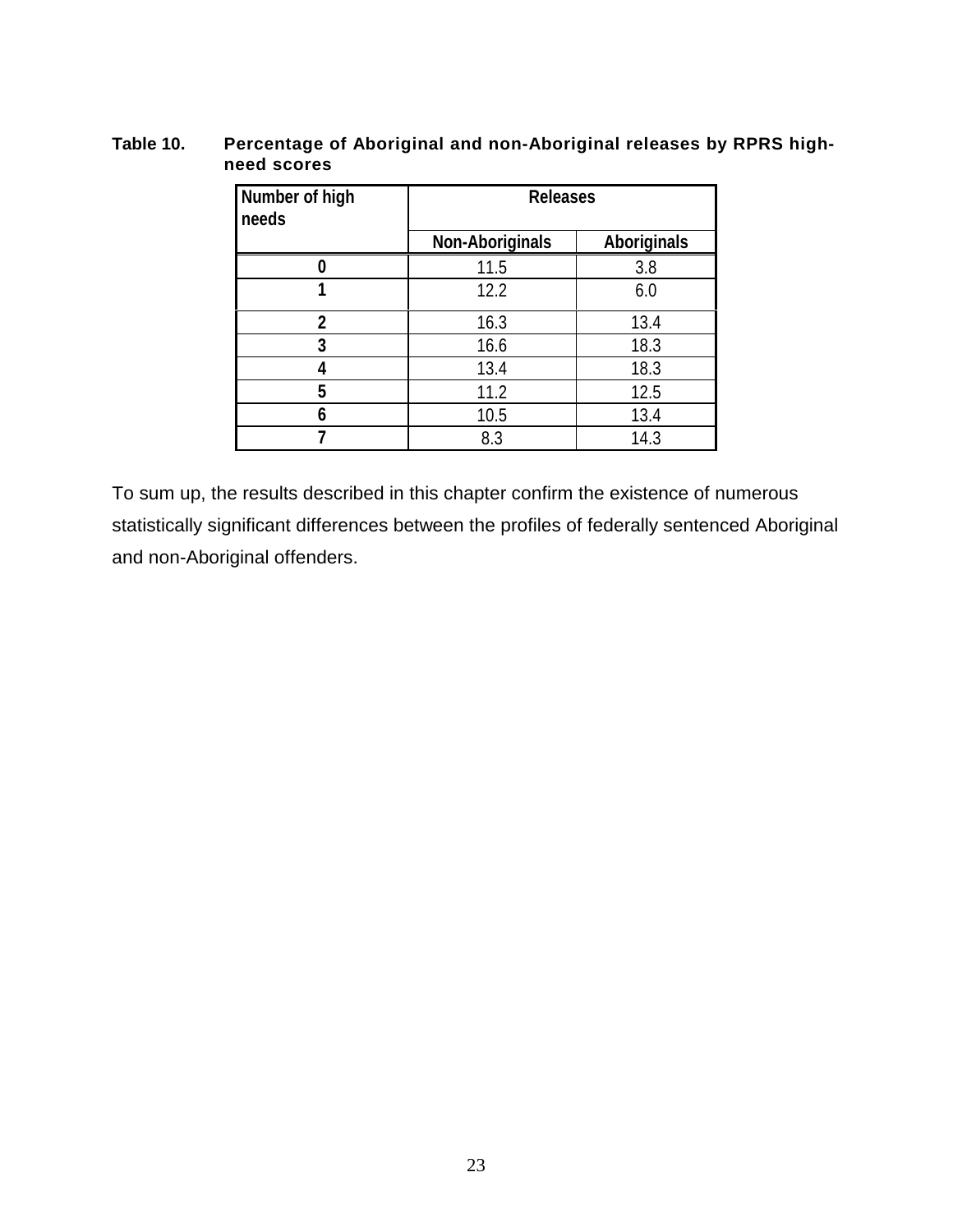### **CHAPTER 3**

### <span id="page-33-0"></span>**RELATIONSHIP BETWEEN CERTAIN VARIABLES AND RECIDIVISM**

This chapter looks at the relationship between certain variables available in the OMS and the rate of recidivism. For example we will examine the existence of a good correlation, this being one of the two preconditions, though not sufficient, for a variable to become a good predictor in a measuring tool. Indeed even with a good correlation $^{\rm 4}$  between a variable and recidivism, if the subjects overall show very little difference between them with regard to this variable it will lose its discriminatory and thus its predictive potential. Its value as a predictor in a tool like the RPRS, which uses a number of variables, will be reduced. This second condition of discriminatory capacity is studied in the next chapter.

The analyses are made to reflect short-term recidivism as is done in most studies, except in the section on the moment of recidivism, which deals with medium- and long-term recidivism rates. Short-term recidivism means all cases of recidivism without offences (breach of condition, risk reassessment or disorganization of the personality) or with new offences occurring within six months following release.

### **Aboriginal and non-Aboriginal groups**

The study reached an estimate of 18% for the short-term recidivism rate among released Aboriginals compared to 11% for non-Aboriginals. This is an initial significant difference in the overall result ( $\chi^2$  = 183,06;  $\alpha$  < 0,00).

 $\overline{a}$ <sup>4</sup> "Correlation" refers to a reciprocal relationship between at least two variables or phenomena, and in statistics the correlation coefficient measures this degree of mutual reciprocity or dependence in at least two variables.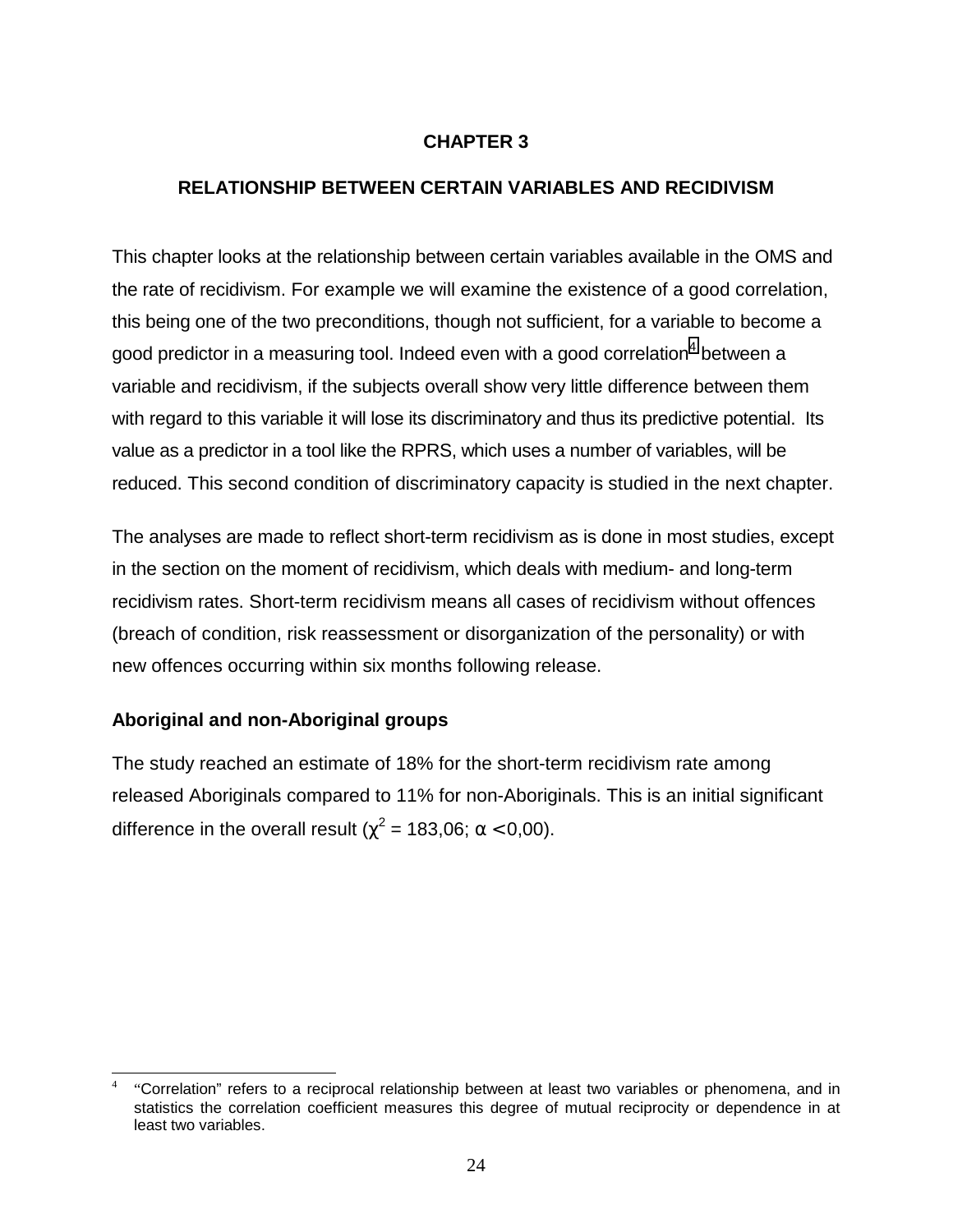<span id="page-34-0"></span>In as much as this estimate was likely to differ somewhat had the sample been controlled on the basis of an equal division of case numbers for each of the three types of release, we have weighted our calculations to take this into account. When we weight the results on this basis, then, the recidivism rate rises respectively from 11**%** to 13**%** for non-Aboriginals and from 18**%** to 20**%** for Aboriginals, with exactly the same gap between the two groups. One study (LaPrairie, 1996) mentions an Aboriginal recidivism rate that can become twice the non-Aboriginal rate, which actually happens in this study when we look only at the cases of full parole.

### **Age**

Certain highly significant findings emerge from Table 11 and the comparison of Aboriginal and non-Aboriginal recidivism rates by age group. This rate starts out being much higher among the youngest members of both groups. In addition, not only do the Aboriginals form a younger population, as we have seen in Table 4, but the younger these offenders are the wider the gap between the Aboriginal and non-Aboriginal recidivism rates becomes. These indications invite us to take note of the potential importance of this age variable and see whether it might make an excellent addition to the RPRS as a predictor, which is done in the next chapter. Finally, correlation analyses indicate the presence of a better relationship between this variable and the Aboriginal recidivism rate (c = 0,23;  $\alpha$  < 0,00) compared to the non-Aboriginals (c = 0,17;  $\alpha$  < 0,00).

#### **Table 11. Percentage of recidivists among Aboriginals and non-Aboriginals by age group**

| Age group        | <b>Recidivists</b>                    |      |  |
|------------------|---------------------------------------|------|--|
|                  | <b>Non-Aboriginals</b><br>Aboriginals |      |  |
| Age 25 and under | 20.4                                  | 31.6 |  |
| Age 26-30        | 15.2                                  | 25.5 |  |
| Age 31-35        | 13.3                                  | 16.4 |  |
| Age 36-40        | 10.8                                  | 14.2 |  |
| Age 41-45        | 8.1                                   | 8.5  |  |
| Age 46-50        | 5.0                                   | 8.9  |  |
| Over age 50      | 2.4                                   | 17   |  |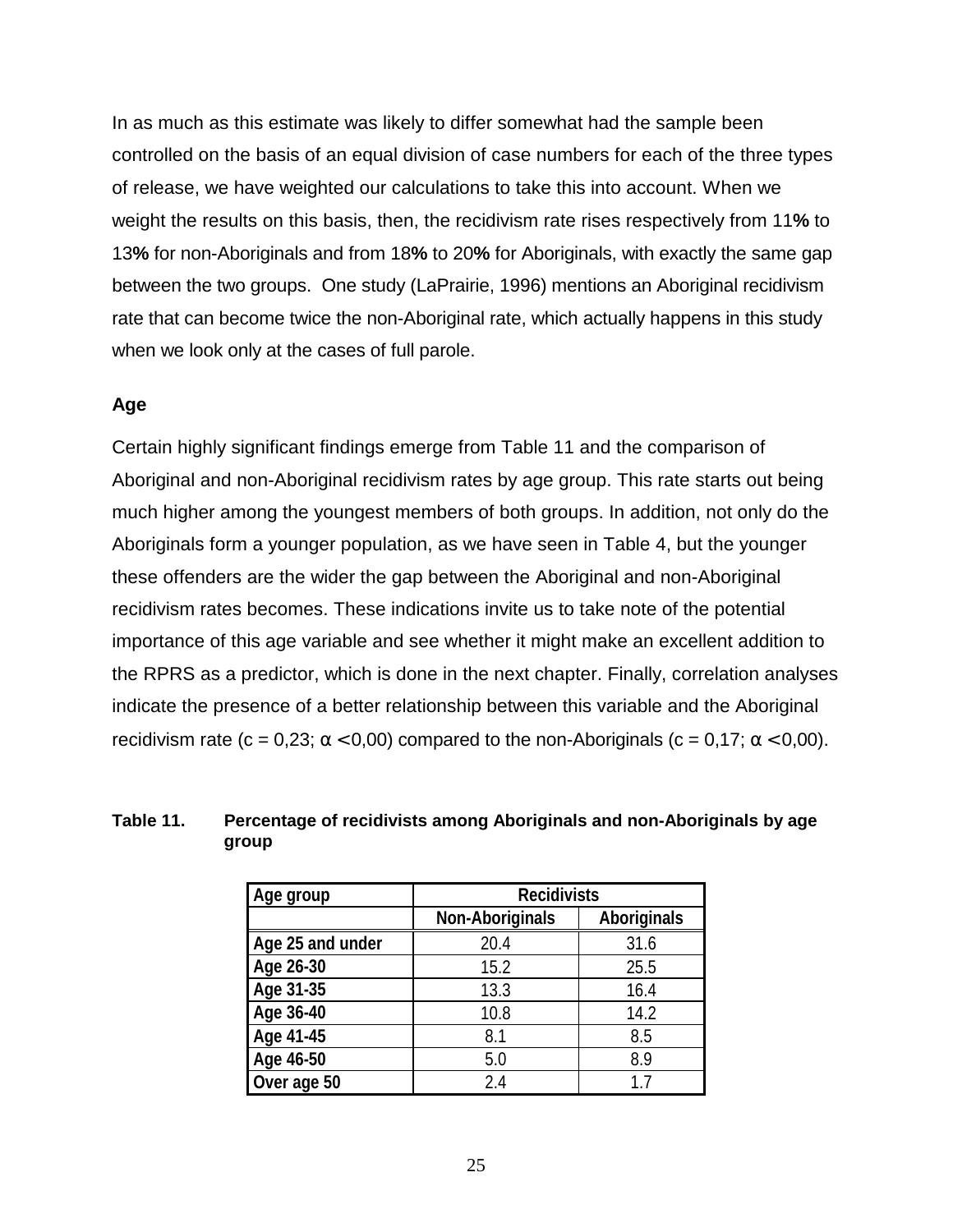<span id="page-35-0"></span>Figure 2 brings out this variation in recidivist percentages among non-Aboriginals and Aboriginals by age group ( $\chi^2$  = 74.17; α < 0.00). We see a clear reduction in recidivist percentages and a narrowing of the gap between the two groups as they get older.

### **Figure 2. Percentage of recidivists among Aboriginals and non-Aboriginals by age group**



### **Type of release**

In Table 12 we can see the Aboriginals reoffending more on each of the three types of release, but the sharpest difference occurs with full parole, where Aboriginals produce more than twice as many recidivists and a gap that reaches 12.2%.

#### **Table 12. Percentage of recidivists among Aboriginals and non-Aboriginals by type of release**

| Type of release          | <b>Recidivists</b>                           |      |  |  |
|--------------------------|----------------------------------------------|------|--|--|
|                          | <b>Aboriginals</b><br><b>Non-Aboriginals</b> |      |  |  |
| Day parole               |                                              | 13.9 |  |  |
| <b>Full parole</b>       | 89                                           | 21 1 |  |  |
| <b>Statutory release</b> | 20.8                                         | 24.6 |  |  |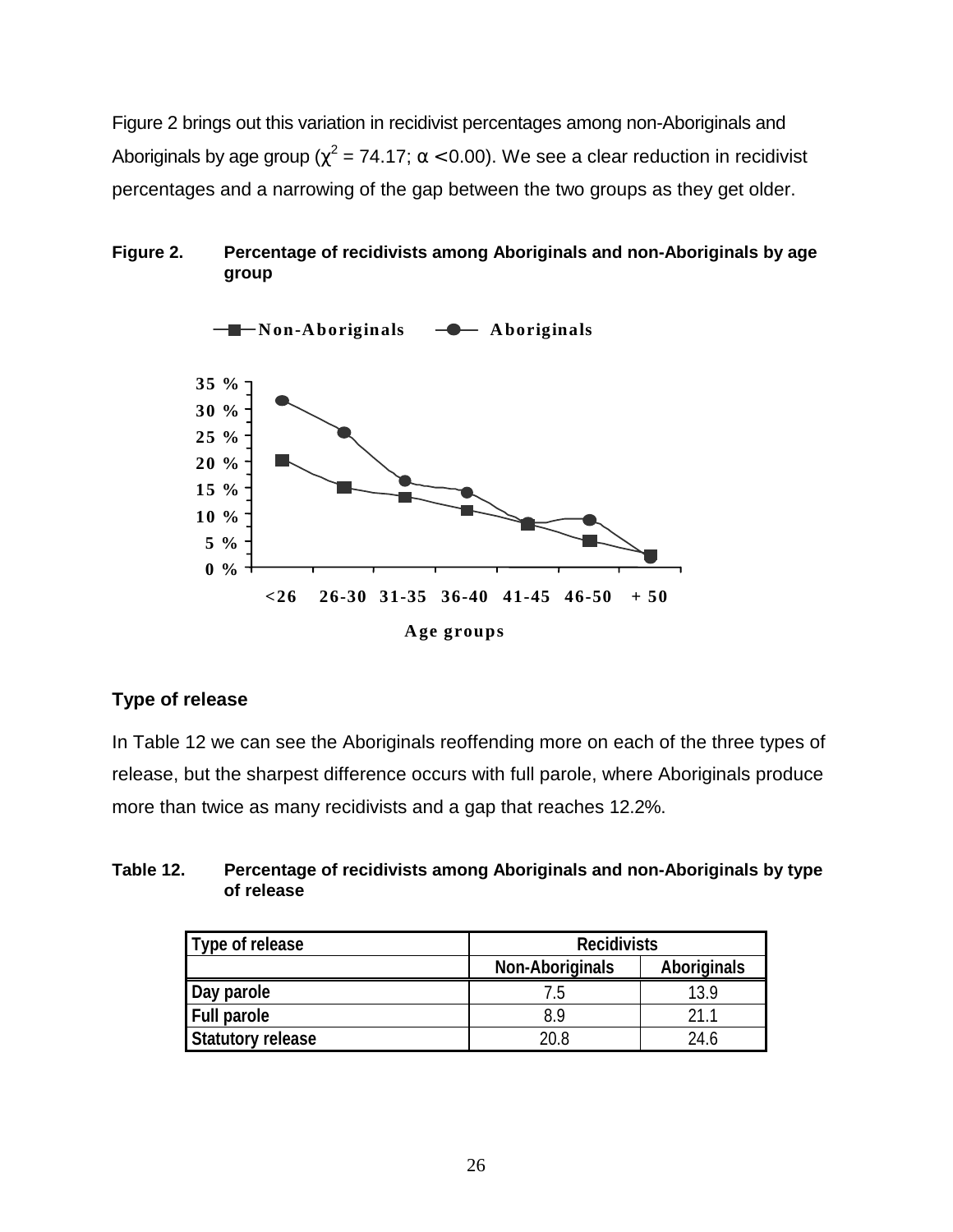# <span id="page-36-0"></span>**Timing of reoffence**

To provide complementary information, analyses were conducted to estimate the percentages of medium-term recidivism occurring six to 12 months after release and long-term recidivism occurring one to three years after release. To estimate the medium-term recidivism rate, only releases occurring between January 1996 and June 1999 were considered to ensure at least one year's follow-up in all cases, whereas for long-term recidivism we were able to keep only the releases occurring between January 1996 and December 1997 to ensure at least three years' follow-up in all cases.

According to the results presented in Table 13 and Figure 3, we see medium- and longterm recidivism rates remaining significantly higher among Aboriginals ( $\chi^2$  = 67,32; α < 0,00) than among non-Aboriginals ( $\chi^2$  = 168,01;  $\alpha$  < 0,00).

### **Table 13. Percentage of recidivists among Aboriginals and non-Aboriginals by the timing of the reoffence**

| Timing of reoffence | <b>Recidivists</b>                           |      |  |
|---------------------|----------------------------------------------|------|--|
|                     | <b>Aboriginals</b><br><b>Non-Aboriginals</b> |      |  |
| Short-term          | 11 1                                         | 18.0 |  |
| Medium-term         | 89                                           | 15.5 |  |
| Long-term           | 16 7                                         | 19 6 |  |

#### **Figure 3. Percentage of recidivists among Aboriginals and non-Aboriginals by the timing of the reoffence**



**Timing of the Reoffence**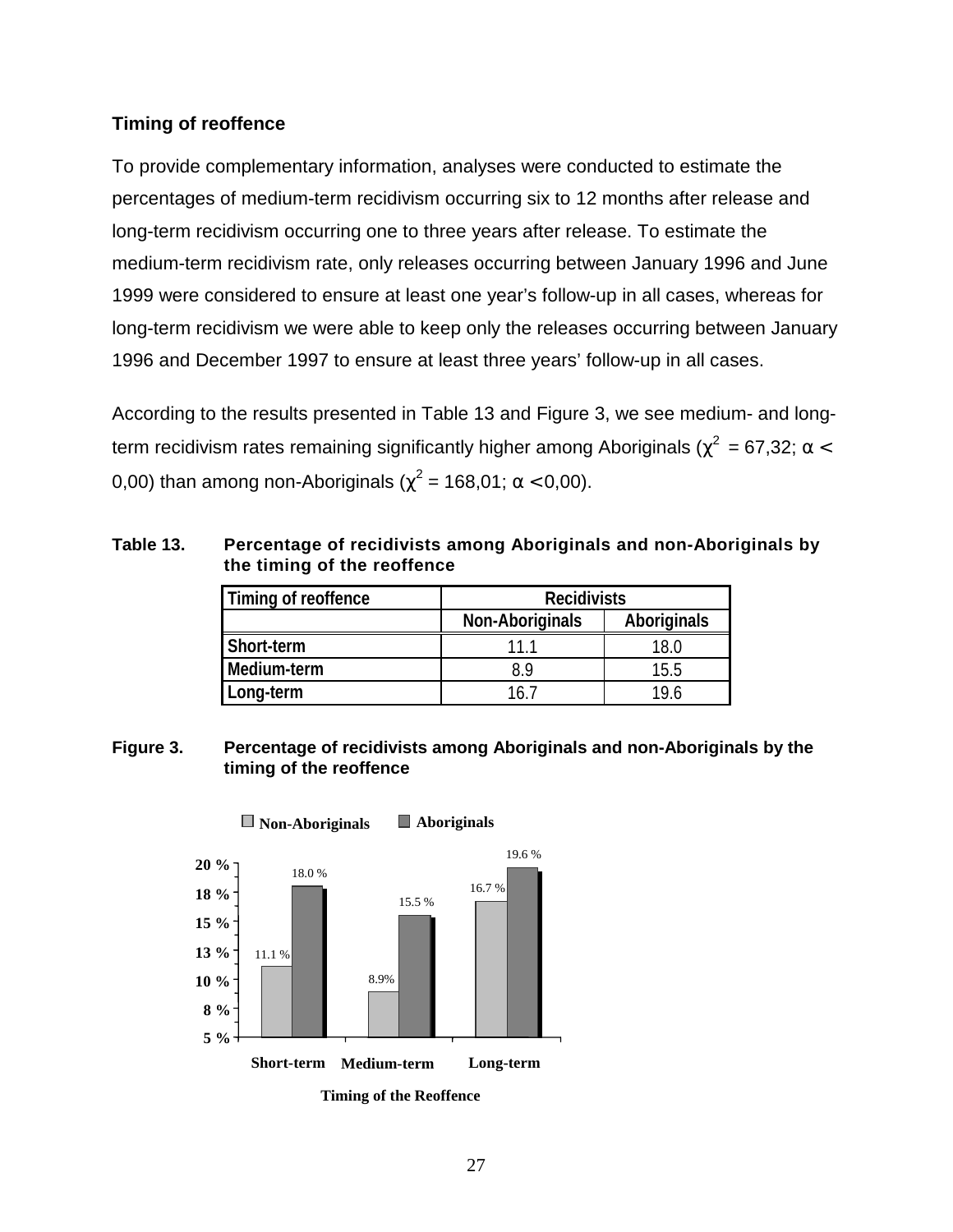### <span id="page-37-0"></span>**Type of recidivism**

Table 14 shows the distribution of cases of recidivism as comparable among Aboriginals and non-Aboriginals ( $\chi^2$  = 0.17; α = 0.68) with or without an offence. So the type of recidivism does not differentiate Aboriginals from other offenders. However where the relapse was accompanied by an offence, a warrant of committal was issued in 85% of cases for Aboriginals compared to 80% for non-Aboriginals. Failing any other explanation, we may risk a guess that this significant difference ( $\chi^2$  = 8.39; α < 0.00) can be partly ascribed to greater difficulty with the supervision of Aboriginal offenders. The more problematical availability of appropriate resources for maintaining contact with Aboriginals living in remote regions or even in urban centres would make it all the more difficult to locate them and avoid issuing an arrest warrant.

#### **Table 14. Percentage of recidivists among Aboriginals and non-Aboriginals by type of recidivism**

| Type of recidivism | Case of recidivism                    |      |  |  |
|--------------------|---------------------------------------|------|--|--|
|                    | Aboriginals<br><b>Non-Aboriginals</b> |      |  |  |
| No offence         | 21.3                                  | 20.6 |  |  |
| With offence       | 79 4<br>78 7                          |      |  |  |

# **Risk level**

The results in Table 15 indicate that percentages of recidivists among both Aboriginals ( $\chi^2$  = 127.56; α < 0.00) and non-Aboriginals ( $\chi^2$  = 1 255.70; α < 0.00) increase significantly in tandem with the risk level and therefore an obvious relationship exists. However correlation analyses show the presence of a better relationship of this variable with the recidivism rate among non-Aboriginals ( $c = 0.22$ ;  $\alpha < 0.00$ ) compared to Aboriginals (c =  $0.16$ ;  $\alpha$  < 0.00).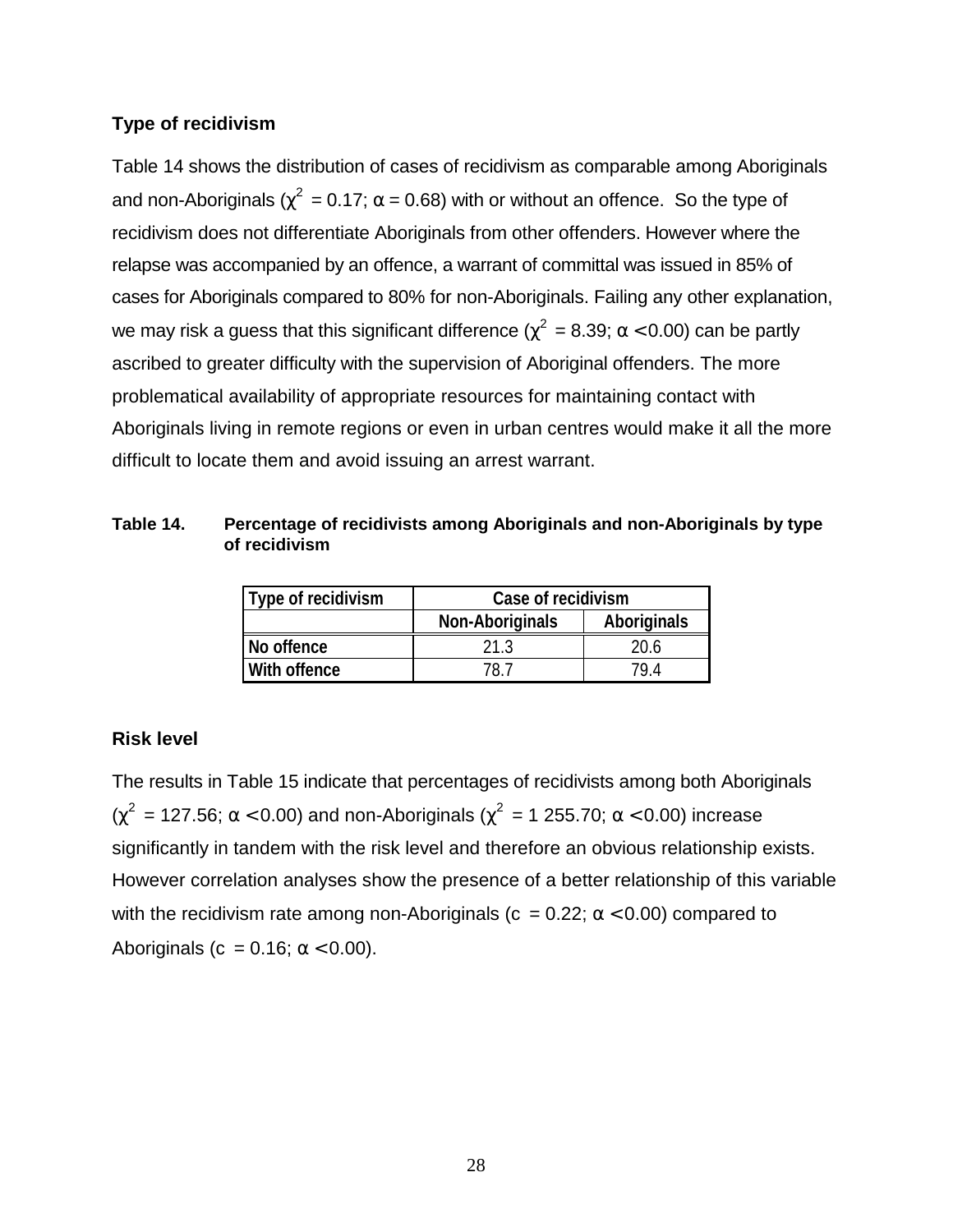<span id="page-38-0"></span>**Table 15. Percentage of recidivists among Aboriginals and non-Aboriginals by risk level**

| <b>Risk levels</b> | <b>Cases of recidivism</b> |             |  |
|--------------------|----------------------------|-------------|--|
|                    | <b>Non-Aboriginals</b>     | Aboriginals |  |
| Low                |                            | 3.3         |  |
| Moderate           | 12 <sub>l</sub>            |             |  |
| High               | ንበ ዐ                       | 23.0        |  |

#### **Need level**

We can see in Table 16 that at all scoring levels the Aboriginals are relapsing more than the non-Aboriginals ( $\chi^2$  = 10.57; α = 0.01). We also see, as with the risk level, that the relationship between the recidivism rate and need level is significant among both non-Aboriginals ( $\chi^2$  = 1772.93; α < 0.00) and Aboriginals ( $\chi^2$  = 217.33; α < 0.00). Finally, correlation analyses indicate the presence of a better relationship of this variable with the recidivism rate among non-Aboriginals ( $c = 0.26$ ;  $\alpha < 0.00$ ) compared to Aboriginals  $(c = 0.21; \alpha < 0.00).$ 

#### **Table 16. Percentage of recidivists among Aboriginals and non-Aboriginals by need level**

| Need levels | <b>Cases of recidivism</b>                   |      |  |  |
|-------------|----------------------------------------------|------|--|--|
|             | <b>Aboriginals</b><br><b>Non-Aboriginals</b> |      |  |  |
| Low         | 1.6                                          |      |  |  |
| Moderate    | 10.3                                         | 13.8 |  |  |
| High        | 236                                          |      |  |  |

### **Interaction between risk and need levels**

According to Table 17, the percentage of recidivists with high risk and need levels is appreciably the same for Aboriginal ( $\chi^2$  = 277.08; α < 0.00) (r = 0.38; α < 0.00) and non-Aboriginal offenders ( $\chi^2$  = 1 942.04; α < 0.00) (r = 0.49; α < 0.00) at around 26%. The most significant variants between the cases of recidivism for the two groups in terms of interaction between risk and need levels concern two very specific situations, a low risk level coupled with a high need level on the one hand and a high risk level coupled with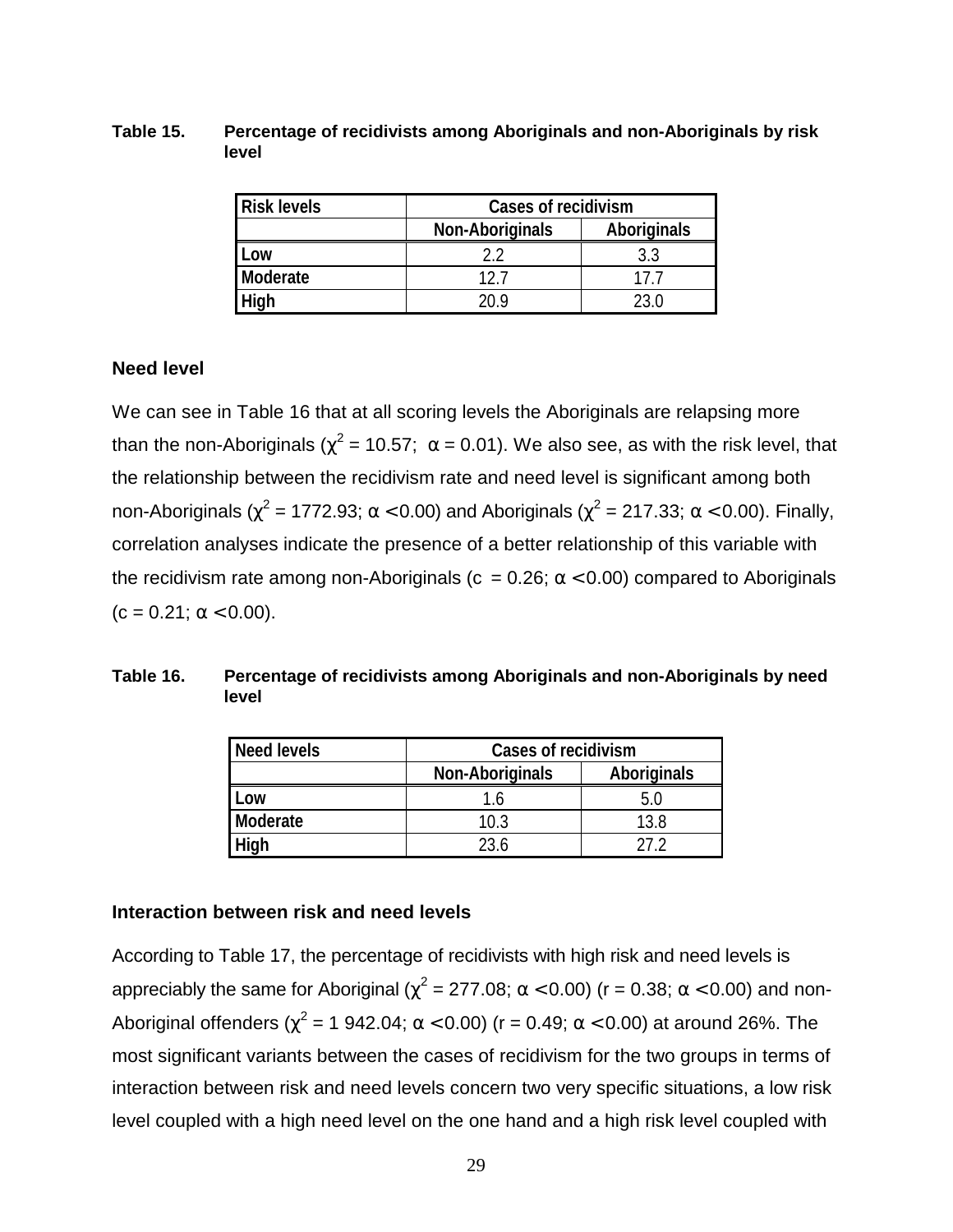<span id="page-39-0"></span>a low need level on the other ( $\chi^2$  = 54.88; α < 0.00). In both cases Aboriginals relapse much more at, respectively, 37.5% compared to 12.4% and 38.2% compared to 9.6**%**. Finally, correlation analyses indicate the presence of a better relationship between this interaction between risk and need levels and the recidivism rate among non-Aboriginals (c = 0.27;  $\alpha$  < 0.00) compared to Aboriginals (c = 0.20;  $\alpha$  < 0.00).

| <b>Risk levels</b> | <b>Cases of recidivism</b> |                                       |      |      |                    |      |  |
|--------------------|----------------------------|---------------------------------------|------|------|--------------------|------|--|
|                    |                            | <b>Non-Aboriginals</b><br>Aboriginals |      |      |                    |      |  |
|                    |                            | <b>Need levels</b>                    |      |      | <b>Need levels</b> |      |  |
|                    | Low                        | Moderate                              | High | Low  | Moderate           | High |  |
| Low                | 0.8                        | 5.1                                   | 12.4 | 1.7  | 2.5                | 37.5 |  |
| Moderate           | 3.7                        | 11.7                                  | 20.9 | 5.9  | 14.8               | 31.9 |  |
| High               | 9.6                        | 10.6                                  | 26.2 | 38.2 | 15.2               | 25.4 |  |

**Table 17. Percentage of recidivists among Aboriginals and non-Aboriginals by risk and need levels**

The biggest gaps are shown in Figure 4. These results are also very interesting at another level. They enable us to easily identify the Aboriginal offenders most likely to benefit from intervention, namely recidivists with high need levels, especially when coupled with low risk levels. Since needs are the dynamic element where intervention is possible, these results are somewhat promising insofar as efforts are made to effectively meet the needs identified.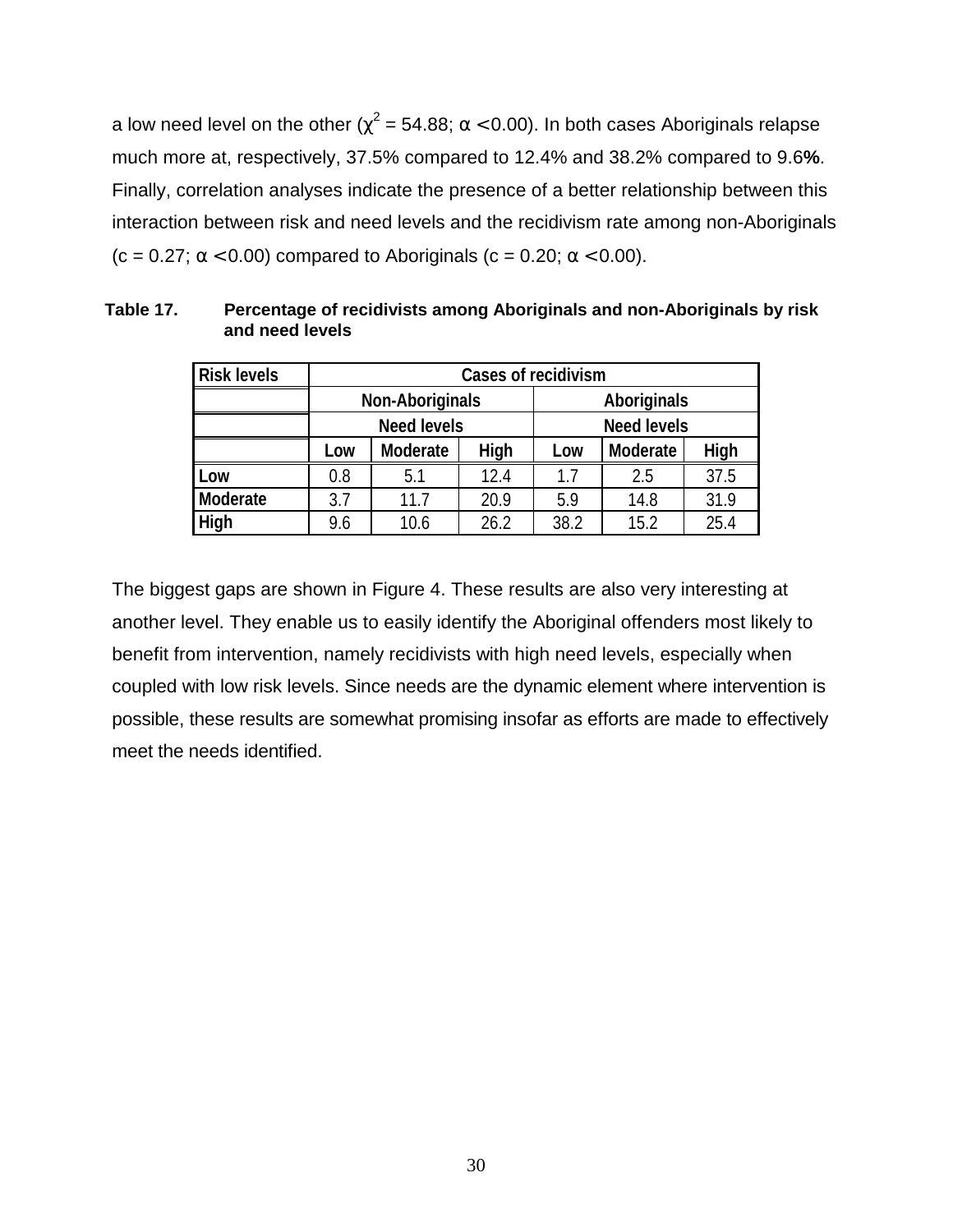<span id="page-40-0"></span>**Figure 4. Percentage of recidivists among Aboriginals and non-Aboriginals by the interaction between risk and need levels**



### **Need level according to the RPRS**

Table 18 displays descriptive statistics for the scores obtained on the seven needs of the RPRS by Aboriginal and non-Aboriginal recidivists. Except for needs concerned with associations and social interaction, all mean values shown in this table are statistically different in the two groups. We note that Aboriginal recidivists obtain a significantly higher need level than non-Aboriginals for three of these needs—employment, marital and family relations and substance abuse—and a lower need level on three others: community functioning, personal and emotional life and attitude.

| Table 18. | Descriptive statistics (mean – standard deviation) calculated from |
|-----------|--------------------------------------------------------------------|
|           | needs according to the RPRS of Aboriginal and non-Aboriginal       |
|           | <b>recidivists</b>                                                 |

| Needs according to the RPRS         | <b>Recidivists</b>     |                    |  |
|-------------------------------------|------------------------|--------------------|--|
|                                     | <b>Non-Aboriginals</b> | <b>Aboriginals</b> |  |
| Employment                          | 3.05(0.78)             | 3.12(0.72)         |  |
| Marital and family relations        | 2.62(0.85)             | 2.71(0.75)         |  |
| Associations and social interaction | 3.01(0.79)             | 3.03(0.72)         |  |
| Substance abuse                     | 3.36(0.77)             | 3.58(0.64)         |  |
| <b>Community functioning</b>        | 2.79(0.79)             | 2.64(0.69)         |  |
| Personal and emotional life         | 3.43(0.68)             | 3.26(0.68)         |  |
| Attitude                            | 2.80(0.94)             | 2.71(0.89)         |  |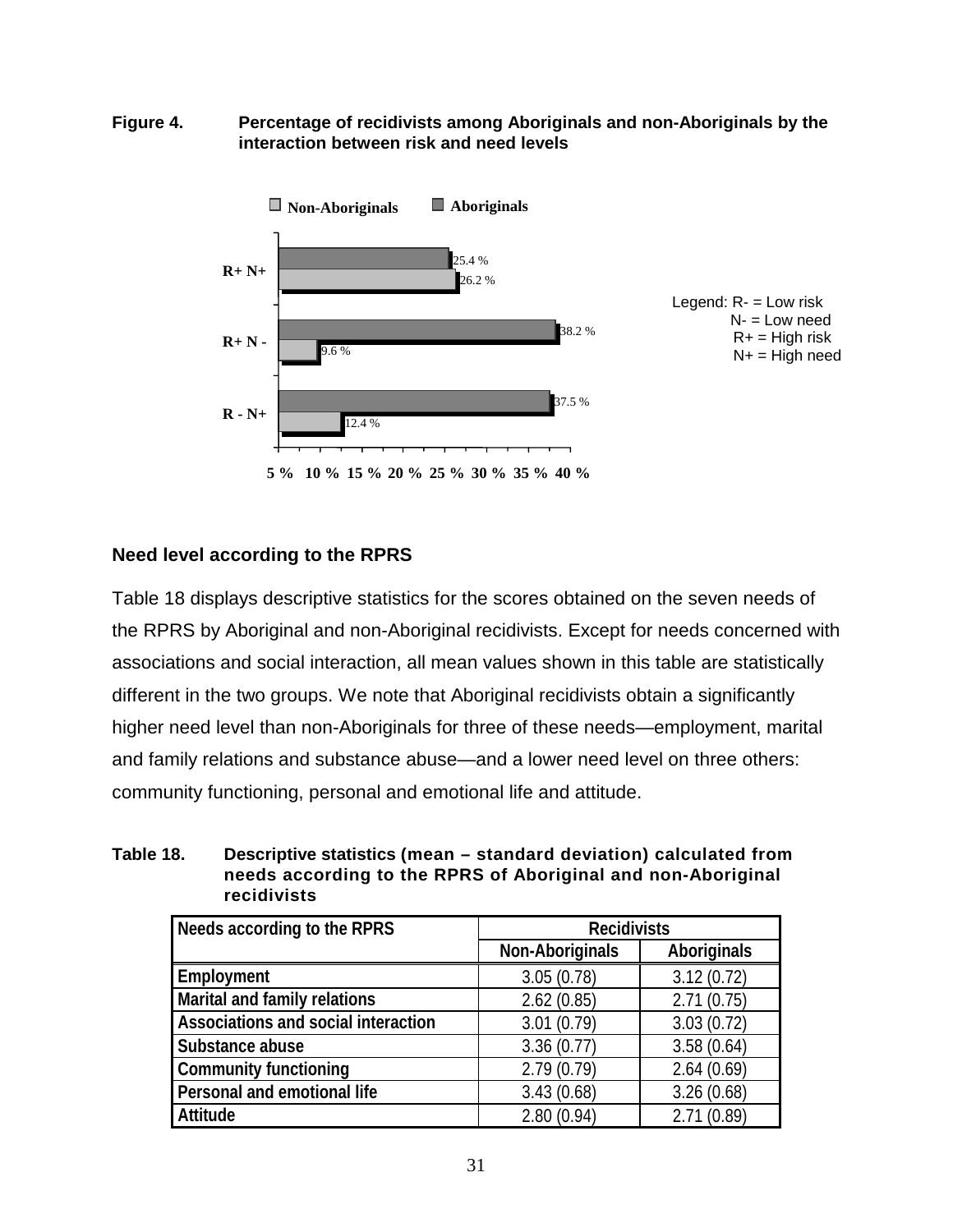<span id="page-41-0"></span>Table 19 shows the contingency coefficients (c) calculated between the scores of the seven RPRS needs and recidivism for the released inmates from both groups. Except for needs regarding associations and social interaction and attitude, these coefficients are significantly higher among non-Aboriginals, indicating a better relationship between most needs and recidivism in these subjects. Needs with regard to personal and emotional life have a particularly low contingency coefficient among Aboriginals.

**Table 19. Contingency coefficients calculated between the scores for RPRS needs and recidivism among Aboriginals and non-Aboriginals**

| Needs according to the RPRS         | <b>Recidivists</b>     |                    |  |
|-------------------------------------|------------------------|--------------------|--|
|                                     | <b>Non-Aboriginals</b> | <b>Aboriginals</b> |  |
| Employment                          | 0.23                   | 0.19               |  |
| <b>Marital and family relations</b> | 0.13                   | 0.10               |  |
| Associations and social interaction | 0.21                   | 0.24               |  |
| Substance abuse                     | 0.26                   | 0.20               |  |
| <b>Community functioning</b>        | 0.22                   | 0.16               |  |
| Personal and emotional life         | 0.20                   | 0.03               |  |
| <b>Attitude</b>                     | በ 19                   | 0.20               |  |

### **Number of high needs according to the RPRS**

The results in Table 20 show a significant relationship between the recidivism rate and numbers of high needs in both groups ( $\chi^2$  = 37.78; α < 0.00). However we can see that this relationship is more linear among the non-Aboriginals ( $c = 0.28$ ;  $\alpha < 0.00$ ). As also shown by Figure 5, this reciprocal relation or correlation is a little less evident among Aboriginals (c = 0.25;  $\alpha$  < 0.00).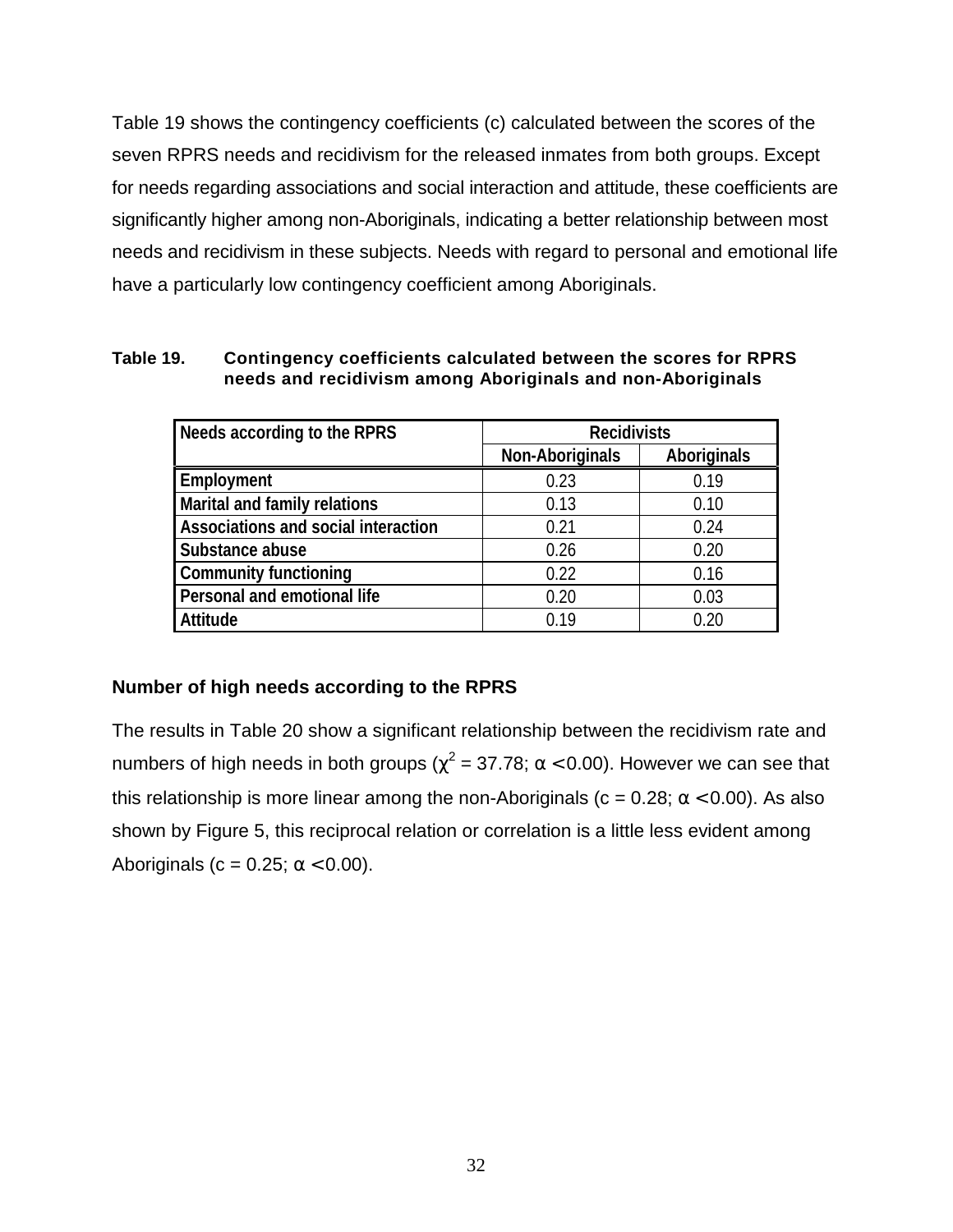#### <span id="page-42-0"></span>**Table 20. Percentage of recidivists among Aboriginal and non-Aboriginals by number of high RPRS needs**

| Number of high needs | <b>Recidivists</b>     |                    |  |  |  |
|----------------------|------------------------|--------------------|--|--|--|
|                      | <b>Non-Aboriginals</b> | <b>Aboriginals</b> |  |  |  |
|                      | 0.5                    | 1.1                |  |  |  |
|                      | 1.1                    | 2.8                |  |  |  |
| 2                    | 5.2                    | 3.4                |  |  |  |
| 3                    | 9.3                    | 16.6               |  |  |  |
|                      | 11.3                   | 16.6               |  |  |  |
| 5                    | 17.1                   | 24.8               |  |  |  |
|                      | 22.6                   | 30.9               |  |  |  |
|                      | 32.4                   | 28.4               |  |  |  |

### **Figure 5. Percentage of recidivists among Aboriginals and non-Aboriginals by number of high RPRS needs**

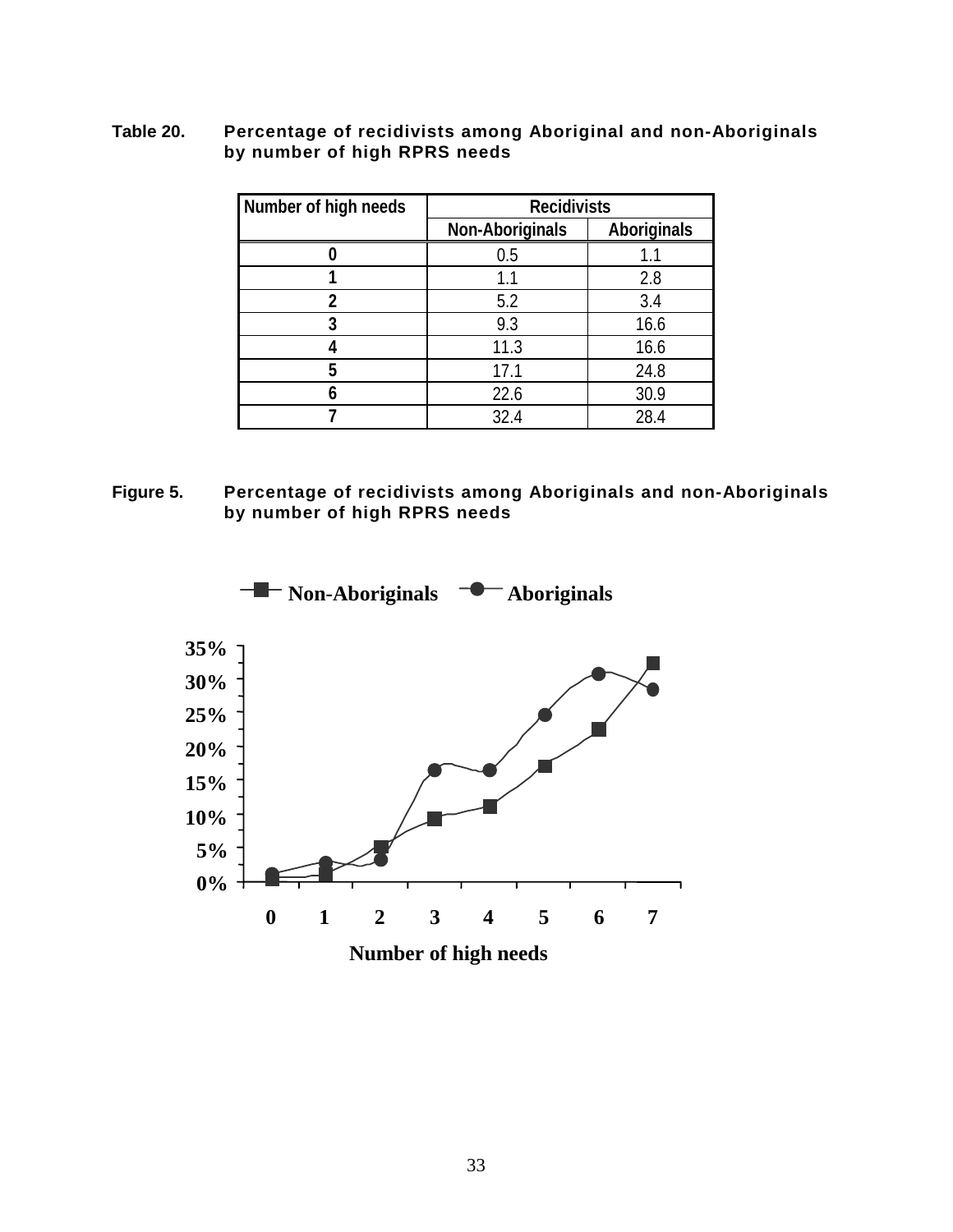#### **CHAPTER 4**

#### <span id="page-43-0"></span>**THE VALIDITY AND RELEVANCE OF A CULTURAL ADAPTATION OF THE RPRS**

This chapter identifies the RPRS variables that are likeliest to discriminate between recidivists and non-recidivists and offer the best predictive value as Scale components, and then goes on to look at some significant differences in this respect between the Aboriginal and non-Aboriginal groups. Two distinct and complementary statistical approaches were used to conduct this validity review of the RPRS: discriminant analysis for discriminative validity and logistic regression analysis for predictive validity.

The discriminant analysis model enables us to verify whether certain RPRS variables—in this case the risk and need levels, each of the seven needs and the number of high needs—are able to discriminate to tell us whether offenders are relapsing or not. The logistic regression model used to assess the predictive validity of the same RPRS variables took the so-called stepwise approach based on Fisher's optimizing technique. In addition to the significance of the likelihood ratio chi square, this model identifies the percentage of matched and unmatched pairs between the values observed and those predicted by the model. Finally, a contingency coefficient (c) was estimated in the model to establish the relationship between the predicted variable and the predictors. This type of analysis enables us to identify, in order of importance, the best predictors of recidivism among both Aboriginals and non-Aboriginals.

Considering the strong correlation between age and recidivism (see Table 11), it was felt advisable to redo certain statistical analyses with the age variable added to the ones currently used in the RPRS. Finally, considering the possibility of differences between Aboriginal sub-groups as mentioned by some studies (Bonta, LaPrairie & Wallace-Capretta, 1998; LaPrairie, 1996), predictive validity analyses have also been completed for the First Nations as against the Métis sub-group. The data currently compiled in the OMS did not allow us to form other types of sub-groups. To this end it would be useful in future to compile more complete data in the CSC's OMS concerning Aboriginal status (such as, status, non-status or Métis), community of origin (such as, non-isolated, semi-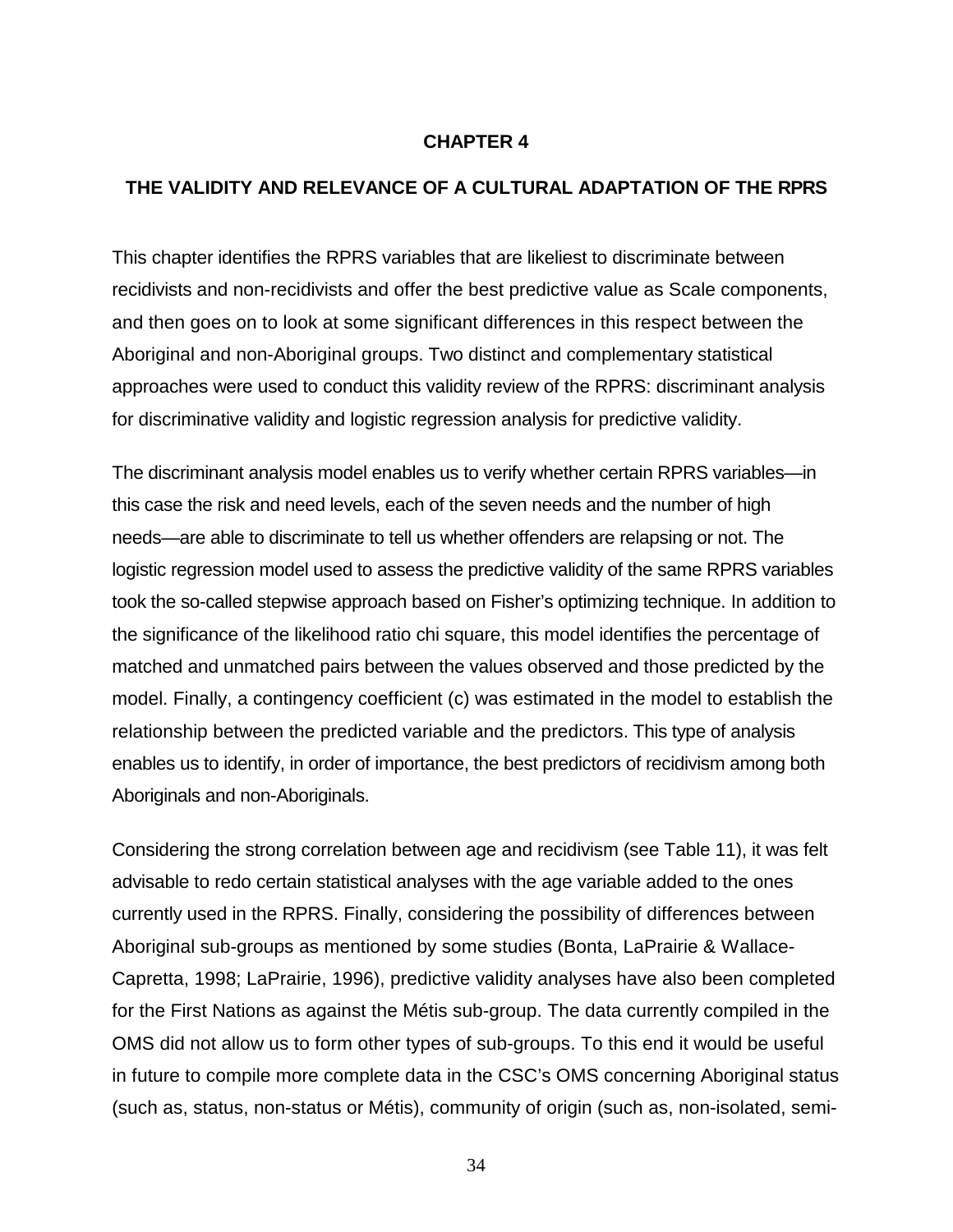<span id="page-44-0"></span>isolated or isolated Aboriginal communities or urban, rural or isolated non-Aboriginal environments) and current place of residence (such as, in or outside an Aboriginal community).

### **Potential for discrimination by RPRS variables**

According to the results presented in Table 21, except for the associations/social interaction and attitude need variables, all variables currently considered by the RPRS offer significantly better discrimination capacity for non-Aboriginals than for Aboriginals. The most striking difference occurs in the need variable for personal and emotional life, which emerges as the least discriminant for Aboriginals, and it will be recalled that this is the very variable that also yielded the weakest contingency coefficient in Table 19 of the previous chapter. Also, number of high needs is one of the most discriminant variables for both groups while the marital and family relations need variable is among the least discriminant (Bonta, LaPrairie & Wallace-Capretta, 1998). This review of discriminant validity tends to confirm the assumption of an appreciable difference between the two groups in terms of the capacity for discrimination of the variables measured in the current RPRS application.

The age variable would correctly classify 56.6% of non-recidivist cases and 65.7% of recidivist cases among non-Aboriginals (result = 61.2%), while for Aboriginals these percentages would be respectively 55.9% and 72.5% (result = 64.2%). Where this age variable was added to the other RPRS variables, all these variables together would effectively identify 70.5% of non-recidivist cases and 78.3% of recidivist cases among non-Aboriginals (result =  $74.4\%$ ) compared to  $64.8\%$  and  $75.4\%$  (result =  $70.1\%$ ) among Aboriginals. We may conclude from this that adding the age variable to the model helps to significantly improve discrimination among recidivists for non-Aboriginals and to an even greater degree for Aboriginals.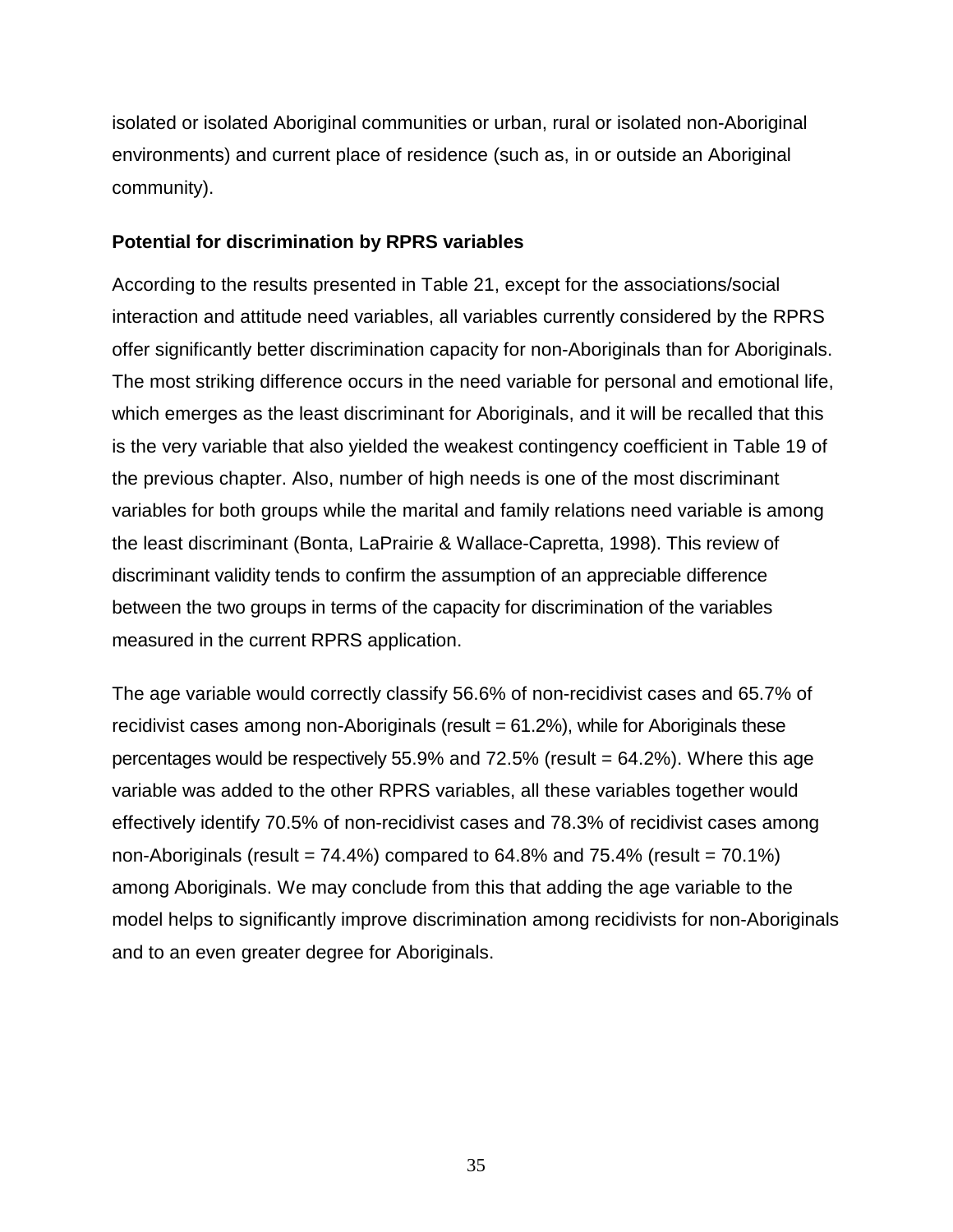| <b>RPRS</b> variables     |                 | <b>Released non-Aboriginals</b> |               |                | <b>Released Aboriginals</b> |               |
|---------------------------|-----------------|---------------------------------|---------------|----------------|-----------------------------|---------------|
|                           | Non-recidivists | <b>Recidivists</b>              | <b>Result</b> | Non-recidivist | <b>Recidivists</b>          | <b>Result</b> |
| <b>Risk level</b>         | 79.8            | 42.6                            | 61.2          | 60.9           | 53.2                        | 57.1          |
| <b>Need level</b>         | 77.6            | 55.7                            | 66.7          | 63.5           | 61.9                        | 62.7          |
| Employment                | 55.5            | 76.1                            | 65.8          | 40.1           | 80.6                        | 60.4          |
| <b>Marital and family</b> | 65.6            | 51.2                            | 58.4          | 50.2           | 57.4                        | 53.8          |
| relations                 |                 |                                 |               |                |                             |               |
| <b>Associations and</b>   | 53.8            | 73.8                            | 63.8          | 52.0           | 77.6                        | 64.8          |
| social interaction        |                 |                                 |               |                |                             |               |
| Substance abuse           | 79.4            | 53.6                            | 66.5          | 57.2           | 66.1                        | 61.7          |
| Community                 | 65.7            | 65.6                            | 65.7          | 63.8           | 53.7                        | 58.8          |
| functioning               |                 |                                 |               |                |                             |               |
| Personal and              | 73.8            | 54.0                            | 63.9          | 62.9           | 39.2                        | 51.1          |
| emotional life            |                 |                                 |               |                |                             |               |
| <b>Attitude</b>           | 68.0            | 59.4                            | 63.7          | 68.3           | 57.2                        | 62.8          |
| Number of high needs      | 74.2            | 62.9                            | 68.6          | 64.7           | 62.7                        | 63.7          |
| All variables             | 70.4            | 74.9                            | 72.7          | 64.1           | 70.0                        | 67.1          |
|                           |                 |                                 |               |                |                             |               |

#### <span id="page-45-0"></span>**Table 21. Percentage of correctly identified recidivists and non-recidivists among released Aboriginals and non-Aboriginals according to the RPRS**

# **Best predictors among the current RPRS variables**

Table 22 indicates the best predictors of recidivism among non-Aboriginal offenders (χ<sup>2</sup> = 18 175.29; α < 0.00) (c = 0.68; α < 0.00) and Aboriginal offenders (χ<sup>2</sup> = 1 989.43;  $\alpha$  < 0.00) (c = 0.53;  $\alpha$  < 0.00). Number of high needs and the needs factor are the two best predictors of recidivism in both groups. For the other variables, however, appreciable differences are seen that again support the hypothesis of a difference between the two groups and invite us to take these into account when using the tool.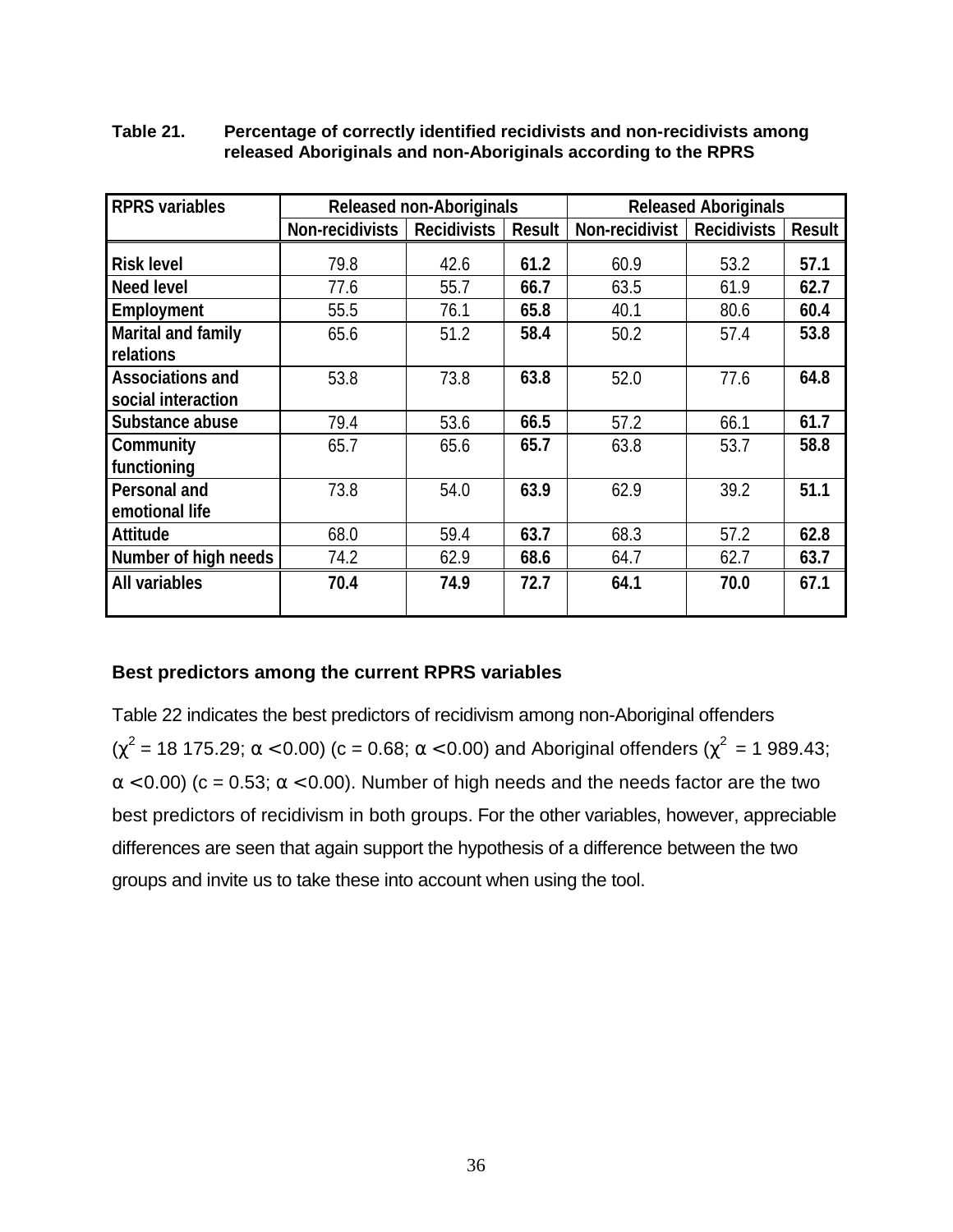| Predictors according to the<br><b>RPRS</b> | <b>Non-Aboriginals</b> |                   | <b>Aboriginals</b> |                   |
|--------------------------------------------|------------------------|-------------------|--------------------|-------------------|
|                                            | <b>Order</b>           | <b>Odds-Ratio</b> | Order              | <b>Odds-Ratio</b> |
| <b>Risk level</b>                          |                        |                   | 5                  | 0.69              |
| <b>Need level</b>                          | $\overline{2}$         | 1.58              | $\overline{2}$     | 1.14              |
| Employment                                 | 4                      | 0.84              |                    |                   |
| <b>Marital and family relations</b>        |                        |                   |                    |                   |
| <b>Associations and social</b>             | 5                      | 0.69              | 3                  | 0.88              |
| interaction                                |                        |                   |                    |                   |
| Substance abuse                            | 3                      | 0.84              | 6                  | 0.62              |
| <b>Community functioning</b>               | 6                      | 0.62              |                    |                   |
| <b>Personal and emotional life</b>         |                        | 0.42              |                    |                   |
| <b>Attitude</b>                            |                        |                   | 4                  | 0.82              |
| Number of high needs                       |                        | 2.13              |                    | 1.45              |
| Percentage of matching pairs               | 68.0                   |                   | 52.1               |                   |
| Percentage of unmatched                    | 31.2                   |                   | 46.8               |                   |
| pairs                                      |                        |                   |                    |                   |

### <span id="page-46-0"></span>**Table 22. Best predictors of recidivism among Aboriginals and non-Aboriginals**

The results shown in the above table come from regression models that do not take into account the interactions between the variables involved in the model. The introduction of single and double interactions in this model offers the advantage of sometimes considerably increasing the relationship with the variable to be predicted.

So in the case of the non-Aboriginals, the interactions between

- number of high needs (1) and the need level (2),
- the need level (2) and the need for personal and emotional life (7),
- and the need for personal and emotional life (7) and the need for community functioning (6), significantly increase the contingency coefficient (c) obtained by the percentage of matched pairs, from 68.0% to 79.0%.

This correlation index (c) improves even more for Aboriginals, from 52.1% to 73.0%, if we use the interactions between:

• number of high needs (1) and associations and social interaction (3),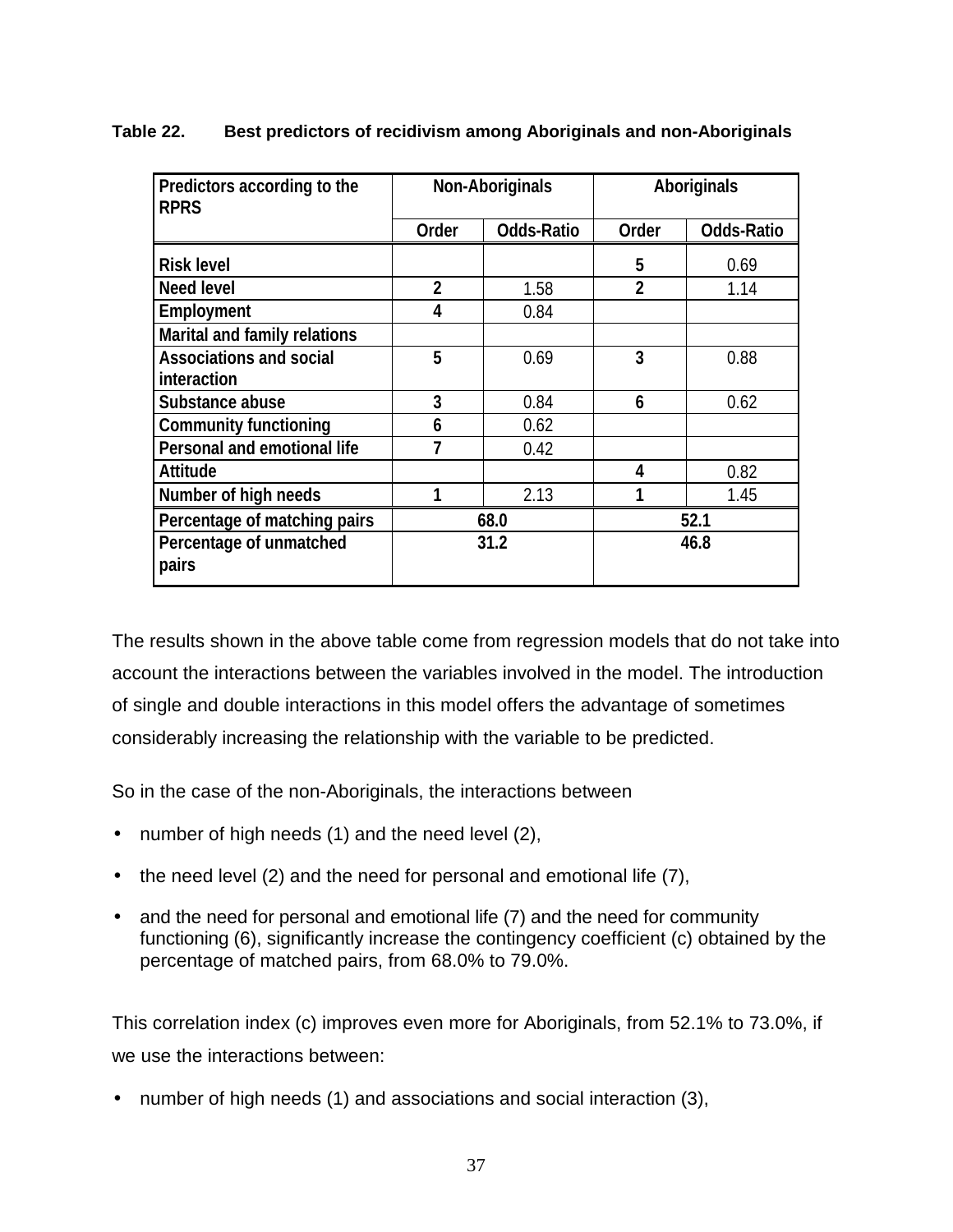- <span id="page-47-0"></span>number of high needs (1) and substance abuse (6),
- and associations and social interaction (3) and need concerning substance abuse (6).

This type of analysis also tells us that risk level in interaction with another Scale variable does not seem to be the most promising formula for predicting recidivism for either group.

### **Best predictors with age added to current RPRS variables**

Table 23 has added age to the current RPRS variables. At seven, the number of good predictors remains the same for non-Aboriginals, but their order of importance has changed ( $\chi^2$  = 19 917,65; α < 0,00) (c = 0,78; α < 0,00) with age ranked as fourth best predictor. For this group the presence of this variable in the model would significantly increase its predictive value for recidivism (Bonta & Motiuk, 1992), which goes from 0.68 to 0.78 according to the estimated values of the contingency coefficient (c). For Aboriginals, the presence of age in the model has had the effect of reducing the number of predictors retained by the validity analysis model from six to only four. We can see that age has eliminated the model's risk and need levels. This disappearance of two good predictors can be explained by the fact that these three variables are all strongly correlated with recidivism (see Tables 11, 15 and 16). For Aboriginals, the presence of age in this model has considerably increased the predictive value of the best retained predictors, from 0.52 to 0.74 according to the values of the contingency coefficient (c) ( $\chi^2$  = 2 689,45; α < 0,00)  $(c = 0.74; \alpha < 0.00).$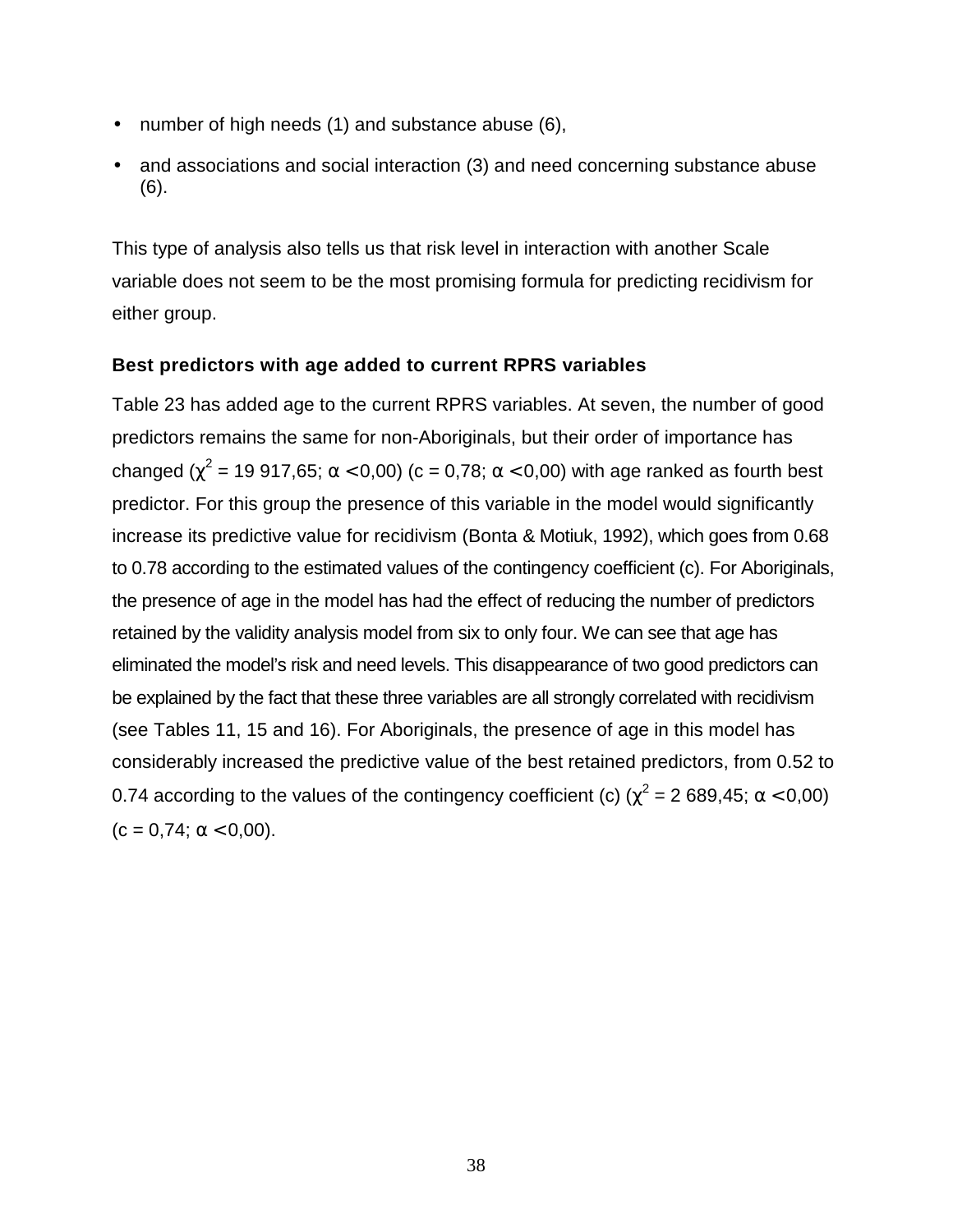| <b>RPRS</b> variables               | <b>Non-Aboriginals</b> |            | <b>Aboriginals</b> |            |
|-------------------------------------|------------------------|------------|--------------------|------------|
|                                     | Order                  | Odds-ratio | Order              | Odds-ratio |
| <b>Risk level</b>                   |                        |            |                    |            |
| <b>Need level</b>                   | 1                      | 1.55       |                    |            |
| Employment                          |                        |            |                    |            |
| <b>Marital and family relations</b> |                        |            |                    |            |
| <b>Associations and social</b>      | 6                      | 0.76       |                    |            |
| interaction                         |                        |            |                    |            |
| Substance abuse                     | 3                      | 1.22       | $\mathfrak{p}$     | 1.18       |
| <b>Community functioning</b>        | 5                      | 0.87       |                    |            |
| Personal and emotional life         |                        | 0.70       |                    |            |
| <b>Attitude</b>                     |                        |            | 3                  | 1.13       |
| Number of high needs                | $\overline{2}$         | 1.50       |                    | 1.23       |
| Age                                 | 4                      | 0.92       | 4                  | 0.90       |
| Percentage of matched pairs         | 78.0                   |            | 74.0               |            |
| Percentage of unmatched pairs       | 21.6                   |            | 25.6               |            |

#### <span id="page-48-0"></span>**Table 23. Best predictors of recidivism among Aboriginals and non-Aboriginals with age added to the other RPRS variables**

# **Best predictors for Aboriginal sub-groups**

Table 24 shows that when the Aboriginal sample is broken down into two sub-groups,<sup>5</sup> First Nations and Métis, number of high needs still remains the best predictor. For the First Nations, the need level is no longer used as a predictor, the order of the other predictors has changed (especially when it comes to substance abuse and attitude) and, finally, the model's predictions are not as good at 0.48 compared to 0.52 according to the value of the contingency coefficient (c) ( $\chi^2$  = 1 320.17; α < 0.00) (c = 0.48;  $\alpha$  < 0.00). For the Métis, only two variables predict recidivism: in order, number of high needs and substance abuse. Nonetheless, the prediction of Métis recidivism is significantly better using the estimated value of the contingency coefficient (c)  $(\chi^2 = 392.78; \alpha < 0.00)$  (c = 0.58;  $\alpha < 0.00$ ).

 $\sqrt{5}$ The Inuit have been left out of these analyses due to the very small number of cases in the master sample.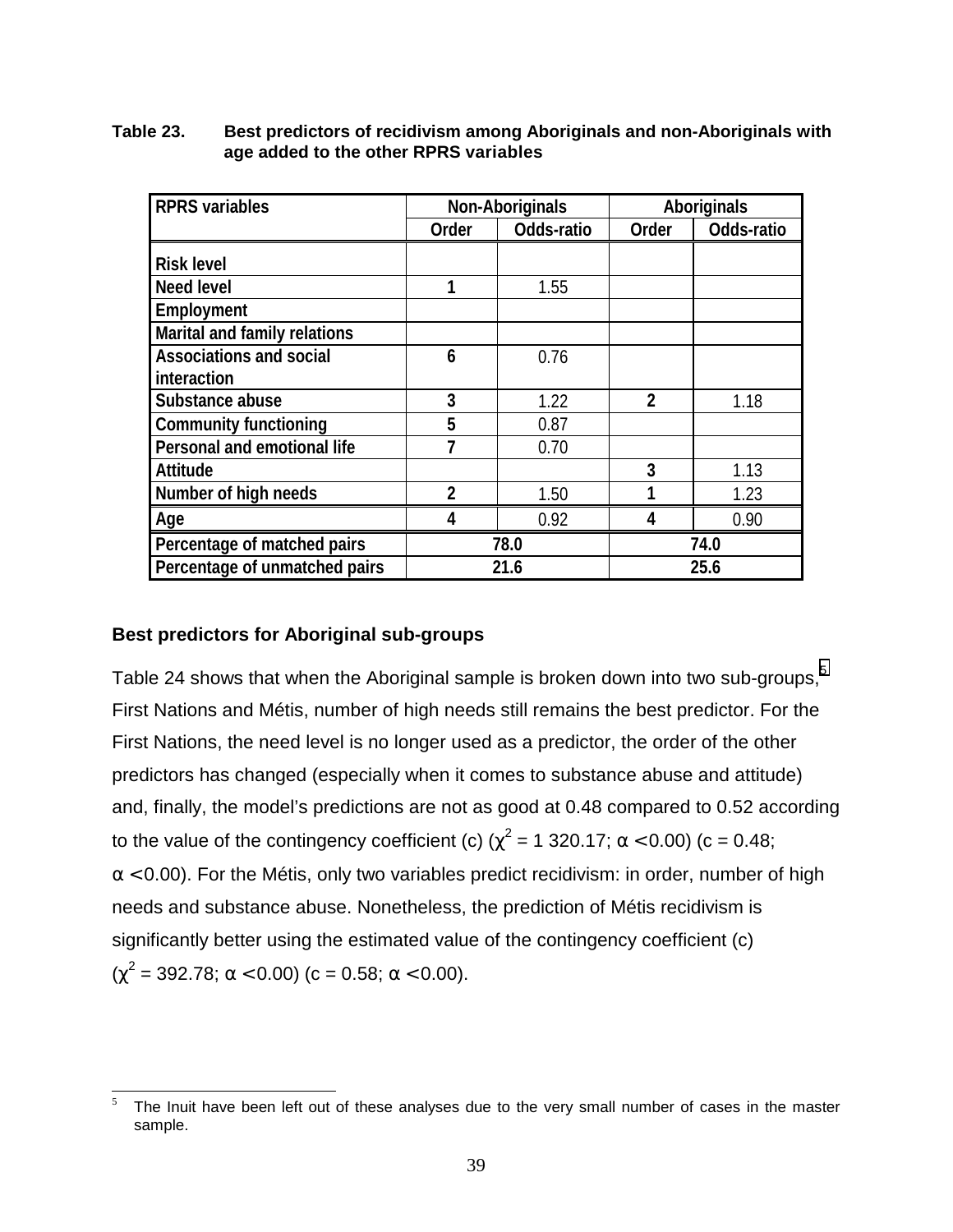|                                     |                | <b>First Nations</b> | <b>Métis</b>   |            |  |
|-------------------------------------|----------------|----------------------|----------------|------------|--|
| RPRS predictors of recidivism       | Order          | Odds-ratio           | Order          | Odds-ratio |  |
| <b>Risk level</b>                   | 5              | 0.69                 |                |            |  |
| <b>Need level</b>                   |                |                      |                |            |  |
| Employment                          |                |                      |                |            |  |
| <b>Marital and family relations</b> |                |                      |                |            |  |
| <b>Associations and social</b>      | 4              | 0.76                 |                |            |  |
| interaction                         |                |                      |                |            |  |
| Substance abuse                     | 3              | 0.77                 | $\overline{2}$ | 0.42       |  |
| <b>Community functioning</b>        |                |                      |                |            |  |
| Personal and emotional life         |                |                      |                |            |  |
| <b>Attitude</b>                     | $\overline{2}$ | 0.78                 |                |            |  |
| Number of high needs                |                | 1.44                 | 1              | 1.47       |  |
| Percentage of matched pairs         | 48.1           |                      |                | 58.0       |  |
| Percentage of unmatched pairs       | 50.5           |                      | 35.2           |            |  |

### <span id="page-49-0"></span>**Table 24. Best predictors of First Nations and Métis recidivism**

### **Analysis**

The analyses of discriminative and predictive validity conducted in this chapter have shown significant differences between the two groups of the study. They also tend to show differences between Métis and Aboriginals. The differences resulting from this type of analysis are the best evidence for the relevance of producing a cultural adaptation and provide us with specific indications in this regard.

These differences in terms of best predictors represent an initial avenue to explore for a cultural adaptation to enhance the RPRS for the Aboriginal group. It seems clear that a potential improvement of the Scale based on the best predictors identified in this exploratory study will necessarily involve the use of weighting. Only such an exercise can really enable us to assign greater importance to the best predictors identified for the Aboriginal group. Similarly, since it is highly advisable that any such attempt not produce a tool involving extra work and increased difficulty for those using it (Motiuk & Porporino, 1989b), this leads to the conclusion that a software application is needed (Motiuk & Brown, 1993) that can perform this weighting based on the input of raw scores.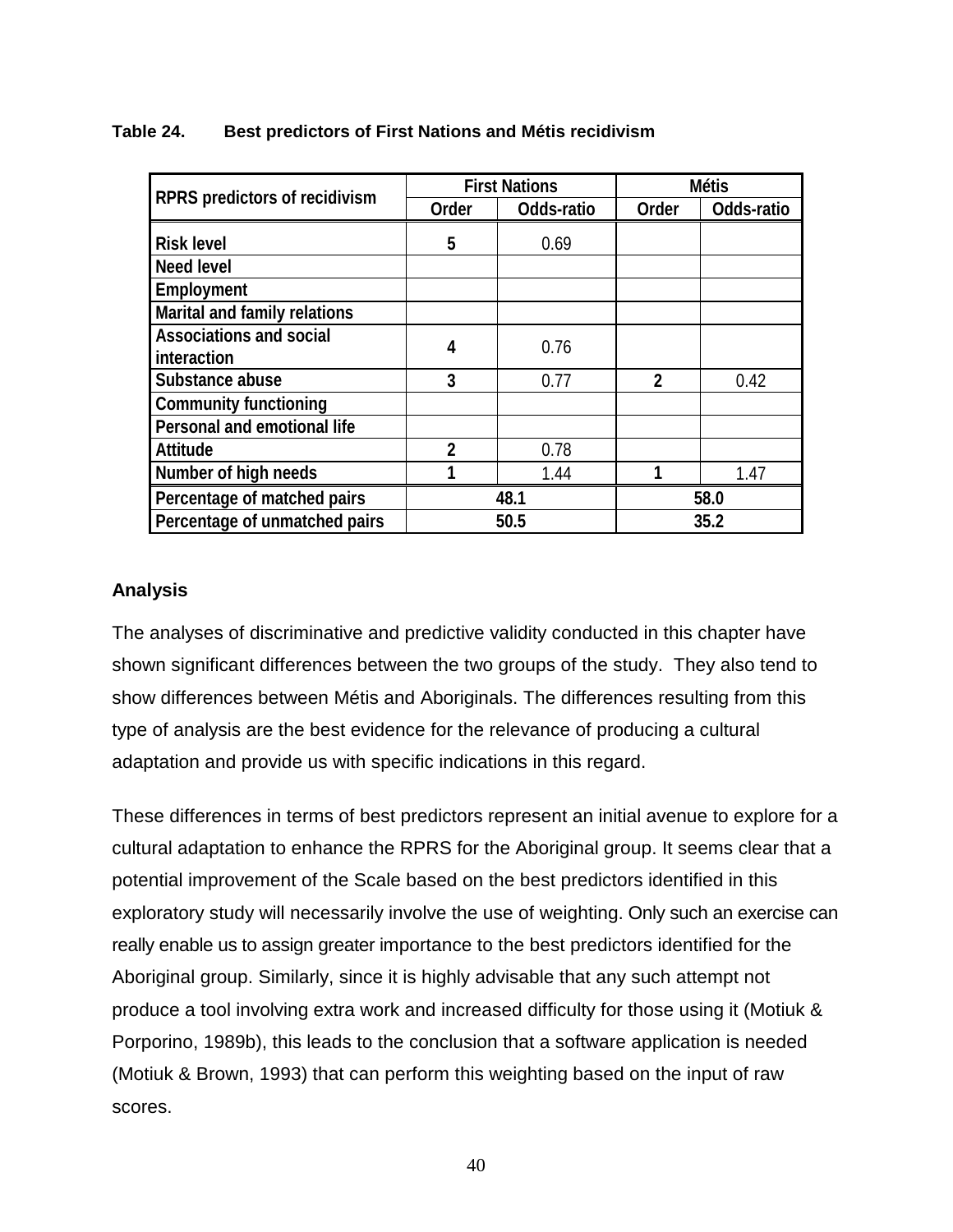As for the possibility of introducing the age variable into the RPRS to significantly increase its ability to predict, this addition must not have the effect of lessening the importance attached to needs. Indeed we must keep in mind that the Scale's primary function is to promote reintegration—hence the importance of fully identifying needs in order to guide intervention and the resulting implementation of programs and services. We may even go as far as to assume that the sooner these programs and services bring an effective response to the needs of Aboriginal offenders, the less this age variable should maintain its predictive value.

From the standpoint of a cultural adaptation of the RPRS and taking the statistical analyses in this study into account, a weighting based on standardized coefficients seems to represent an excellent avenue to explore for making significant improvements. However we should not neglect another aspect of cultural adaptation that involves revising the scoring criteria for needs. This other form of adaptation attempts to ensure that all criteria used for scoring RPRS variables find resonance in the Aboriginal cultural experience, i.e. are appropriate cultural referents. It may also be that a scoring bias is caused more by ignorance of the environment on the part of those assigning the scores than by inappropriate cultural referents.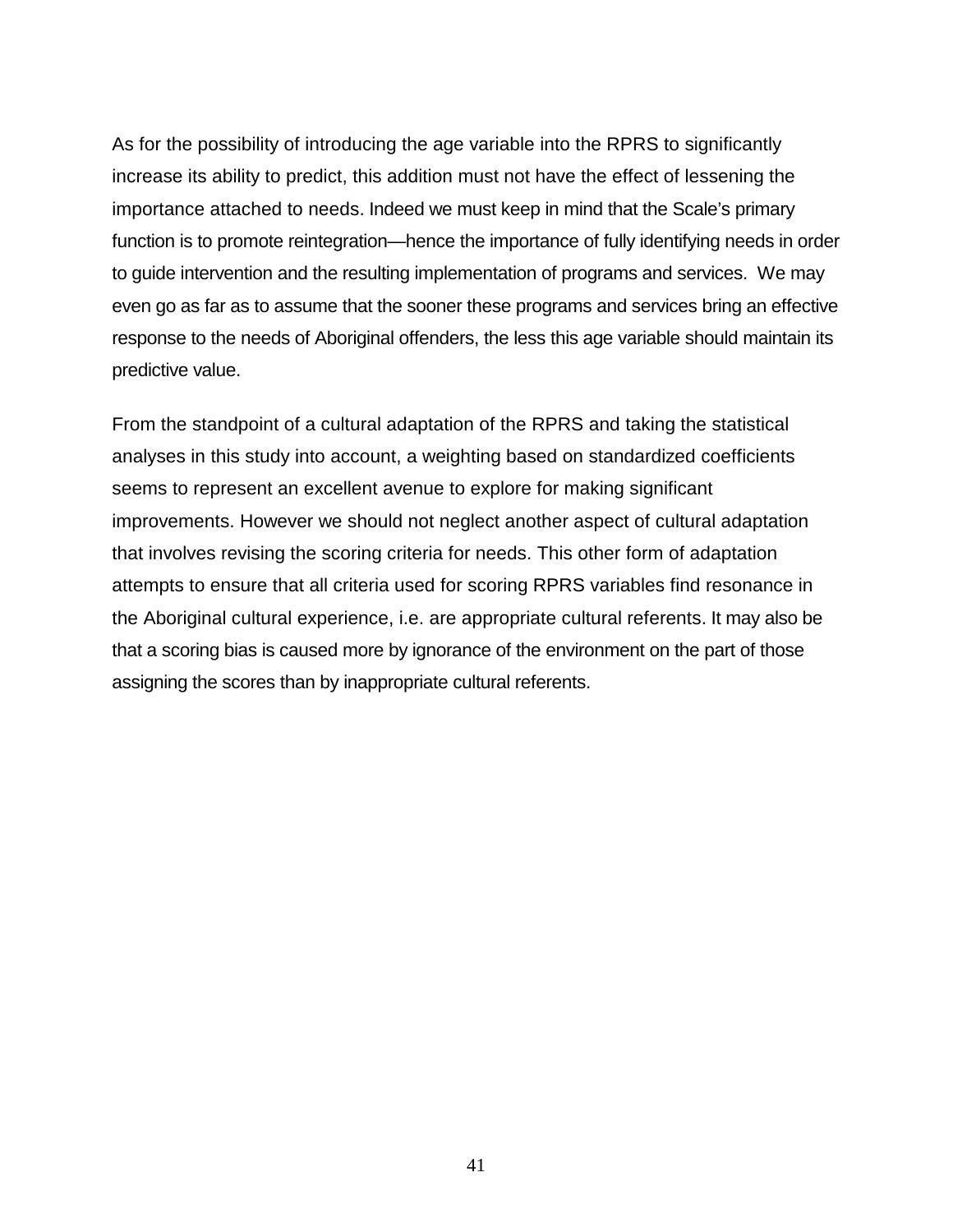#### **CHAPTER 5**

#### **VARIABLES SPECIFIC TO THE ABORIGINAL EXPERIENCE**

<span id="page-51-0"></span>One of the contributions this study has tried to make from a statistical standpoint was to verify the possibility that other conditions or variables, more specific to the Aboriginal environment but not being considered by the RPRS at present, could prove to be good predictors for this population and/or have a positive impact on reintegration. Reference to data from Johnston's study (1997) and an opportunity to combine them with the information in the standard CSC file enabled us to conduct a few analyses of this type. Attendance at residential school, participation in cultural or spiritual activities, the use of services reserved for Aboriginals such as the Elders, the Aboriginal Liaison Officer and pairing, or participation in programs (whether reserved for Aboriginals or not), are variables we could analyse in this way.

However the only analyses that could be completed, for lack of data to substantiate validity analyses, were those establishing the rate of recidivism based on these variables and the presence of correlations. Accordingly, before considering the inclusion of such variables in the RPRS or reaching a final conclusion about their influence on reintegration, these hypotheses would obviously benefit from confirmation by studies with access to greater quantities of data.

#### **Residential school and the recidivism rate**

The results do not enable us to confirm a correlation between attendance at residential school and Aboriginal recidivism. Some 17**%** of recidivism cases refer to attendance at a residential school compared to 14% of the non-recidivists ( $\chi^2$  = 0,24;  $\alpha$  = 0,62). Even after checking age to eliminate a possible influence on the results from the strong correlation between age and school attendance ( $\chi^2$  = 23,33; α = 0,00) and between age and recidivism, the results are not statistically significant as to a possible connection between the rate of recidivism and attendance at residential school ( $r_{\text{partial}} = -0.09$ ;  $\alpha$  = 0,17). However these analyses do not take the intergenerational influence into account and are based on a limited number of cases. Therefore these results can still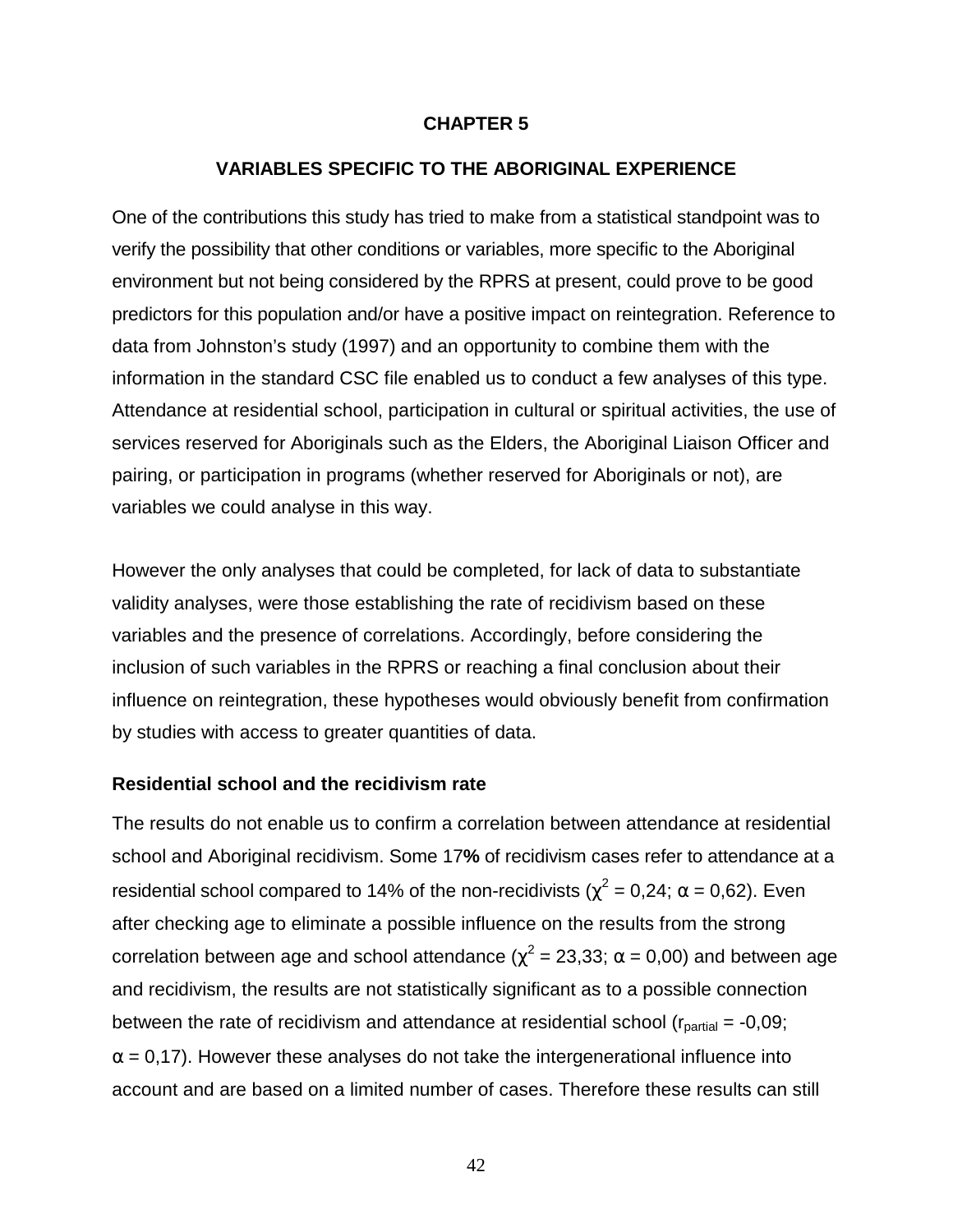<span id="page-52-0"></span>be ascribed to the smallness of the sample and the impossibility of analyses taking the intergenerational factor into account.

### **Participation in cultural or spiritual activities and the recidivism rate**

Table 25 shows the percentage of recidivists compared to participation or nonparticipation in cultural or spiritual activities provided specifically to Aboriginals. Looking at participation in cultural ( $\chi^2$  = 38.23; α < 0.00) (c = -0.39; α < 0.00) and spiritual activities ( $\chi^2$  = 3.27; α = 0.07) (c = -0.11; α < 0.07), we note a significant correlation between this participation and a reduction in the recidivism rate.

Other analyses enable us to state that those participating in cultural activities still exhibit risk and need levels that are relatively lower than those of non-participants, whereas this is not the case with participation in spiritual activities. We may thus suggest that the impact of spiritual activities on lowering the recidivism rate is more effective than that of cultural activities attended by offenders who are low-risk anyway.

|                   | Participation                   |      | Number of    |
|-------------------|---------------------------------|------|--------------|
| <b>Activities</b> |                                 |      | participants |
|                   | <b>No</b>                       | Yes  |              |
|                   | Recidivism<br><b>Recidivism</b> |      |              |
|                   | %                               | %    |              |
| Cultural          | 32.5                            | 3.6  | 140          |
| <b>Spiritual</b>  | 24.2                            | 14.4 | 195          |

**Table 25. Percentage of recidivism reflecting participation or non-participation in cultural or spiritual activities**

### **Use of special services for Aboriginals and the recidivism rate**

The services provided specifically to Aboriginal offenders involve meetings or contacts with other Aboriginals, Elders (or spiritual Chiefs), Aboriginal Liaison Officers, or other Aboriginal inmates or friends (like Big Brothers) in a pairing context. According to Johnston's study (1997) based on the perceptions of respondents, some 24% of Aboriginal offenders found the Aboriginal Liaison Officer to be the most supportive resource, 23% found this to be pairing and another 16% preferred the Elder or spiritual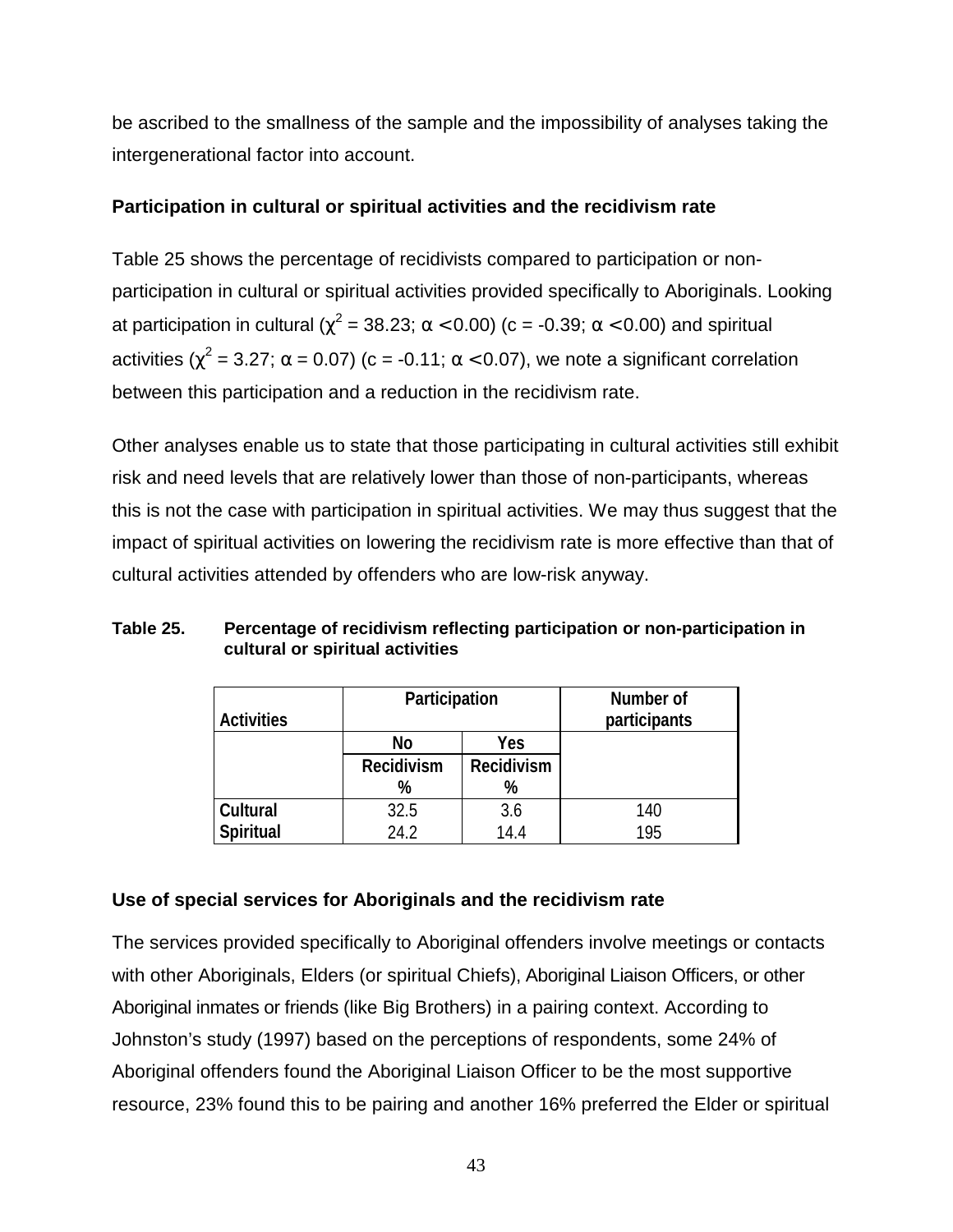<span id="page-53-0"></span>Chief. These initial results are qualified by other results from the same study according to which the Elder or spiritual Chief was felt to be the best counsellor by 40% of Aboriginal offenders while 14% of them chose the Aboriginal Liaison Officer. More limited access to Elders might partly explain these results.

The results of this study shown in Table 26 help us to see a significant correlation between the service of an Elder and non-recidivism ( $\chi^2$  = 7.08; α = 0.01) (c = - 0.17; α < 0.01) that is not duplicated in the other two services. The services provided by Elders or spiritual Chiefs are thus very likely to have beneficial effects consistent with the positive perception expressed in Johnston's study, especially since, as in the case of the spiritual activities, the offenders using them are not automatically low-risk/low-need. This variable might be a potentially good predictor of recidivism but mainly a measure to be encouraged to promote reintegration.

| <b>Services</b> | <b>Use</b>        |                   | Number of users |
|-----------------|-------------------|-------------------|-----------------|
|                 | <b>No</b>         | <b>Yes</b>        |                 |
|                 | <b>Recidivism</b> | <b>Recidivism</b> |                 |
|                 | (%)               | $\frac{1}{6}$     |                 |
| <b>Elders</b>   | 26 R              |                   | 186             |

**Liaison Officers** | 18.5 | 15.6 | 154 **Pairing 14.7 18.1 155** 

**Table 26. Percentage of recidivism in terms of the use or non-use of services provided to Aboriginal offenders**

# **Better correlations with recidivism**

Table 27 summarizes the values calculated with the correlation coefficient phi between recidivism and three of the variables discussed above that may be considered as potential good predictors of Aboriginal recidivism. It seems obvious from these results that participation in cultural activities, according to the calculated correlation index  $(r<sub>phi</sub> = -0.39)$ , would offer the best potential as a predictor of recidivism by Aboriginal offenders. However as already mentioned, the impact of participation in these activities on reintegration is less effective than participation in spiritual activities. In this sense, use of the service provided by the Elders or spiritual Chiefs and participation in spiritual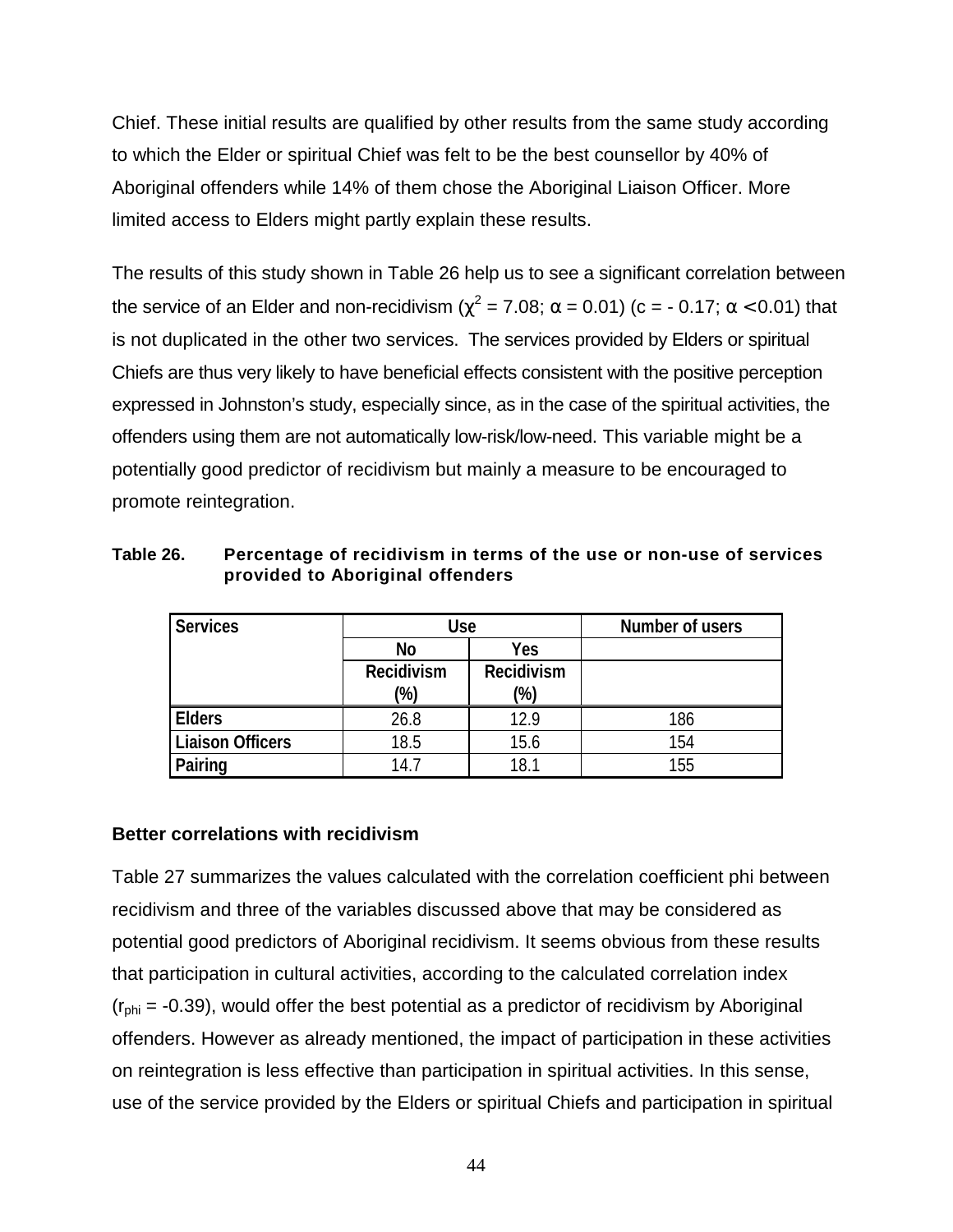<span id="page-54-0"></span>activities seem to be the most promising avenues to consider, not only as good predictors but also as measures likely to promote reintegration.

| Participation     | Content       | <b>Calculated</b><br>value | Level of<br>significance | Order |
|-------------------|---------------|----------------------------|--------------------------|-------|
| <b>Activities</b> | Cultural      | $-0.39$                    | 0.00                     |       |
|                   | Spiritual     | $-0.11$                    | 0.07                     | 3     |
| <b>Services</b>   | <b>Elders</b> | - 0.17                     | 0.01                     | າ     |

### **Table 27. Estimated phi correlation coefficients between certain variables and recidivism among Aboriginals**

# **Participation in certain programs and the recidivism rate**

Table 28 shows the percentage of recidivism cases among all participants in certain programs. As this type of data was available in Johnston's study (1997), it was possible to establish a comparison between participation in non-Aboriginal and Aboriginal programs with a view to formulating some hypotheses about their respective effectiveness in promoting reintegration. Complementary analyses also enabled us to show that Aboriginal offenders participating in these programs had comparable profiles in terms of risk and need levels to those who had not participated, which eliminates a potential bias in results at this level. As to indications of the number of participants in these programs, these tell us that the hypotheses are based on a limited sample and would gain from eventual confirmation by studies with access to larger quantities of data. However we were able to detect a certain number of interesting and significant correlations between participation in some programs and recidivism that allow us to advance the following hypotheses:

- In at least two cases of programs related to employment and education, participation in Aboriginal programs revealed a good correlation with a falling recidivism rate, whereas this is not the case with participation in non-Aboriginal programs addressing the same problems.
- Had it not been for the small sample size, it is highly probable that the trend noted in terms of the advantage of participating in an Aboriginal substance abuse program compared to a non-Aboriginal program would also have proven to be statistically significant.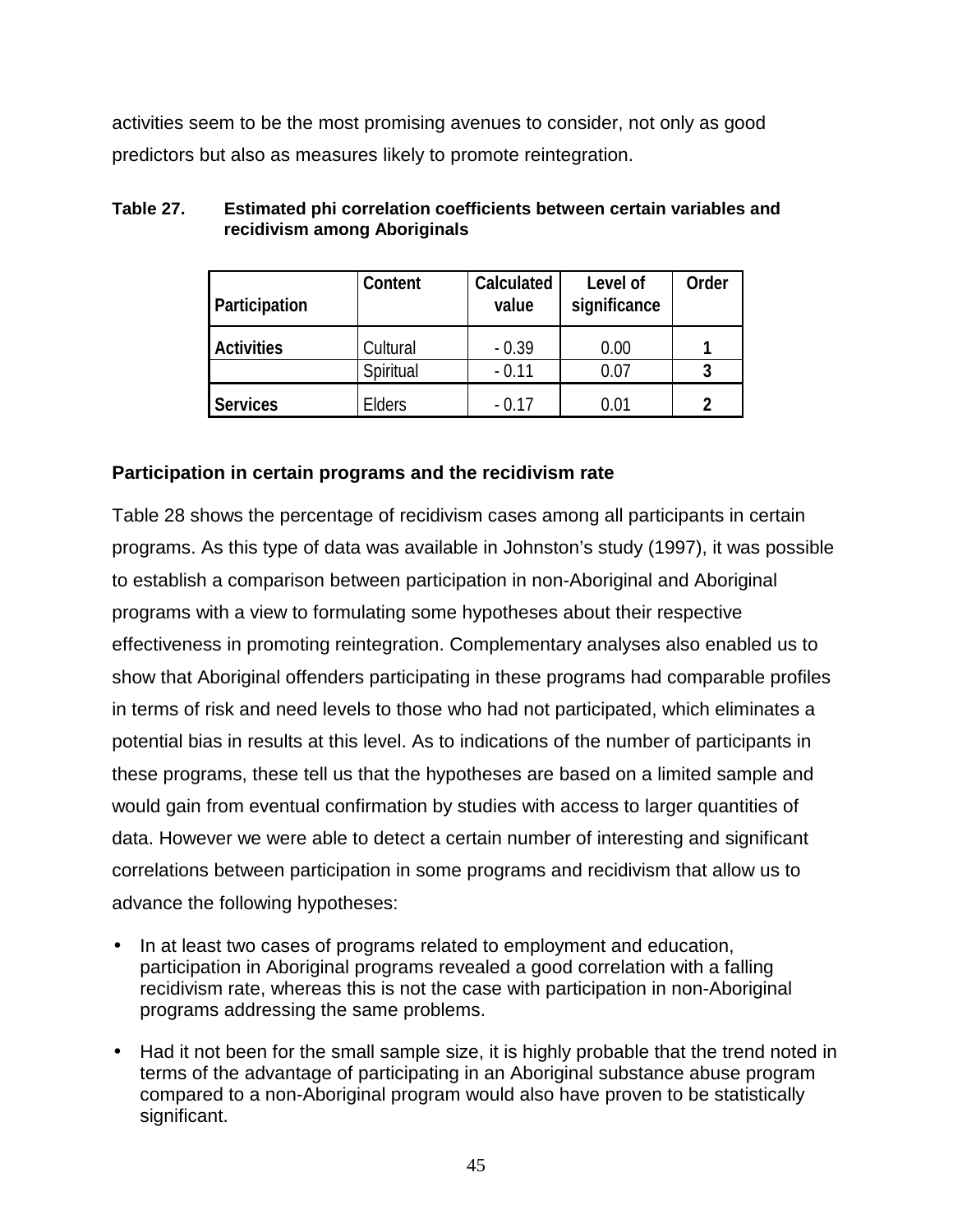<span id="page-55-0"></span>• Three other programs related to needs in social relations, the community and emotions offer a good correlation with the reduction of the recidivism rate, whether they are Aboriginal programs or not.

As for numbers of participants in Aboriginal programs, which are fairly low, Johnston (1997) comments in his study, which talked to over 500 Aboriginal offenders, that this poor participation in programs can be more accurately ascribed to lack of access than lack of motivation. The results shown below strongly support the hypothesis of the effectiveness of certain Aboriginal programs and point in exactly the same direction as Johnston's study. Indeed these programs would be highly unlikely to meet with any success in the absence of solid motivation for getting involved. The relatively higher number of participants in the Aboriginal substance abuse program merely reflects the known fact of a broader development of this type of program, motivated, as Johnston points out, by the fairly generalized presence of this problem.

| Programs geared to<br>certain needs |                 | <b>Non-Aboriginal programs</b> |     |                        | Aboriginal programs    |                           |  |
|-------------------------------------|-----------------|--------------------------------|-----|------------------------|------------------------|---------------------------|--|
|                                     |                 | Participation                  |     | Participation          |                        | Number of<br>participants |  |
|                                     | No.             | <b>Yes</b>                     |     | No                     | <b>Yes</b>             |                           |  |
|                                     | Recidivism<br>% | <b>Recidivism</b><br>%         |     | <b>Recidivism</b><br>% | <b>Recidivism</b><br>% |                           |  |
| Employment                          | 13.2            | 24.1 <sup>3</sup>              | 83  | 17.9                   | 0.04                   | 17                        |  |
| <b>Education</b>                    | 8.3             | 30.21                          | 96  | 17.3                   | 0.0                    | 9                         |  |
| Marital/family                      | 19.6            | 6.9 <sup>3</sup>               | 58  | 17.0                   | 14.3                   | 28                        |  |
| <b>Social relations</b>             | 19.0            | 2.8 <sup>3</sup>               | 36  | 17.8                   | 0.04                   | 16                        |  |
| Substance abuse                     | 11.3            | 20.5 <sup>4</sup>              | 151 | 19.6                   | 13.2                   | 114                       |  |
| Without the community               | 21.1            | 1.71                           | 58  | 18.4                   | 0.03                   | 24                        |  |
| <b>Emotional</b>                    | 20.7            | 12.3 <sup>4</sup>              | 122 | 16.7                   | 0.0 <sup>2</sup>       | 34                        |  |
| <b>Attitude</b>                     | 15.2            | 21.2                           | 66  | 14.3                   | 37.01                  | 27                        |  |

**Table 28. Percentage of recidivism in total participation in programs for Aboriginals or non-Aboriginals**

<sup>1</sup>Significant to  $\alpha$  < 0.00; <sup>2</sup>Significant to  $\alpha$  < 0.01; <sup>3</sup>Significant to  $\alpha$  < 0.05; <sup>4</sup>Significant to  $\alpha$  < 0.10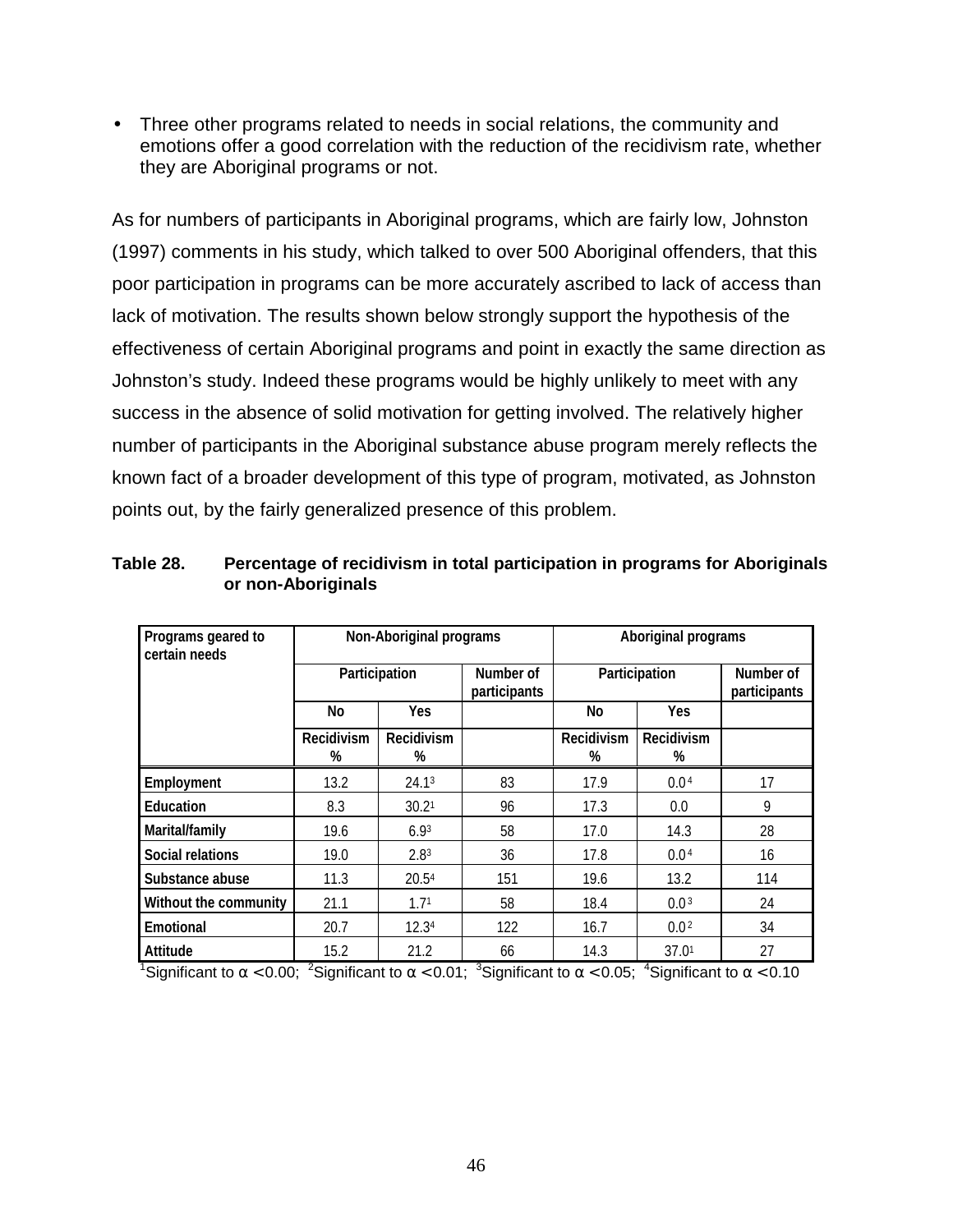### **To sum up…**

The initial results concerning the variables identified as potential good predictors remain rudimentary, suggesting that data on these variables should be compiled in the OMS. Only a compilation will potentially provide us with enough data to complete the validity analyses and decide whether or not it is appropriate to include them in the RPRS.

As for the potential impact of some services and programs promoting reintegration, the results presented here are fairly heartening about the appropriateness of providing the programs and services and adapting them to the culture. These results support the conclusions of Johnston's study (1997) based on the perceptions of Aboriginal respondents. We must note and deplore the inaccessibility of certain services and programs for Aboriginals and strongly encourage their development.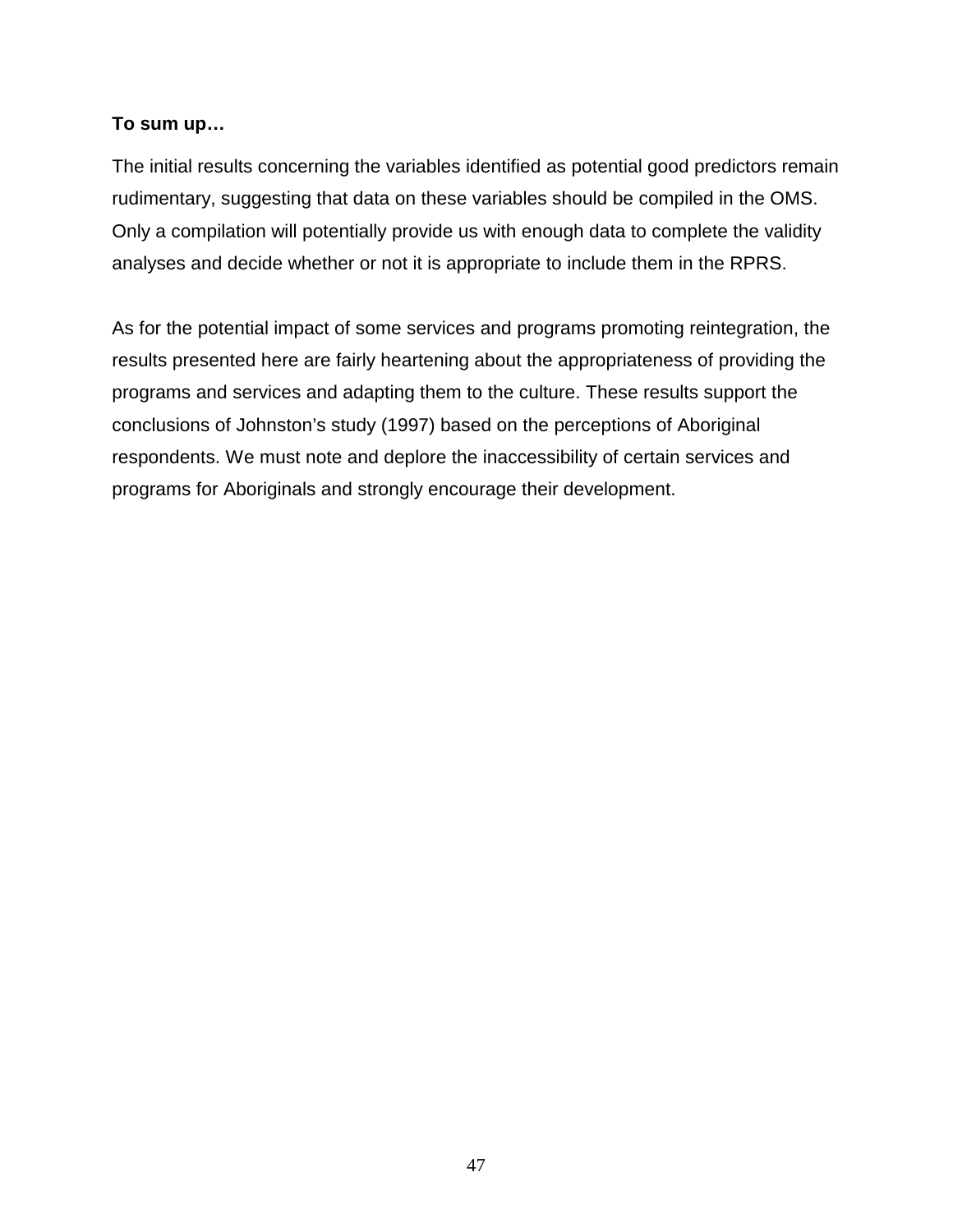### **CONCLUSION**

<span id="page-57-0"></span>The main interest of this preliminary study is to provide statistical confirmation of a relatively generalized perception that the Aboriginal offender group is characterized by significant differences that must be taken into account if we want to optimize their reintegration potential. These differences pertain not only to reintegration potential but also to activities and programs to stimulate this potential.

These preliminary results provide strong encouragement for major efforts to make spiritual activities, Elders and culturally adapted programs more accessible for Aboriginals. They also urge us to continue our analyses in terms of adapting the assessment of reintegration potential and starting as quickly as possible to collect more discriminant data on Aboriginal sub-groups in anticipation of such studies.

Finally, even though essentially based on statistical analyses, this study confirms the importance of taking cultural differences into account, and thus forces us to recognize a certain distinction between the concepts of "signifier" and "signified." Any procedure to adapt the RPRS would be well advised to review the tool's wording and content to ensure that we are talking about valid cultural signifiers (referents) and thus avoid the pitfall of limiting ourselves to the quantitative dimension of measurement.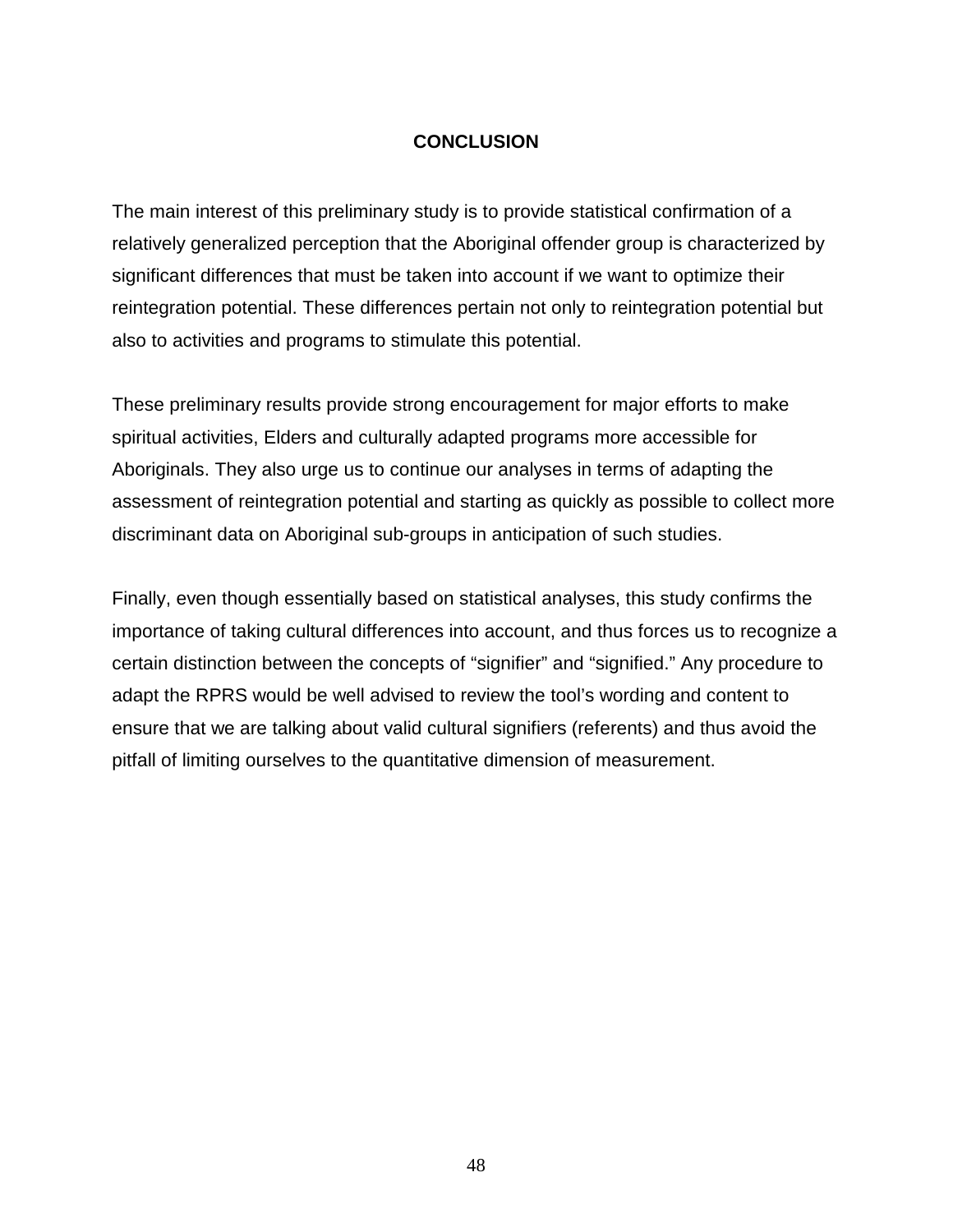#### **REFERENCES**

- <span id="page-58-0"></span>Andrews, D. A. (1982). *The Level of Supervision Inventory (LSI): The First Follow-up*. Toronto, ON, Ministry of the Solicitor General and Correctional Services.
- Andrews, D. A., Bonta, J., and Hoge, R. (1990). Classification for effective rehabilitation: Rediscovering psychology," *Criminal Justice and Behavior*, *17*, 19-52.
- Baird, S. C., Heinz, R. C., and Bemus, B. J. (1979)*. The Wisconsin Case Classification/Staff Development Project: A Two Year Follow-up.* Madison, Wisconsin, Bureau of Community Corrections.
- Bennet, N.(2000). Improving partnerships with Aboriginal communities, *Forum on Corrections Research*, *12*(1)*,* 5-6.
- Benson, A., Sloan, R., and Laboucane, P. (2000). Aboriginal healing program evaluation: Success through negotiation, *Forum on Corrections Research*, *12*(1), 51-52.
- Bonta, J. (1989).Native Inmates: Institutional Response Risk, and Needs, *Canadian Journal of Criminology*, 49-62.
- Bonta, J., Harman, W. G., Hann, R. G., and Cormier, R. B. (1996). The Prediction of recidivism among federally sentenced offenders: A re-validation of the SIR Scale, *Canadian Journal of Criminology*, *38*, January, 61-79.
- Bonta, J., LaPrairie, C., and Wallace-Capretta, S. (1998). Risk prediction and reoffending: Aboriginal and non-Aboriginal offenders, *Canadian Journal of Criminology*, *39*(2), 127-144.
- Bonta, J., and Motiuk, L. L. (1992).Inmate Classification, *Journal of Criminal Justice*, *20*, 343-353.
- Brown, S., and Serin, R. C.*A Consumer's Guide to Risk Assessment: A Systematic Review* (being written)
- Clear, T. R., and Gallagher, K. W. (1985). Probation and parole supervision: A review of current classification practices, *Crime and Delinquency*, *31*, 423-443.
- Clements, C. B. (1982). *Offender needs assessment,* College Park, MD, American Correctional Association.
- Cormier, R. B. (1997). Yes, SIR! A stable risk prediction tool, *Forum on Corrections Research*, *9*(1), 3-7.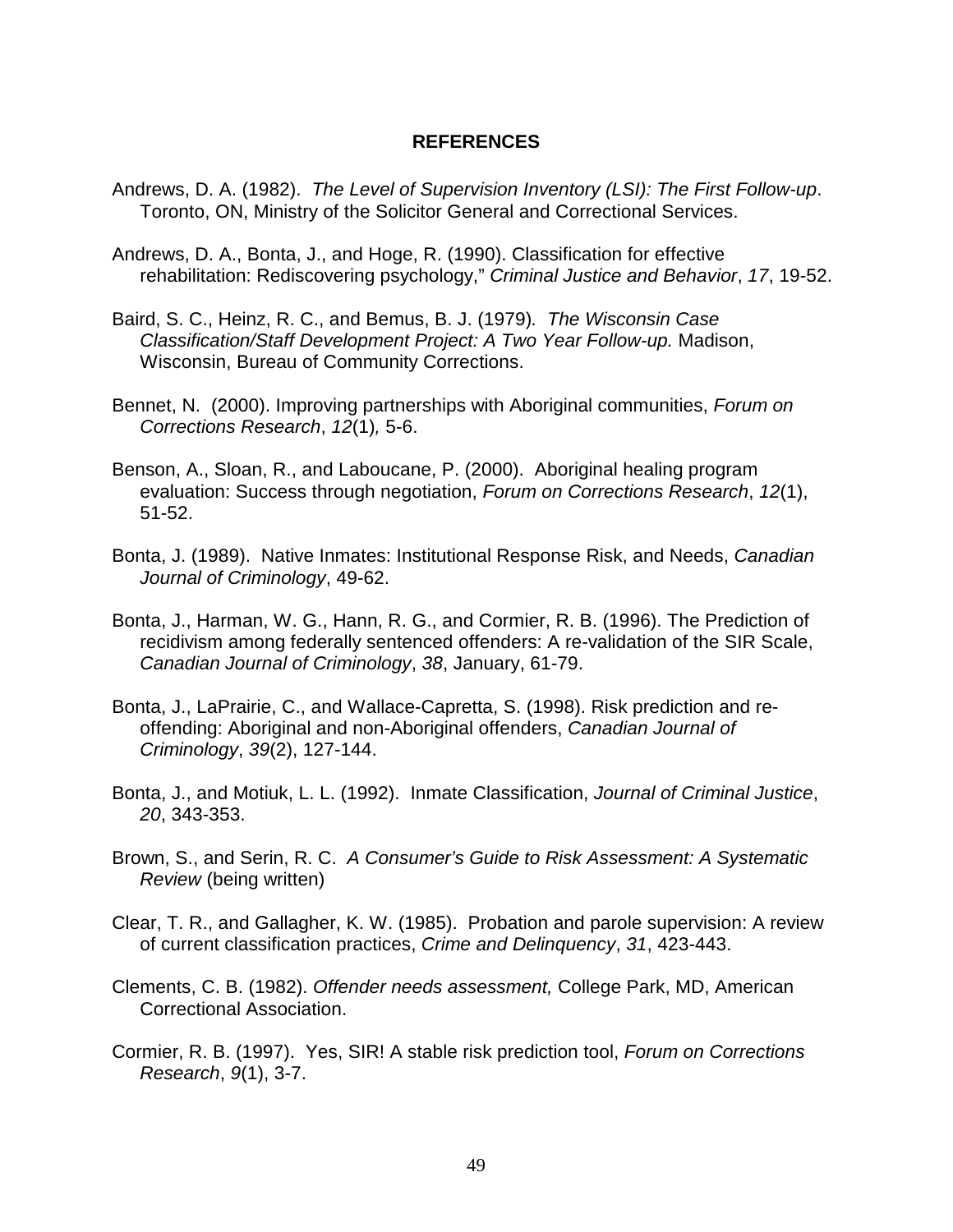- Correctional Service of Canada (1999). *Initial Assessment and Correctional Planning: Standing Orders (SOs) (provisional)*. Ottawa, ON.
- Correctional Service of Canada (1997). *Task Force Report on Administrative Segregation – Commitment to Legal Compliance, Fair Decisions and Effective Results*, Ottawa, ON, Research Branch.
- Correctional Service of Canada (1993). *Results of the NWT Offender Survey*, Ottawa, ON, Report by Correctional Programs and Operations.
- Correctional Service of Canada (1989). *The Statistical Information on Recidivism Scale.* Research Brief B-1, Ottawa, ON, Research Branch.
- Couture, J. E. (2000). Elder/Healer: The elements of promise, *Forum on Corrections Research*, *12*(1), 38-39.
- Duffee, D. E., and Clark, D. (1985). The frequency and classification of the needs of offenders in community settings, *Journal of Criminal Justice*, *13*, 243-268.
- Duffee, D. E., and Duffee, B. W. (1981).Studying the needs of offenders in pre-release centres, *Journal of Research in Crime and Delinquency*, *18*, 232-253.
- Faulkner, C.(1989). *Inuit Offender Study,* Prepared for the Correctional Service of Canada, Ottawa, ON.
- Hann, R. G., and Harman, W. G. (1993).*Predicting release risk for penitentiary inmates*, Ottawa, ON, Department of the Solicitor General of Canada.
- Hann, R. G., and Harman, W. G. (1988). *Release Risk Prediction: A Test of the Nuffield Scoring System*, Ottawa, ON, Department of the Solicitor General of Canada.
- Johnston, J. C. (2000).Aboriginal federal offender surveys: A synopsis, *Forum on Corrections Research*, *12*(1), 25-27.
- Johnston, C. (1997).*Aboriginal Offender Survey: Case Files and Interview Sample*, Research Report R-61, Ottawa, ON, Correctional Service of Canada.
- Johnston, C. (1994).*Northern Aboriginal Offenders in Federal Custody: A Profile*, Research Report R-36, Ottawa, ON, Correctional Service of Canada.
- LaPrairie, C. (1996). *Correctional Services for Aboriginals in Canada*, Ottawa, ON, Department of the Solicitor General of Canada.
- Lies, T., Motiuk, L. L., and Ogloff, J. (1995).*Forensic Psychology: Policy and Practice in Corrections*, Ottawa, ON, Correctional Service of Canada.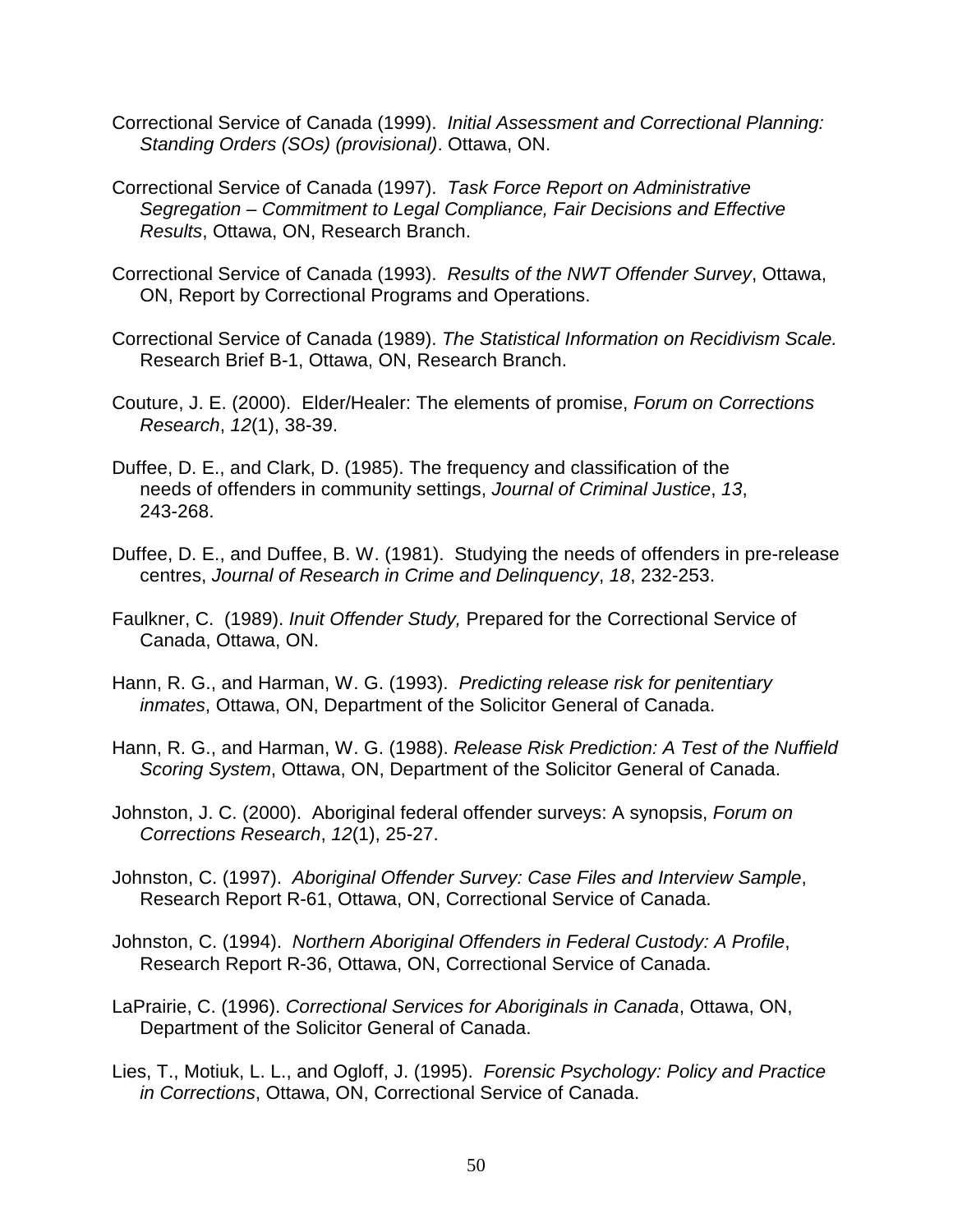- Lerner, K., Arling, G., and Baird, C. (1986). Client management classification strategies for case supervision, *Crime and Delinquency*, *32*, 254-271.
- Loeber, R., and Dishion, T. (1983). Early Predictors of Male Delinquency: A Review, *Psychological Bulletin*, *94*, 68-99.
- McDonnell, R. (1992). Contextualizing the investigation of Customary Law in contemporary communities, *The Canadian Journal of Criminology*, *34*(3-4), 299.
- Motiuk, L. L., and Brown, S. L. (1993). *The Validity of Offender Needs Identification and Analysis in Community Corrections*, Research Report R-34, Ottawa, ON, Correctional Service of Canada.
- Motiuk, L. L., and Brunet, L. (1991). *Conditional Release Supervision Standards: Update on inmate risk and needs assessment*, Paper read to the Second Annual Forum on Correctional Research, Quebec, QC.
- Motiuk, L., L., and Nafekh, M. (2000). Aboriginal offenders in federal corrections: A profile, *Forum on Corrections Research*, *12*(1), 10-15.
- Motiuk, L. L., and Pisapio, D. (1991) *Stratégie correctionnelle: Évaluation initiale* (Correctional Strategy: Initial Assessment), Unpublished paper presented to the Convention of Living Skills Program Instructors, Montreal, QC.
- Motiuk, L. L., and Porporino, F. J. (1989a). *Offender Risk/Needs Management Scale: A Study of Offenders on Caseload*, Research Report R-01, Ottawa, ON, Correctional Service of Canada.
- Motiuk, L. L., and Porporino, F. J. (1989b). *Field Test of the Community Risk/Needs Management Scale: A Study of Offenders on Caseload*, Research Report R-06, Ottawa, ON, Correctional Service of Canada.
- Motiuk, L. L., and Serin, R. (1988). Situating risk assessment in the reintegration potential framework, *Forum on Corrections Research*, *10*(1), 19-22.
- National Parole Board. (1988). *Policy and Procedures Manual,* Revised and Corrected Edition, Ottawa, ON.
- Nouwens, T., Motiuk, L. L., and Boe, R. (1993).So You Want to Know the Recidivism Rate, *Forum on Corrections Research*, *5*(3), 25-30.
- Nuffield, J.(1989).The Statistical Information about Recidivism (SIR) Scale: Some Reflections on its Application, *Forum on Corrections Research*, *1*(2), 23-27.
- Nuffield, J. (1982). *Parole in Canada: Research for Standardizing Decisions*, Ottawa, ON, Department of Supply and Services Canada.